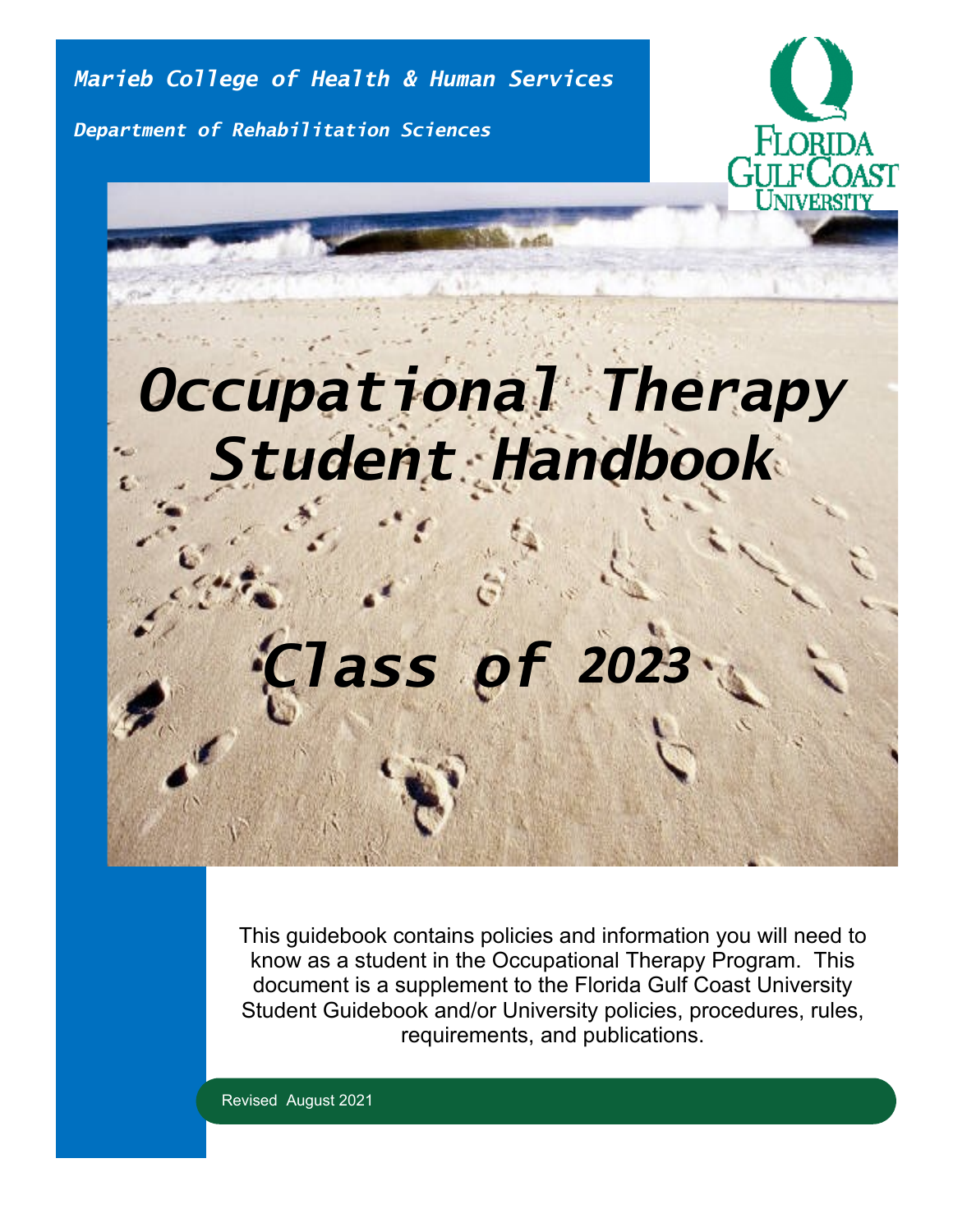$\overline{2}$ 

# **Contents**

Click on a title or page number to jump to a section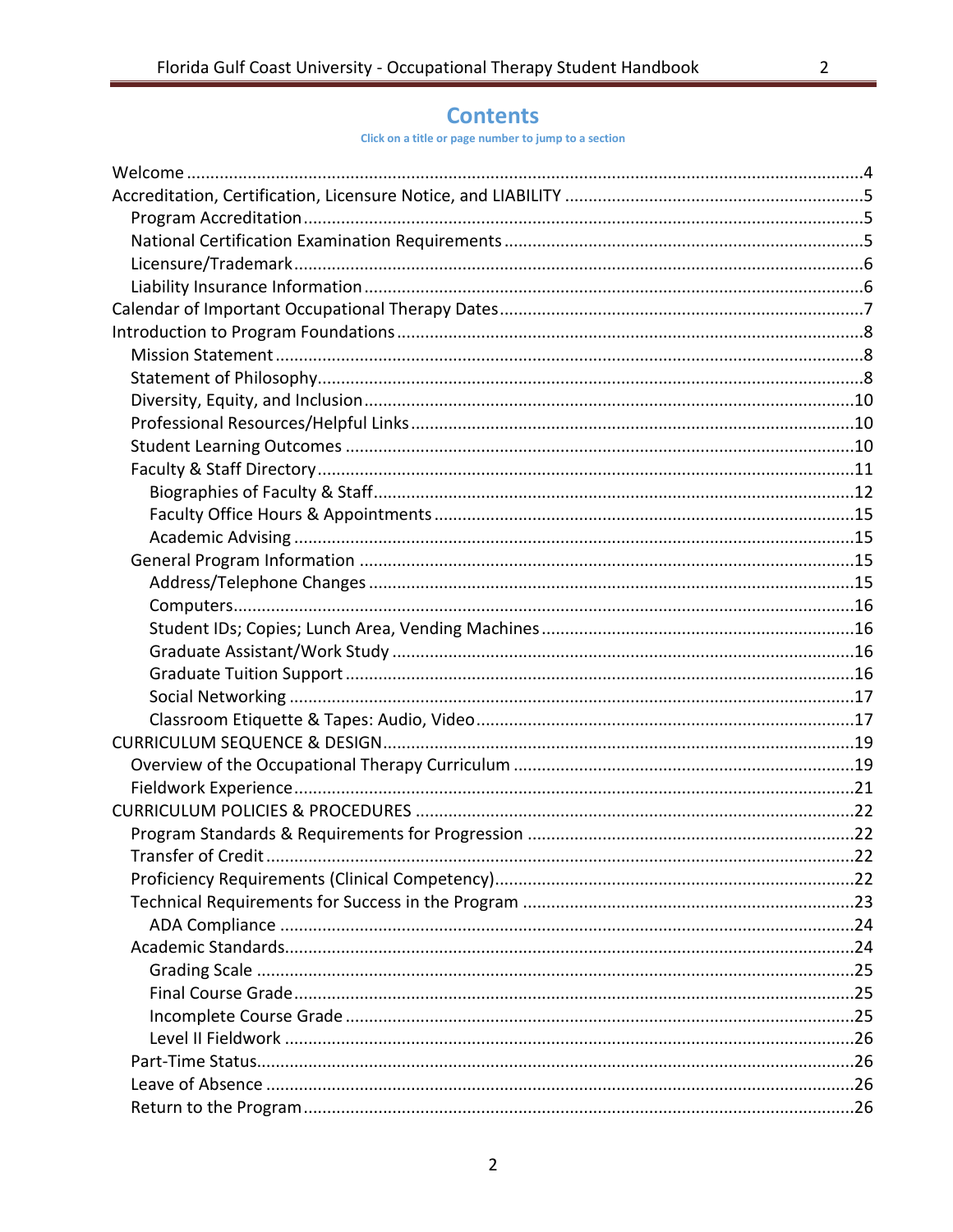| Student Responsibilities in Event of Arrest, Conviction for Violations of Law 28 |    |
|----------------------------------------------------------------------------------|----|
|                                                                                  |    |
|                                                                                  |    |
|                                                                                  |    |
| Progression, Probation, Corrective Action Plan, Dismissal, and Grievance 29      |    |
|                                                                                  |    |
|                                                                                  |    |
|                                                                                  |    |
|                                                                                  |    |
|                                                                                  |    |
|                                                                                  |    |
|                                                                                  |    |
|                                                                                  |    |
|                                                                                  |    |
|                                                                                  |    |
|                                                                                  |    |
|                                                                                  |    |
|                                                                                  |    |
|                                                                                  |    |
|                                                                                  |    |
|                                                                                  |    |
|                                                                                  |    |
|                                                                                  |    |
|                                                                                  |    |
|                                                                                  |    |
|                                                                                  |    |
|                                                                                  |    |
|                                                                                  |    |
| OT Resource Books Information and Procedures                                     | 35 |
|                                                                                  |    |
|                                                                                  |    |
|                                                                                  |    |
|                                                                                  |    |
|                                                                                  |    |
|                                                                                  |    |
|                                                                                  |    |
|                                                                                  |    |
|                                                                                  |    |
|                                                                                  |    |
|                                                                                  |    |
|                                                                                  |    |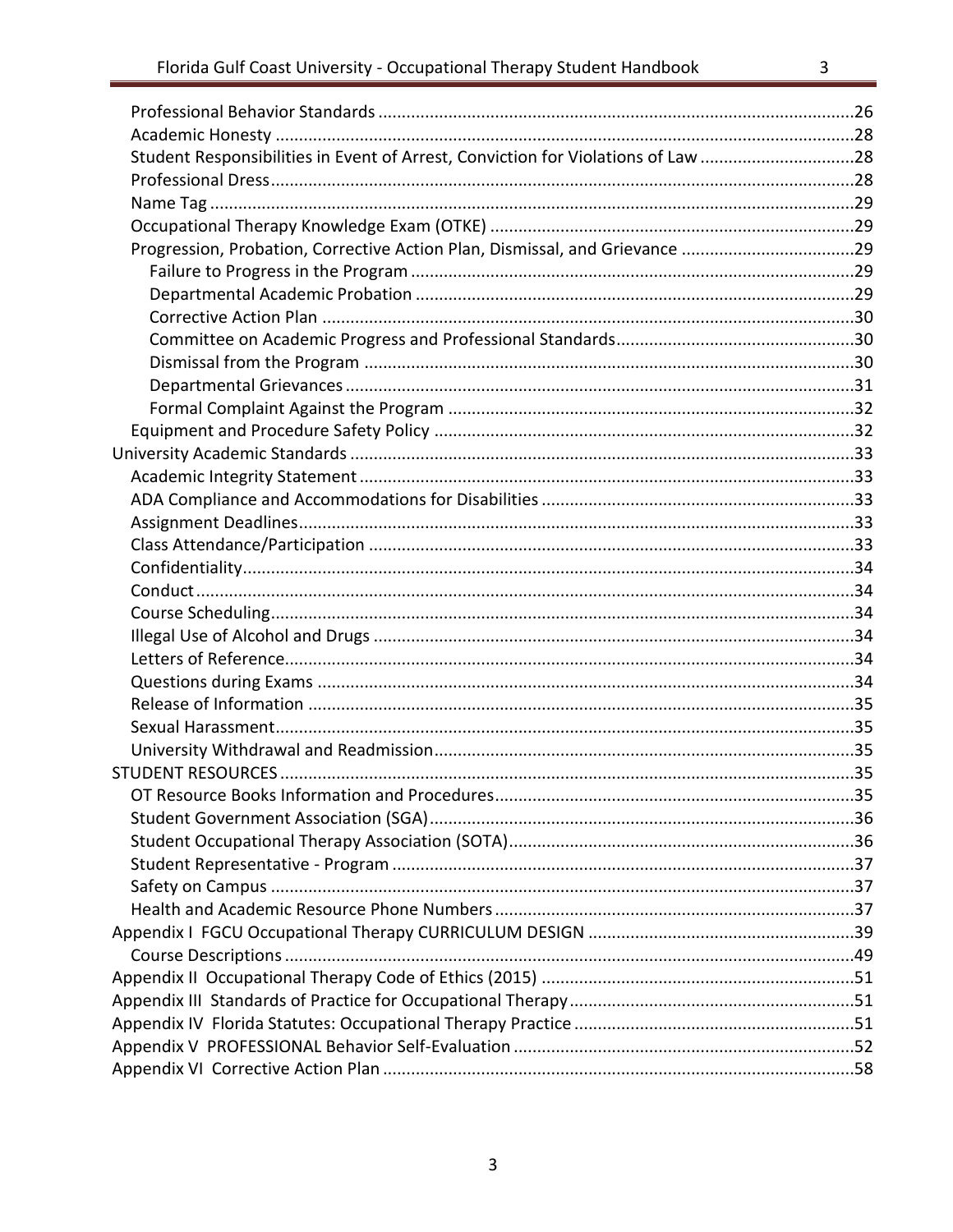



## <span id="page-3-0"></span>*WELCOME*

August 17, 2021

Dear FGCU Occupational Therapy Student,

It gives me great pleasure to welcome you to the Occupational Therapy Program. The faculty, staff, and I look forward to the next two years with excitement and eagerness. Your class comes to us with a diversity of background and knowledge that promises to create opportunities for enhanced learning, and we hope to make your educational experience with us interesting and rewarding.

This handbook has information about the program and about occupational therapy. You will need some of this information immediately, and some you will want to reference in the future. It is not a novel, so you do not need to read it straight through…but you will want access to it for future programmatic and professional requirements.

Graduate study brings new challenges with increased expectations beyond those encountered as an undergraduate. You are preparing to enter a profession in an increasingly demanding health care environment. You must have the knowledge, skill, and integrity required to provide best practice with individual clients and with client groups. This requires that you obtain detailed knowledge, and that you are able to engage in strong clinical reasoning utilizing that knowledge when faced with specific client situations. Asking the right questions will often serve you better than having a wealth of information. You will need to develop skill in discussing/presenting issues, information, or cases in scholarly and less formal contexts. Finally, you will need to develop professional behaviors that will serve you well in your future career. We believe you are equal to the task.

Welcome to the Program!

Lynn Jaffe

Lynn Jaffe, ScD, OTR/L, FAOTA Professor & Program Director, Occupational Therapy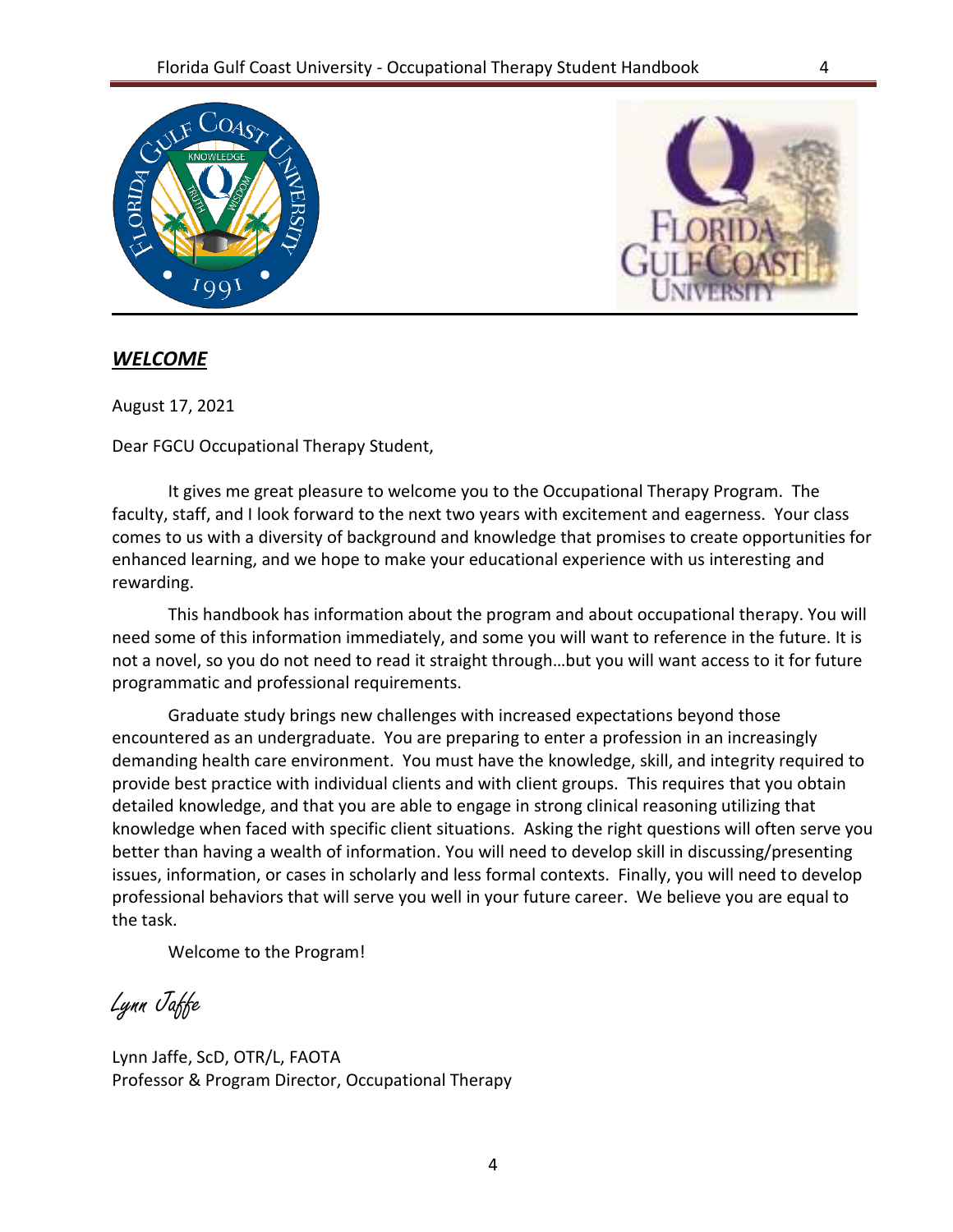## <span id="page-4-0"></span>*ACCREDITATION, CERTIFICATION, LICENSURE NOTICE, AND LIABILITY*

## <span id="page-4-1"></span>**Program Accreditation**

The FGCU entry-level program in occupational therapy is accredited by the Accreditation Council for Occupational Therapy Education (ACOTE) of the American Occupational Therapy Association (AOTA), located at 6116 Executive Boulevard, Suite 200, North Bethesda, MD 20852- 4929. ACOTE's telephone number, c/o AOTA is 301-652-6611 and the web address is [www.acoteonline.org.](http://www.acoteonline.org/)

## <span id="page-4-2"></span>**National Certification Examination Requirements**

The National Board for Certification of Occupational Therapy (NBCOT) is a non-profit organization, founded in 1987, to protect the public from incompetent and unethical occupational therapists and occupational therapy assistants. The board uses two primary mechanisms to carry out their mission. One is by requiring that an individual make a minimum passing score on the National Certification Examination for Occupational Therapist in order to become certified and be able to practice in the United States; the other is by requiring evidence of candidates' continuing education before granting recertification. After successfully passing the certification examination, an individual may use the initials OTR (Occupational Therapist Registered) after his/her name. In states with licensure, individuals cannot identify themselves as an OTR unless they are also licensed in the state. In some states, therapists may elect not to recertify through NBCOT, but can retain their license after initial certification; in this case, therapists use OTL (not OTR), indicating an occupational therapist fully licensed to practice in that state.

An occupational therapist is certified for three years by NBCOT. After three years, an occupational therapist may apply for recertification by NBCOT.

Specific information regarding the application process for taking the exam will be provided during the final year of the student's program, although it is available online. For more information on the certification or recertification program, please contact NBCOT, One Bank Street, Suite 300, Gaithersburg, MD 20878. Telephone: (301) 990-7979 Website: [www.nbcot.org.](http://www.nbcot.org/)

## **NOTE 1: Students should create an account with NBCOT as soon as possible. This allows for access to the OTKE (discussed further along) and Degree Verification Form (DVF).**

**NOTE 2:** Students who think they may need extra time for taking the certification exam due to learning disabilities should contact FGCU's Adaptive Services office and establish a record of need for this type of accommodation while here. This history will facilitate the process for obtaining this accommodation for the board exam.

**NOTE 3: A felony conviction may affect a graduate's ability to sit for the certification exam required by the National Board for Certification in Occupational Therapy. NBCOT will perform an early determination for persons who question whether this might apply to themselves.**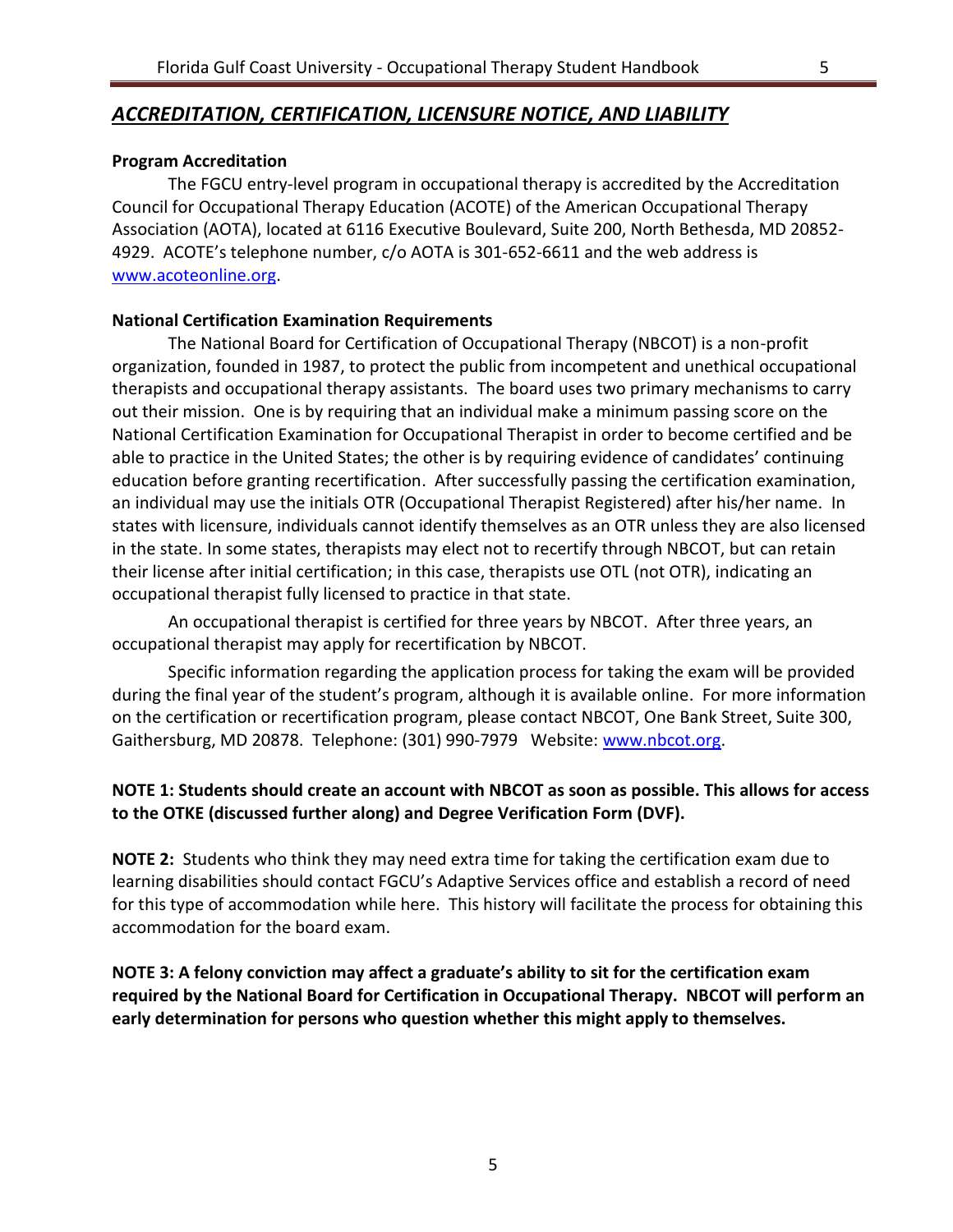## <span id="page-5-0"></span>**Licensure/Trademark**

Licensure laws vary from state to state. Students are responsible for familiarity with the licensure requirements of the state in which they plan to practice. Currently, all 50 states, Washington D.C., Puerto Rico, and Guam have some form of professional regulation affecting the practice of occupational therapy in that state/territory. All the states that have licensure use the passing score on the NBCOT exam as one of the criteria for licensure. Some states have a trademark law rather than licensure. A trademark law automatically recognizes a registered occupational therapist and a person does not have to apply individually for this recognition.

For the specific statutes that regulate the practice of occupational therapy in Florida, go to [http://floridasoccupationaltherapy.gov/resources/.](http://floridasoccupationaltherapy.gov/resources/) Specific sections pertaining to the practice of occupational therapy can be found in Chapter 468. Part III. Also see Chapter 64B11 regarding the Florida Administrative Code. The Statute can be located from a link in [Appendix](#page-50-2) IV.

**NOTE: A criminal background can affect an individual's ability to obtain a license to practice in most states, including Florida. Prospective students should investigate whether incidents in their own background would preclude obtaining a license prior to enrollment in the Occupational Therapy Program.**

## <span id="page-5-1"></span>**Liability Insurance Information**

The Department of Rehabilitation Sciences has contracted through Healthcare Providers Service Organization (HPSO) for liability insurance. The blanket rate is about half the cost of the individual rates. Students must purchase their own liability insurance, which is currently priced at \$15. The coverage will begin the first day of classes for this calendar year and needs to be purchased at the beginning of each academic year (August). The liability insurance coverage is purchased by each student through the department storefront. A link is provided on the main department webpage:

## **[https://secure.touchnet.com/C20748\\_ustores/web/store\\_main.jsp?STOREID=30&SINGLESTORE=t](https://secure.touchnet.com/C20748_ustores/web/store_main.jsp?STOREID=30&SINGLESTORE=true) [rue](https://secure.touchnet.com/C20748_ustores/web/store_main.jsp?STOREID=30&SINGLESTORE=true) Click on Professional Liability Insurance (Are you Covered?)**

Professional liability insurance must be maintained until graduation. *Failure to comply with liability insurance requirements will result in professional behaviors probation, specifying that students are NOT permitted to participate in a class/lab/experiential learning session(s). Failure to comply will result in students being dropped administratively from a course and require students to request a new plan of study.* 

**A student should communicate to the course faculty, Occupational Therapy Program Director (OTPD), or Academic Fieldwork Coordinator (AFWC) any incident or situation in which a student is involved in that potentially holds the student or university liable or at risk.**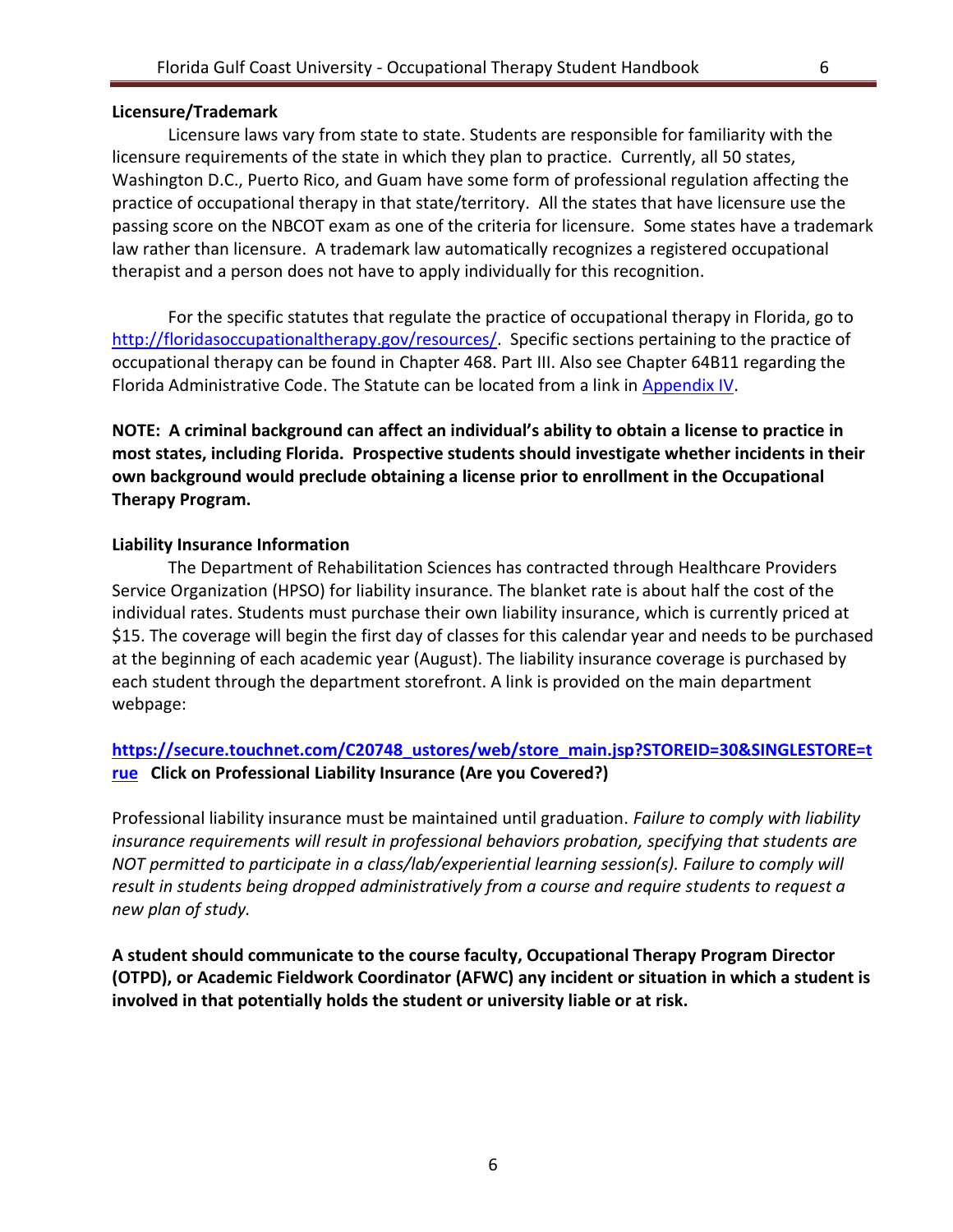# <span id="page-6-0"></span>*CALENDAR OF IMPORTANT OCCUPATIONAL THERAPY DATES*

# **2021-2023 Calendar**

| August 19, 2021        | The FGCU Occupational Therapy Class of 2021 begins study<br>Fort Myers, Florida. Set up your <b>myNBCOT</b> account |
|------------------------|---------------------------------------------------------------------------------------------------------------------|
| October 27, 2021       | World Occupational Therapy Day 'Belong. Be You'                                                                     |
| November 13-14, 2021   | Florida Occupational Therapy Association (FOTA) Annual Conference,<br><b>VIRTUAL</b>                                |
| November 23, 2021      | Class of 2021 Research presentations                                                                                |
| January 10, 2022       | Spring semester classes begin                                                                                       |
| March 6-12, 2022       | FGCU Spring Break (first year FWI week)                                                                             |
| April 2021             | <b>National Occupational Therapy Month</b>                                                                          |
| March 31-April 3, 2022 | American Occupational Therapy Association (AOTA) Annual<br>Conference, San Antonio, Texas                           |
| May 8, 2022            | 2021 Commencement Ceremony (tentative)                                                                              |
| May 16, 2022           | Summer C Classes begin                                                                                              |
| August 19, 2022        | Fall Classes begin                                                                                                  |
| October, 2022          | OTKE (NBCOT Occupational Therapy Knowledge Exam) will be<br>scheduled                                               |
| November 22, 2022      | Class of 2022 Research presentations (tentative)                                                                    |
| January, 2023          | Spring Classes begin - FWII begins (TBD)                                                                            |
| April 20-23, 2023      | American Occupational Therapy Association (AOTA) Annual<br>Conference, Kansas City, Missouri                        |
| May, 2023              | Summer Semester A begins (FWII continues)                                                                           |
| May/August, 2023       | 2023 Commencement Ceremony (TBD)                                                                                    |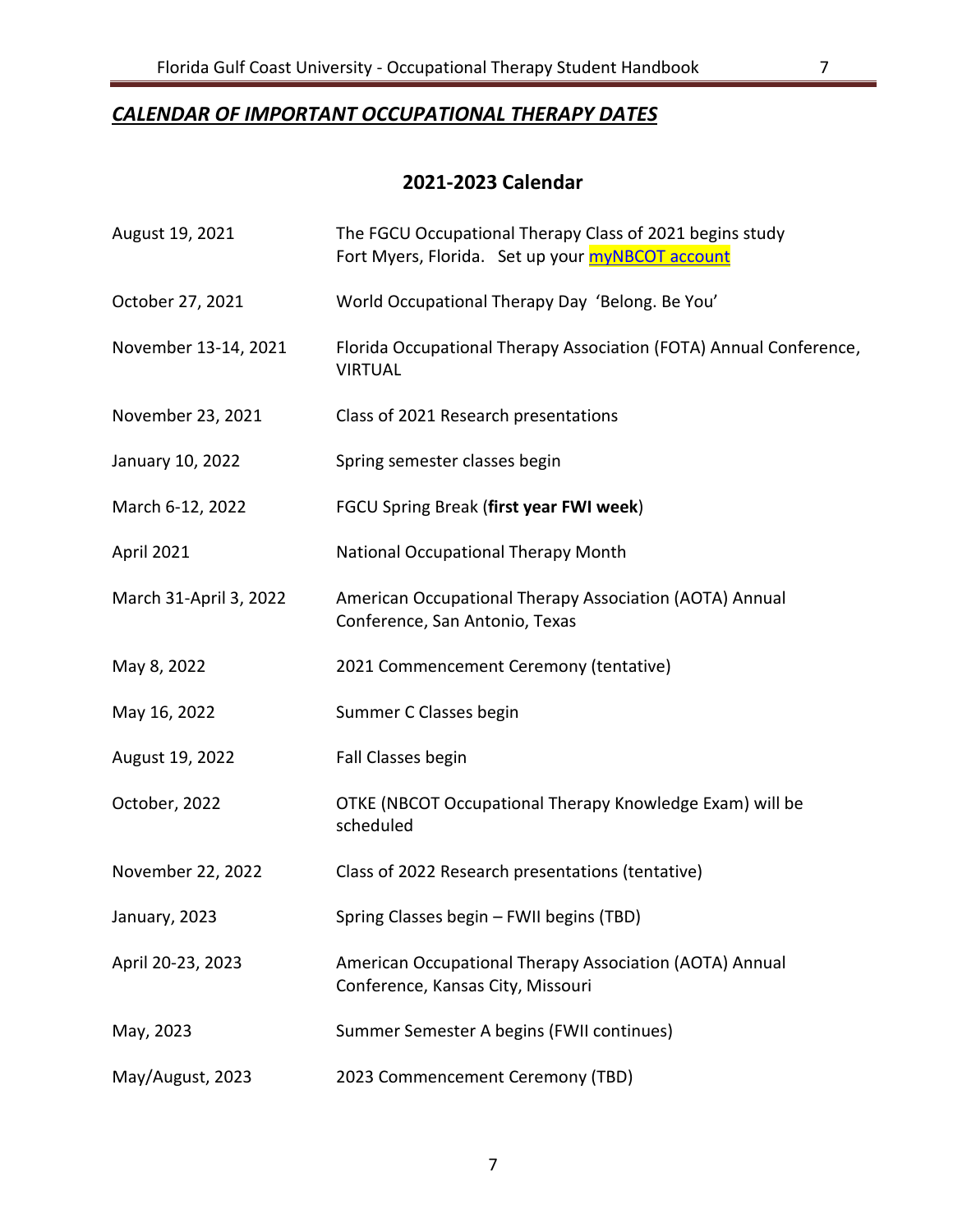# <span id="page-7-0"></span>*INTRODUCTION TO PROGRAM FOUNDATIONS*

#### <span id="page-7-1"></span>**Mission Statement**

The mission of the Occupational Therapy Program is to prepare students to embrace the art and science of the profession, thus enabling graduates to provide creative, ethical, and evidencebased services in an increasingly diverse and technologically advanced world. The Program and its community partners collaborate to promote client-centered, occupation-based practice and provide leadership within multiple communities. We value an active learning environment that fosters the personal and professional development of students, faculty, and community members.

#### <span id="page-7-2"></span>**Statement of Philosophy**

The Florida Gulf Coast University faculty of the Occupational Therapy Program subscribe to a set of beliefs about the nature of human beings, the effect of occupation on their health and well-being, and the value of the teaching/learning process in the development of entry-level occupational therapists.

Humans are complex, dynamic, and adaptable beings, who need to be engaged in meaningful and purposeful occupations (Wilcock, 1993; 2005). They have an innate drive to explore and master the environment. This drive is essential to their development and adaptation throughout their lives. In the course of development, humans assume multiple roles within a variety of contexts influenced by the expectations of the culture and society; they define themselves in terms of the roles they assume in life, and the quality of their performance in those roles. As individuals, humans find fulfillment by making choices about their lives, establishing and pursuing goals, and engaging in occupations that are personally and socially meaningful.

Occupations are the daily life activities that "people do to occupy themselves, including looking after themselves…enjoying life…and contributing to the social and economic fabric of their communities" (Law, Polatajko, Baptiste, & Townsend, 1997). An individual becomes fully engaged in occupation through a dynamic process of interaction with the physical, social, temporal, cultural, psychological, spiritual, and virtual environments (AOTA, 2020, 2018; OTPF-4 2020).

Promotion of health and life satisfaction is determined by the balance of occupations in one's life (AOTA, 2015). These occupations change over the lifespan in response to changing role expectations, values and priorities, physical capacities, and environmental contexts (Law et al, 1997). Healthier individuals select and engage in occupations that prevent disease, disability, injury, and premature death while promoting an environment that supports wellness. Selection of these beneficial occupations leads to a higher quality of life, greater personal contentment, and improved productivity (OTPF-4, 2020).

However, we recognize that an individual's performance and roles may be disrupted by engaging in occupations that prohibit a healthy lifestyle as well as factors including developmental delays, diseases, and physical or emotional traumas. Occupational therapy embraces occupation as the central focus of meaning and health for humans and utilizes occupation and purposeful activity to promote healthy adaptation to the challenges of incapacity or a constricting environment (Wilcock, 2005). Purposeful occupation serves as a major tool to evaluate, facilitate, restore, or maintain an individual's ability to function competently in daily occupations.

The role of the occupational therapist is to assess the needs of individuals and populations for occupational engagement and to identify barriers to full occupational participation. Though direct patient care is perhaps most obvious, other roles of the therapist include that of educator, consultant,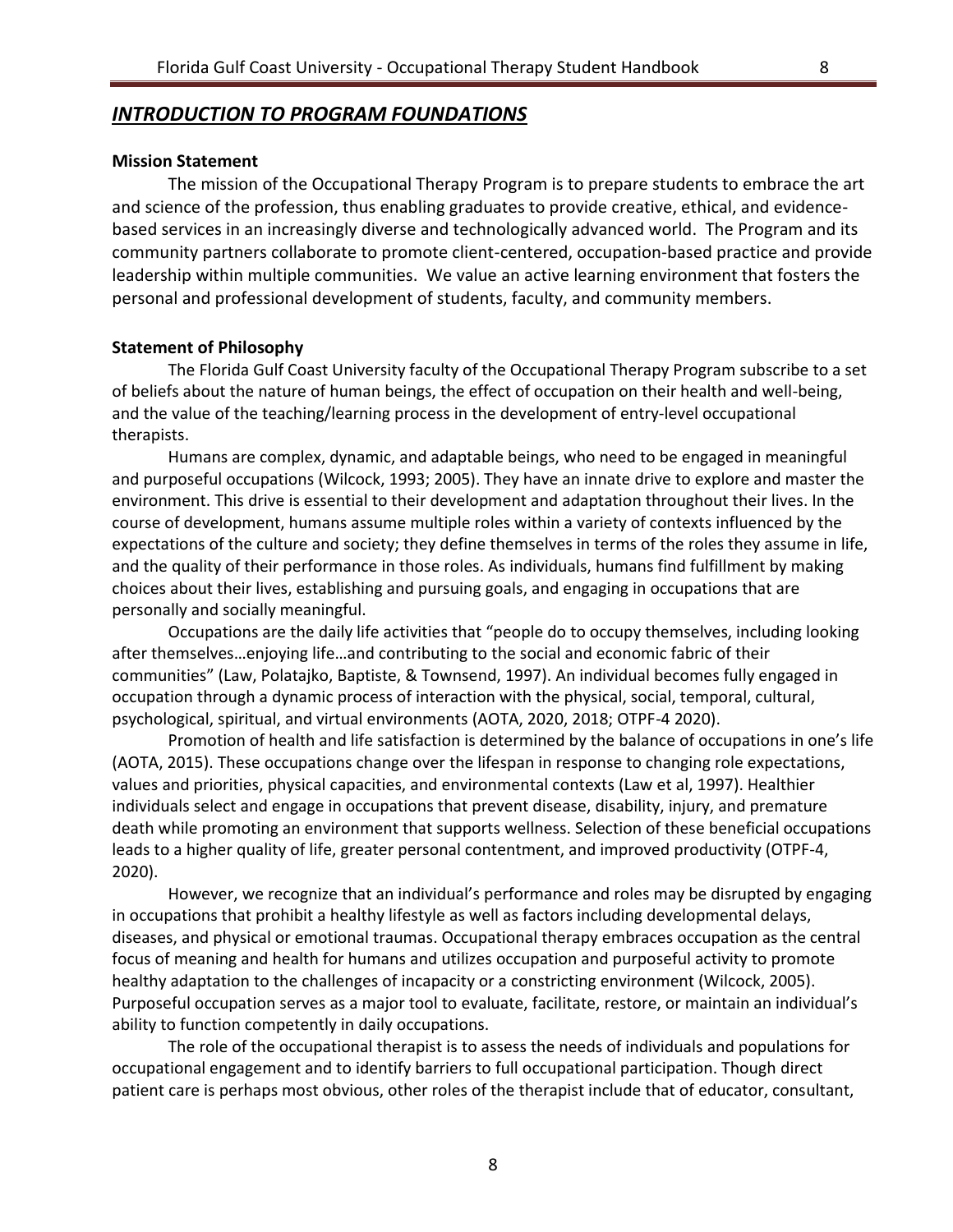researcher, supervisor, and advocate. Occupational therapists, along with occupational therapy assistants, engage in occupations to restore, compensate, and modify performance deficits, prevent disabilities, and promote wellness. We affirm Vision 2025 of the American Occupational Therapy Association in that occupational therapy practitioners have a client-centered, evidence-based, and science driven focus (AOTA, 2020). To function effectively in these roles, occupational therapists must uphold strong ethical standards, which require practices supported by sound reasoning and continuously updated knowledge of evidence and technology (see Code of Ethics, 2020 in Appendix II; Standards of Practice, 2015 in Appendix III).

Individuals have a natural potential and motivation for learning. The occupational therapy faculty recognize the importance of fostering an educational environment that respects different student learning styles and prior knowledge and experience of the student body (AOTA, 2020). Adult learning theory and frameworks of thinking informs our beliefs about andragogy and helps shape plans for learning experiences (Knowles, 1998; Moseley, Elliott, Gregson & Higgins, 2005). The adult learner's life experiences enable him or her to actively engage in self-directed learning activities, establish personal learning goals, and stimulate clinical reasoning skills. Critical thinking that leads to professional reasoning must be taught explicitly.

The Florida Gulf Coast University faculty subscribe to the importance of integrating the students' prior knowledge with academic knowledge and experiential learning opportunities in a manner that is meaningful and authentic. We engage the students with multiple approaches that encourage personal growth, self-actualization, and a desire for lifelong learning (Philosophy, 2018). Employing relational and affective learning allows students human connection and transformation of personal identities (Schaber, 2014). We promote highly contextualized, active engagement in community-campus partnerships that apply the skills learned in the classroom to better prepare the student to function effectively in a diversity of environments and cultures.

#### *References*

- American Occupational Therapy Association. (March 2020). AOTA Unveils Vision 2025 <https://www.aota.org/AboutAOTA/vision-2025.aspx>
- American Occupational Therapy Association (2015) Occupational Therapy's Role in Health Promotion. [https://www.aota.org/~/media/Corporate/Files/AboutOT/Professionals/WhatIsOT/HW/Facts/Fact](https://www.aota.org/~/media/Corporate/Files/AboutOT/Professionals/WhatIsOT/HW/Facts/FactSheet_HealthPromotion.pdf) [Sheet\\_HealthPromotion.pdf](https://www.aota.org/~/media/Corporate/Files/AboutOT/Professionals/WhatIsOT/HW/Facts/FactSheet_HealthPromotion.pdf)
- Code of Ethics. American Occupational Therapy Association (2020) <https://ajot.aota.org/article.aspx?articleid=2767077>
- Knowles, M. (1998). *The adult learner: The definitive classic in adult education and human resource development* (5th edition). Houston, TX: Gulf Publishing.
- Law et al. (1997). The person-environment-occupation model: A transactive approach to occupational performance. CJOT, 63(1), 9-23.
- Moseley, D., Elliott, J., Gregson, M., & Higgins, S. (2005). Thinking skills frameworks for use in education and training. *British Educational Research Journal, 31*(3), 367-390.
- Occupational therapy practice framework: Domain and process (4th ed, OTPF-4). American Occupational Therapy Association (2020). 7412410010. [https://ajot.aota.org/article.aspx?articleid=2766507.](https://ajot.aota.org/article.aspx?articleid=2766507)
- Philosophy of occupational therapy education. American Occupational Therapy Association. (2018). AJOT, 72, 7212410070. <https://doi.org/10.5014/ajot.2018.72S201>
- Schaber, P. (2014). Conference Proceedings-Keynote address: Searching for and identifying signature pedagogies in occupational therapy education. *American Journal of Occupational Therapy, 68,* S40- S44.<https://ajot.aota.org/article.aspx?articleid=1920221>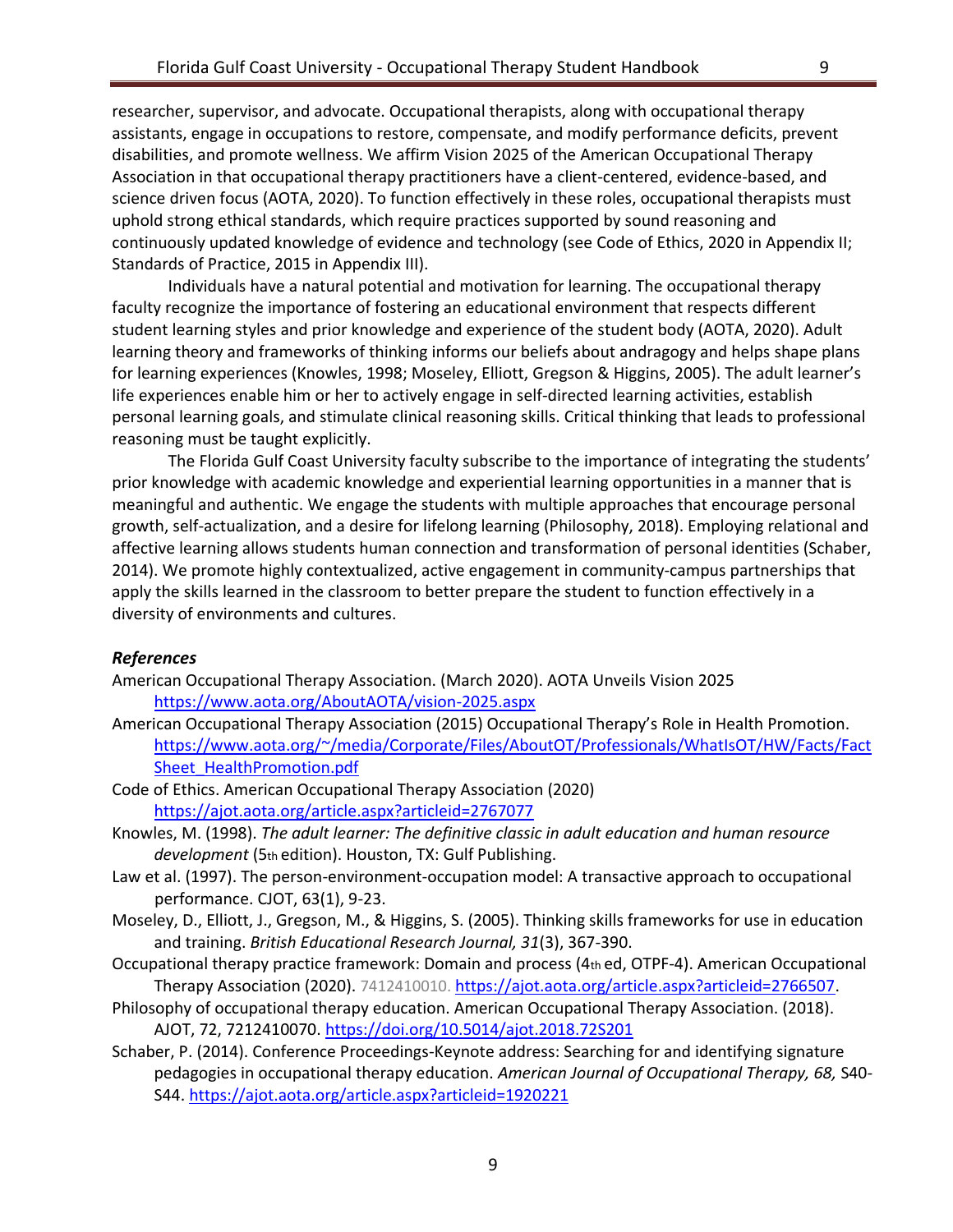Standards of Practice. American Occupational Therapy Association (2015) <https://ajot.aota.org/article.aspx?articleid=2477354>

- U.S. Department of Health and Human Services, Office of Disease Prevention and Health Promotion. (2010). *Healthy People 2020 Framework.* <https://health.gov/healthypeople>
- Wilcock, A. A. (1993). A theory of the human need for occupation. *Occupational Science, 1*, 17-24.

Wilcock, A. A. (2005). 2004 CAOT Conference Keynote Address: Occupational science: Bridging occupation and health. *Canadian Journal of Occupational Therapy, 72*(1), 5-12.

## <span id="page-9-0"></span>**Diversity, Equity, and Inclusion**

With a commitment to strengthening the occupational therapy profession and contributing to healthy and engaged communities, the FGCU Occupational Therapy Program embraces AOTA's lead in moving the profession to be more diverse, equitable, and inclusive. See resources on <https://www.aota.org/About-Occupational-Therapy/diversity.aspx>

## <span id="page-9-1"></span>**Professional Resources/Helpful Links**

[American Occupational Therapy Association \(AOTA\)](https://www.aota.org/)

[Accreditation Council for Occupational Therapy Education \(ACOTE\)](https://www.aota.org/Education-Careers/Accreditation.aspx)

[AOTA Fieldwork Resources](https://www.aota.org/Education-Careers/Fieldwork.aspx)

[AOTA CommunOT](https://communot.aota.org/home)

[American Journal of Occupational Therapy \(AJOT\)](http://ajot.aota.org/)

[FGCU Occupational Therapy Program](http://www.fgcu.edu/mariebcollege/RS/OTMS/)

[FGCU Library](http://library.fgcu.edu/) 

[FGCU Eagle Mail Login](https://www.fgcu.edu/email/index.aspx)

[FGCU OT Curriculum Map](https://www2.fgcu.edu/mariebcollege/RS/OTMS/curriculum.asp)

[FGCU Academic Calendar](http://www.fgcu.edu/Registrar/academiccalendar.asp) 

[FGCU Campus Recreation](http://www.fgcu.edu/CampusRec/)

[National Board for Certification in Occupational Therapy \(NBCOT\)](https://www.nbcot.org/)

## <span id="page-9-2"></span>**Student Learning Outcomes**

The Occupational Therapy Program at FGCU have established the following learning outcomes to enable the individual to progress professionally from the role of the student to that of an experienced, active member of the occupational therapy community and the community at large.

Graduates of the occupational therapy program will: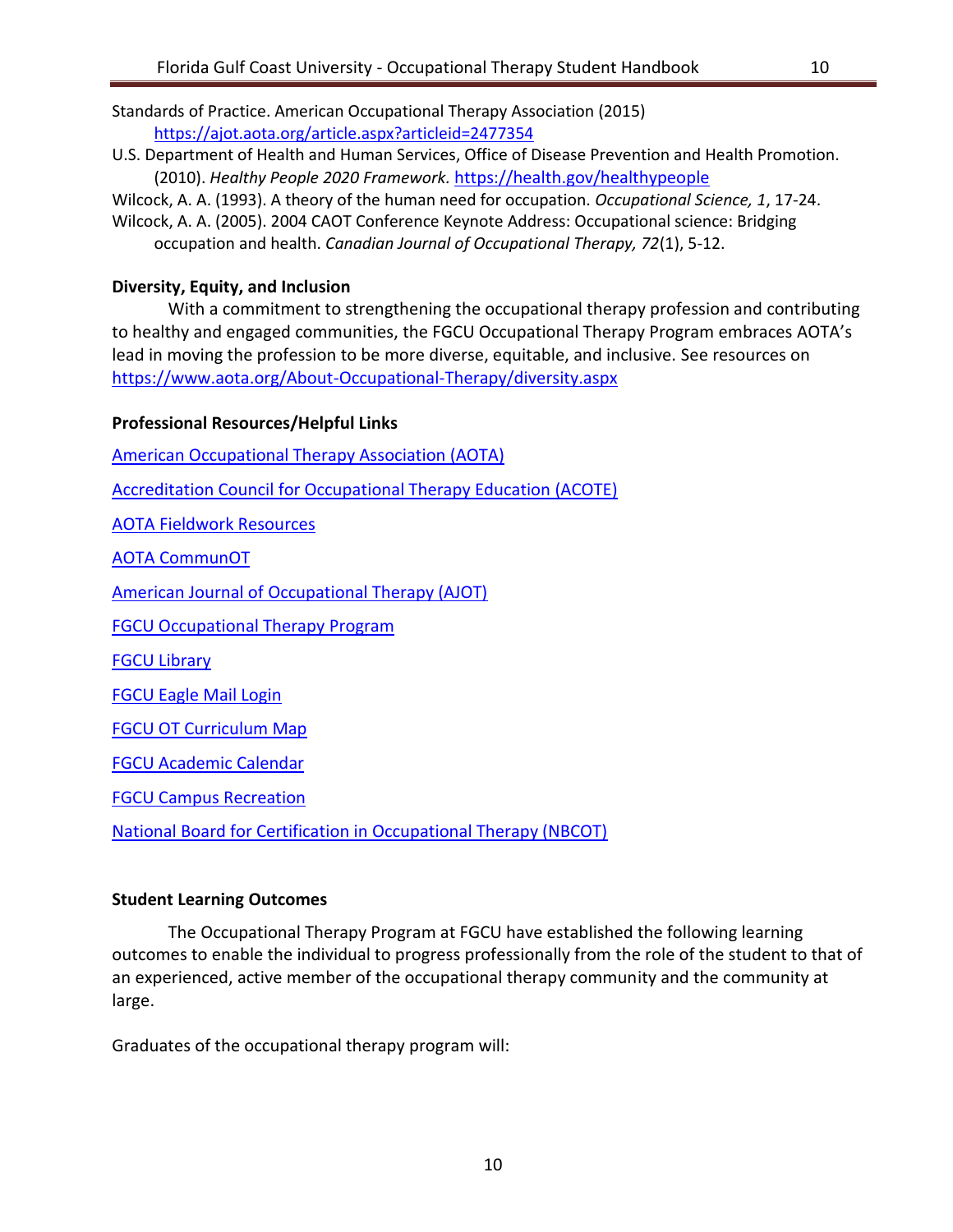- 1. Use clinical reasoning skills to determine appropriate assessments for a given client, conduct and interpret those assessments, and establish a treatment plan consistent with best practices in occupational therapy.
- 2. Utilize content knowledge and clinical reasoning gained in the program of study to determine appropriate practice responses to various challenges in clinical context.
- 3. Interact with clients, caregivers, other professionals, representatives of funding sources, and support staff in a respectful manner, using language appropriate for the context.

## <span id="page-10-0"></span>**Faculty & Staff Directory**

| <b>Name</b><br>Denise Allen, OTD, OT/L, CHT<br><b>Assistant Professor</b><br>email: deallen@fgcu.edu   | <b>Office</b><br><b>MAR444</b> | Phone<br>590-7556 |
|--------------------------------------------------------------------------------------------------------|--------------------------------|-------------------|
| Brigitte Belanger, DSc, OTR/L<br><b>Assistant Professor</b><br>email: bbelanger@fgcu.edu               | <b>MAR417</b>                  | 590-7508          |
| Maria Colmer, OTD, OTR/L<br>Assoc. Professor/Academic Fieldwork Coordinator<br>email: mcolmer@fgcu.edu | <b>MAR409</b>                  | 590-7555          |
| Annemarie Connor, PhD, OTR/L<br><b>Assistant Professor</b><br>email: aconnor@fgcu.edu                  | <b>MAR430</b>                  | 590-7552          |
| Sarah Fabrizi, PhD, OTR/L<br><b>Associate Professor</b><br>email: sfabrizi@fgcu.edu                    | <b>MAR338</b>                  | 590-1854          |
| Lynn Jaffe, ScD, OTR/L, FAOTA<br>Professor/Program Director<br>email: ljaffe@fgcu.edu                  | <b>MAR412</b>                  | 745-4315          |
| Edwin Myers, OTD, OTR/L<br><b>Assistant Professor</b><br>email: emyers@fgcu.edu                        | <b>MAR405</b>                  | 590-7551          |
| <b>Sharon VanDevander</b><br><b>Administrative Specialist</b><br>email: svandevander@fgcu.edu          | <b>MAR413</b>                  | 590-7550          |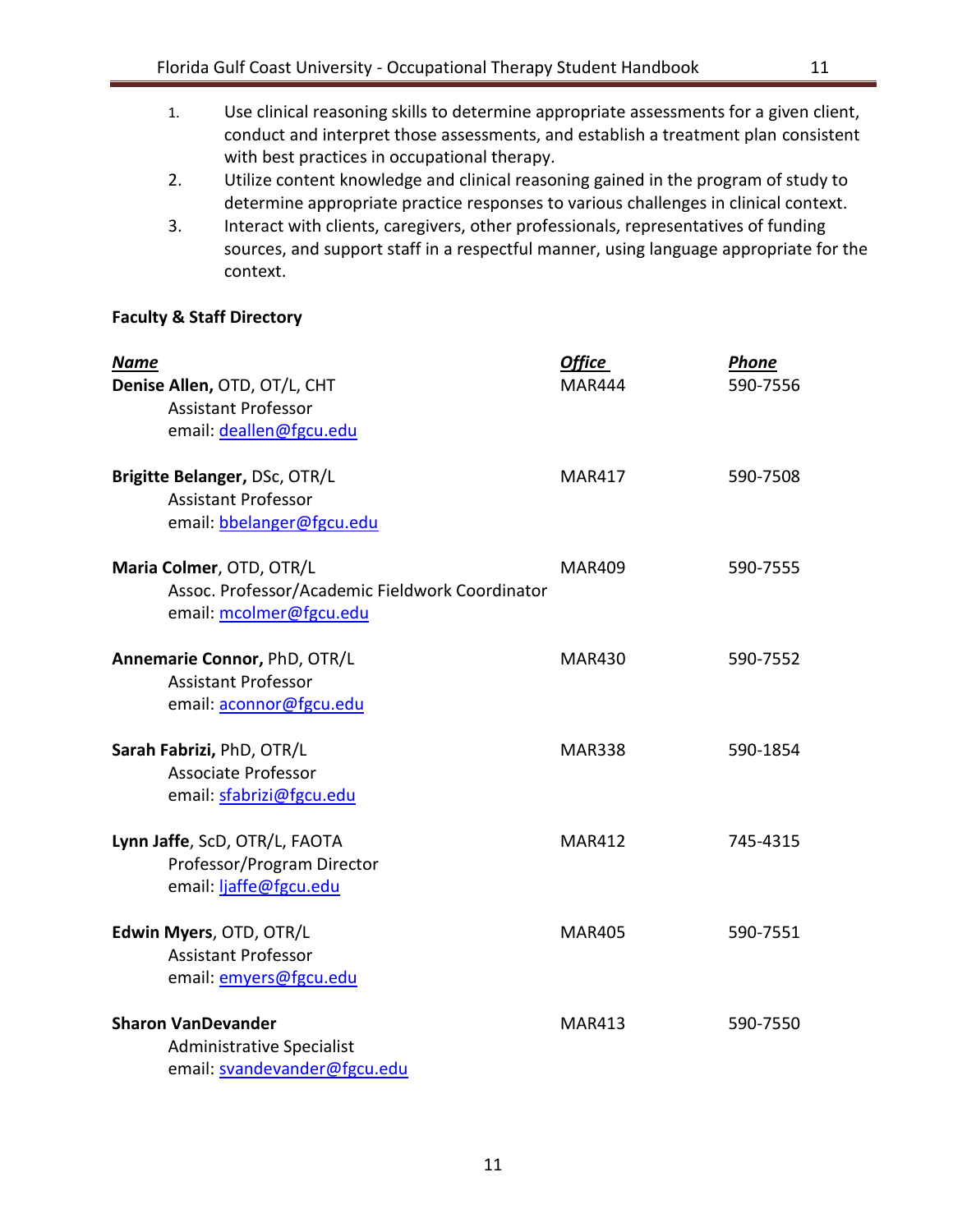#### <span id="page-11-0"></span>*Biographies of Faculty & Staff*

## **Denise Allen, OTD, OT/L, CHT**

### **Assistant Professor**

Dr. Allen earned her Bachelor's degree from the University of Florida in occupational therapy. She received her Master's degree from Nova Southeastern University in health science with a concentration in education. Dr. Allen completed her doctorate in occupational therapy through Thomas Jefferson University, where she also received a teaching certificate. She is a certified hand therapist with most of her experience in outpatient, but has also worked in in-patient rehabilitation, outpatient neurological, acute care, pediatrics, and home health. Dr. Allen started teaching as an adjunct at FGCU in the upper extremity lab instructing on splint fabrication and upper extremity assessment. She is a member of AOTA, FOTA, and ASHT. She is a true Floridian and enjoys the outdoors with boating, fishing, kayaking, and scuba diving. Indoors, she enjoys cooking, reading, and spending time with her animals.

## **Brigitte Belanger, DSc, OTR/L**

#### **Assistant Professor**

Dr. Belanger earned her Bachelor's degree from Concordia University (Montreal, Canada) in French-English Translation. She received her teacher certification through Georgia Southern University in 1989. She received a Master's in Bilingual & Bicultural Education from the University of Texas at San Antonio and spent five years teaching in the public-school system until she discovered occupational therapy. She received her Master of Health Science (MHS) degree in occupational therapy from the University of Florida in 1997, and joined the U.S. Military as an Occupational Therapist, where she specialized in orthopedics and mental health. She created one of the first Warriors in Transition O.T. programs at Fort Gordon, GA and developed a passion for helping young service members find meaning for their lives as they transitioned from the military by exploring job skills and entering higher education. As a result of extended deployments to the Sinai, Iraq and Afghanistan Dr. Belanger witnessed the power of animals to enhance the therapeutic rapport with concussion care and traumatic brain injury as well as with mental health diagnoses. Dr. Belanger received a Doctor of Science degree (DSc) in occupational therapy from Baylor University in 2011 and certification in Animal Assisted therapy through the University of Denver. Dr. Belanger retired from the U.S. Army having reached the rank of Associate Professor and Interim Program Director for the U.S. Army Baylor OT Doctoral Program. Dr. Belanger has practiced in both outpatient and inpatient acute, sub-acute, long-term care and home health settings. Research interests include animal assisted therapy, cognition and physical evolution across the lifespan. She is a member of the American Occupational Therapy Association, the World Federation of Occupational Therapists, the Florida Occupational Therapy Association, and an affiliate member of Animal Assisted Intervention International.

# **Maria Colmer, OTD, OTR/L Associate Professor**

## **Academic Fieldwork Coordinator (AFWC)**

Dr. Colmer earned an Associate of Science degree in the occupational therapy assistant curriculum from Mount Aloysius College (Cresson, PA), Bachelor of Science degree in occupational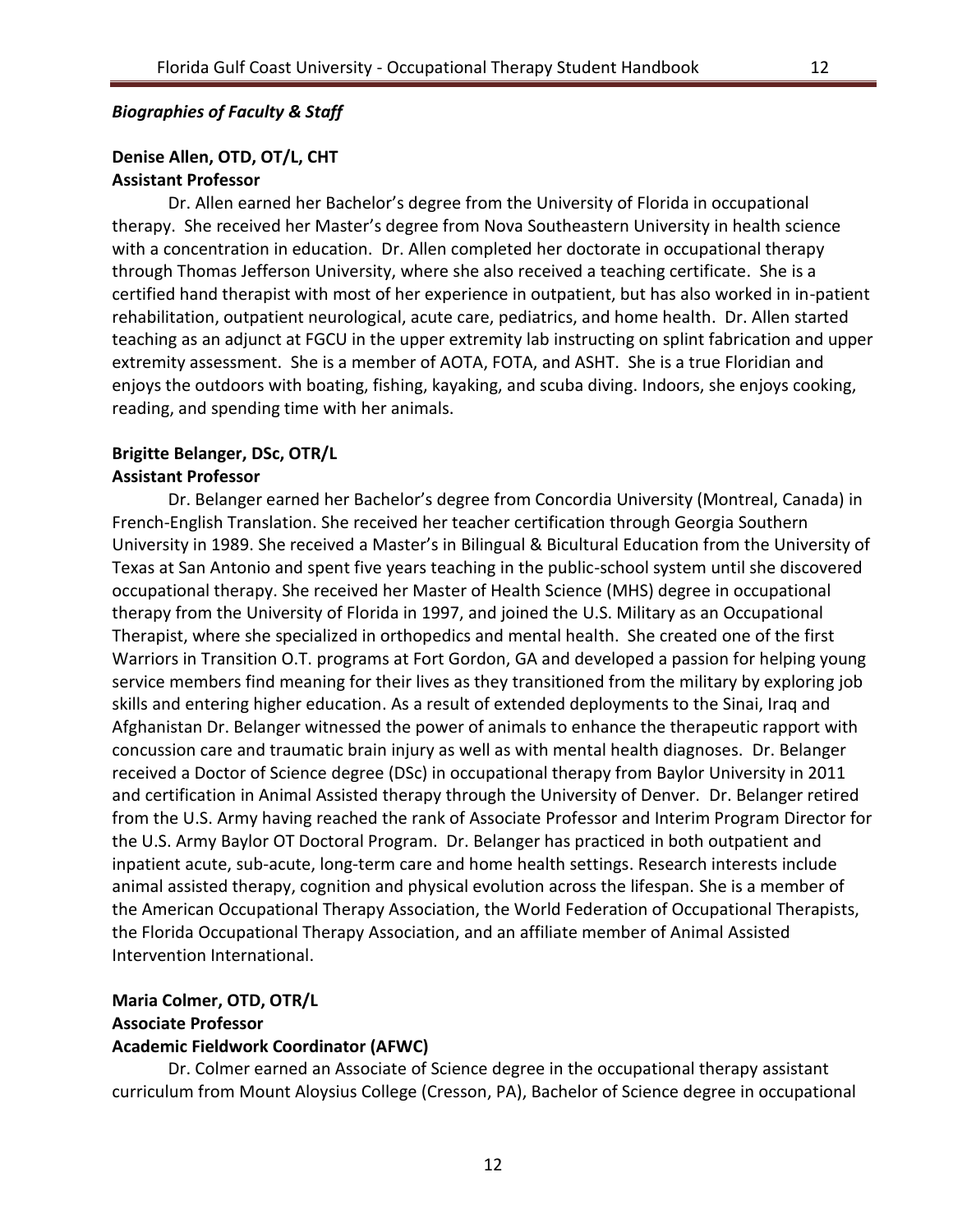therapy from Towson University (Baltimore, MD), Master of Education degree from Saint Francis University (Loretto, PA), and Doctor of Occupational Therapy degree from Chatham University (Pittsburgh, PA). Dr. Colmer has over 30 years of experience in occupational therapy; areas of expertise include: Industrial Rehabilitation, Ergonomics, Functional Capacity Assessments, and Back School/Body Mechanic Training. Dr. Colmer's main practice areas include inpatient rehabilitation and outpatient therapy. Dr. Colmer's research areas include: Office Ergonomics for the Administrative Professional.

Dr. Colmer served as a Fieldwork Educator during three Level I mission trips in Monte Cristi, Dominican Republic; Mao, Dominican Republic; and Maggoty, Jamaica. Dr. Colmer was the Academic Fieldwork Coordinator in the Department of Occupational Therapy program at Saint Francis University for 17 ½ years where she initiated and developed the fieldwork program. Dr. Colmer joined the occupational therapy faculty at Florida Gulf Coast University in January of 2016. She is a member of AOTA, FOTA, and FLOTEC.

# **Annemarie Connor, PhD, OTR/L**

## **Assistant Professor**

Dr. Connor earned a Bachelor of Arts in Biology and English from Lehigh University, a Master of Science in Occupational Therapy from Western Michigan University, and a Doctor of Philosophy in Rehabilitation Counselor Education from Michigan State University. Dr. Connor has been a registered and licensed occupational therapist for nearly 20 years with a clinical emphasis on pediatric practice and additional experience in home healthcare, skilled nursing, and adult outpatient settings. Her research and teaching interests focus on evidence-based, interdisciplinary assessment and intervention, therapeutic use of self, and the biopsychosocial aspects of disability. Her topical area is neurodevelopmental disabilities, with an emphasis on postsecondary transition, vocational rehabilitation, and mental health. Dr. Connor is director of the Community Autism Network at FGCU, an interdisciplinary group focused on harnessing interdisciplinary university and community partnerships to: (1) provide world-class training and educational opportunities for FGCU faculty, students, community providers, and family members, (2) generate interprofessional research focused on the holistic health and inclusion of individuals with autism and their families across the lifespan, and (3) promote accessible, evidence-based services, activities, and information with and for the community and in partnership with local providers. Dr. Connor is an active member of the American Occupational Therapy Association, the Florida Occupational Therapy Association, and the National Council on Rehabilitation Education.

# **Sarah Fabrizi, PhD, OTR/L**

## **Associate Professor**

Dr. Fabrizi received her Master of Health Science (MHS) degree in occupational therapy from the University of Florida and her PhD in occupational therapy from Nova Southeastern University. She has more than 10 years of experience working with a variety of clients including adult rehabilitation and pediatric NICU, Early Intervention, PPEC, outpatient, and private practice. Dr. Fabrizi currently collaborates with Early Steps of Southwest Florida, the local Early Intervention program. Dr. Fabrizi has presented both nationally and internationally on her research areas of interest, which include early intervention in pediatrics, play and playfulness, play participation,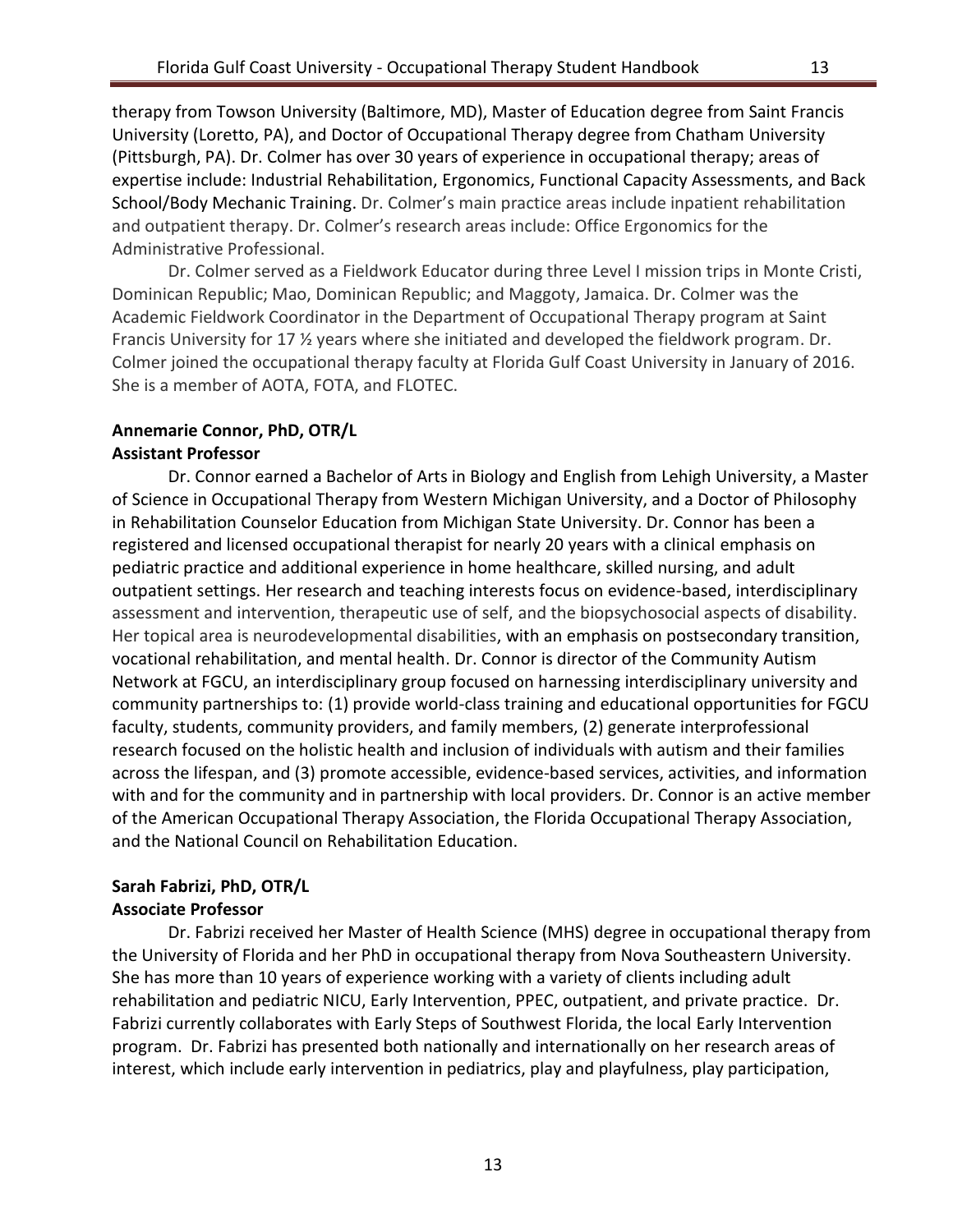caregiver sensitivity and responsiveness, and occupational therapist-lead community playgroups for young children and their families. She is a member of WFOT, AOTA, and FOTA.

## **Lynn Jaffe, ScD, OTR/L, FAOTA Professor & Program Director**

Dr. Jaffe earned a Bachelor of Arts in Theatre Arts from Mt Holyoke College (South Hadley, MA), a Master of Science in Occupational Therapy from Columbia University, and a Doctor of Science in Therapeutic Studies from Boston University. Her clinical work was primarily school system practice in MA, Early Intervention and Head Start in MA and GA, and administration with the MA Easter Seal Society.

Dr. Jaffe has been an academic well over twenty years, primarily at the Medical College of GA/Augusta University (Augusta, GA), where she was Program Director from 2013-2014 and retired as a Professor Emerita. Dr. Jaffe's areas of interest include pediatrics, mental health, and research. She is a life-long learner, fascinated by instructional strategies and technology. Her current research interests include effectiveness of teaching strategies in occupational therapy education, and development of critical thinking. She is a member of WFOT, AOTA, and FOTA. Dr. Jaffe's husband prefers sun over snow, which prompted their geographical progression from Massachusetts to Florida. She has adult twin sons.

# **Edwin Myers, OTD, OTR/L, ATP, RA(FL)**

## **Assistant Professor**

Dr. Myers earned a Bachelor of Science in Occupational Therapy from the University of Findlay and his Master's and Practice Doctorate degrees in occupational therapy from Boston University. In his 30 years of occupational therapy service, Dr. Myers has practiced in a wide variety of healthcare organizations with a focus on adult physical dysfunction as well as mentoring over 100 fieldwork students. His professional area of expertise is in assistive technology, with a focus on seating and wheeled mobility, and earned an Assistive Technology Professional certification from the Rehab Engineering Society of North America. He is very active in the community by performing wheelchair evaluations for Lee Health. He is currently the Credentials Review & Accountability Chair (CRAC) for the American Occupational Therapy Association engaging in legislative issues affecting his profession. Dr. Myers is also the faculty advisor for the Student Occupational Therapy Association (SOTA), a two-time FGCU Registered Student Organization of the Year. Dr. Myers moved to Florida from Ohio with his wife, who is a physical therapist, and his twin girls to teach at FGCU. He enjoys playing tennis and juggling.

## **Sharon VanDevander**

## **Administrative Specialist**

Ms. VanDevander joined FGCU in March of 2017. She lived in West Virginia, where she raised her two sons, until she moved to Florida. Sharon has worked in a college setting since 2001. She loves going to the beach and spending time with family when they visit.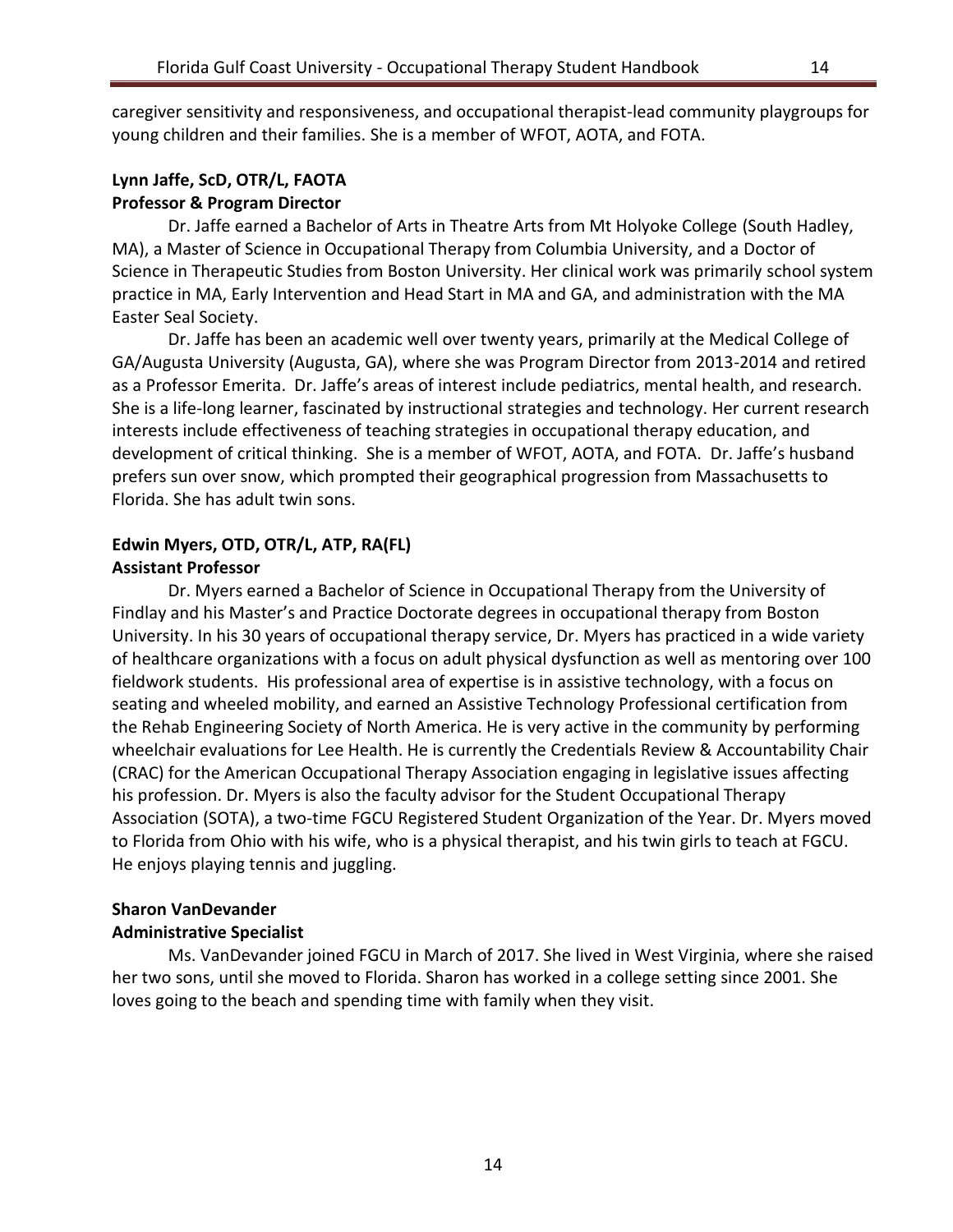## <span id="page-14-0"></span>*Faculty Office Hours & Appointments*

All faculty allocate a minimum of five office hours/week that are available on a first-come first-served basis. Office hours are noted in course syllabi and/or posted near each faculty member's door. In the event of an emergency or if a student is unable to meet with a faculty member during office hours, the student is responsible for arranging an appointment with the faculty member. To make an appointment with a faculty member, (1) e-mail the faculty member, (2) call the faculty member at his/her office phone number, or (3) leave a message on the faculty member's office door. Messages with a stated purpose, name, phone number, and several time options for a call back, are easier to return. *Come see us!*

## <span id="page-14-1"></span>*Academic Advising*

Each student has an assigned Academic Advisor. Your Academic Advisor will counsel you regarding your academic and professional development program and advise you regarding your academic progress toward fieldwork and graduation. Use the Professional Behavior Self-Assessment in [Appendix V](#page-50-3) to self-appraise before the first meeting and bring it with you each semester for a formal advisor-advisee meeting. In cases where intervention is required for academic, professional behavior or disciplinary issues, the Advisor will be consulted and engaged in the process, as appropriate. The Academic Fieldwork Coordinator will provide advising for all students' fieldwork placements. Your advisor will additionally be your research mentor and will follow you throughout the program with meetings each semester. Should you want a different academic advisor, in addition to or instead of your research mentor, please discuss this with the OTPD for re-assignment of academic advisor. Know that all faculty are available for discussing career options.

Academic and clinical education faculty members are sensitive to the need for the adequate educational preparation of students. The faculty-student role should not be confused with a therapist-patient relationship. Students who experience major personal crises or long-term interpersonal problems are encouraged to seek appropriate counselors outside of the Occupational Therapy Program to protect student confidentiality and rights. The University provides counseling services for enrolled students through Student Health, Counseling, and Psychological Services, (239) 590-7950.

## <span id="page-14-2"></span>**General Program Information**

## <span id="page-14-3"></span>*Address/Telephone Changes*

It is the responsibility of each student to maintain a current residential address and phone number with the Occupational Therapy Program, whether the student is on campus or off campus for fieldwork. The program will not be held responsible for consequences incurred due to address changes that are not reported within five (5) working days. Please inform us of name changes as well.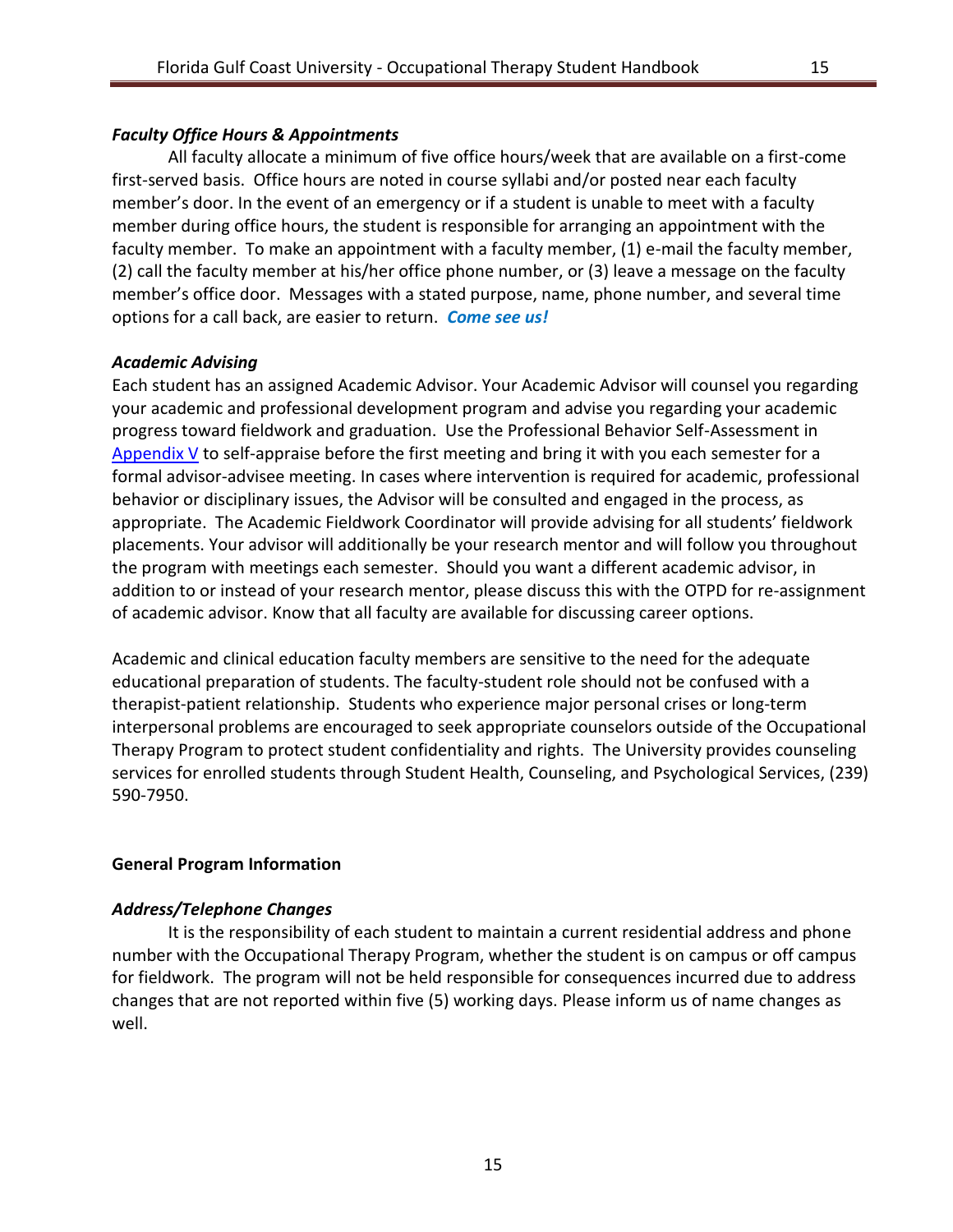## <span id="page-15-0"></span>*Computers*

Many of the courses in the program are web-enhanced, meaning that course web pages are utilized for learning modules, class handouts, resource links or storage, discussion boards, etc. Students are expected to have sufficient computer skills to utilize these educational resources. Students are required to have free access to a computer and are expected to check e-mail at least daily for communications from faculty. FGCU provides each student with an official e-mail address, and all program-related communications should go through that system (see FGCU policy regarding technology in the University Student Guidebook).

Students are permitted to use a laptop in class for taking notes or conducting searches assigned in class; *surfing the web, checking e-mail or social networks is strictly prohibited while class is in session,* but allowed during formal breaks**.** Students who violate this rule are subject to revocation of laptop privileges for the remainder of the class session and may have laptop privileges revoked for that course at the instructor's discretion.

There are numerous computer labs on campus; please refer to the FGCU catalog for the locations of these labs. Computers in the offices of the Marieb College of Health & Human Services are not available for use by students except for student workers.

## <span id="page-15-1"></span>*Student IDs; Copies; Lunch Area, Vending Machines*

Students must have a Student ID in order to access library resources, including electronic resources. It is the student's responsibility to ensure that the ID is obtained. Student ID cards are obtained from Cohen Center 137, next to the FGCU Bookstore.

Please refer to the FGCU catalog for locations of copiers throughout the campus (library, etc.). Copy machines in the Marieb College of Health & Human Services work areas are not available for student use.

There are eating areas on the FGCU Campus in the Cohen Center, Howard Hall, connector between Lutgert and Holmes Halls (*The Link, Dunkin' Donuts)*, and vending machines are located in most buildings on campus. Starbucks is located in the library annex. Students have permission to heat up food during lunch hour in microwaves located in rooms 203 and 205 in Marieb Hall.

## <span id="page-15-2"></span>*Graduate Assistant/Work Study*

The program hires up to two graduate assistants and one work study student per year who support the faculty and have card access to labs. Inquiries are accepted before the program begins.

## <span id="page-15-3"></span>*Graduate Tuition Support*

Graduate tuition support is assistance for in-state tuition. Graduate tuition support does not cover any fees other than tuition. In-state tuition supports are highly competitive. These awards are available on a semester-by-semester basis, and students must apply by the deadline to be eligible. Students must also have a FAFSA on file with the Financial Aid office. Application must be submitted to the Office of Graduate Studies, *with a copy to the OTPD* along with *a short letter*  addressing need for the waiver, especially factors that were not captured on the FAFSA.

To apply for tuition support, students must: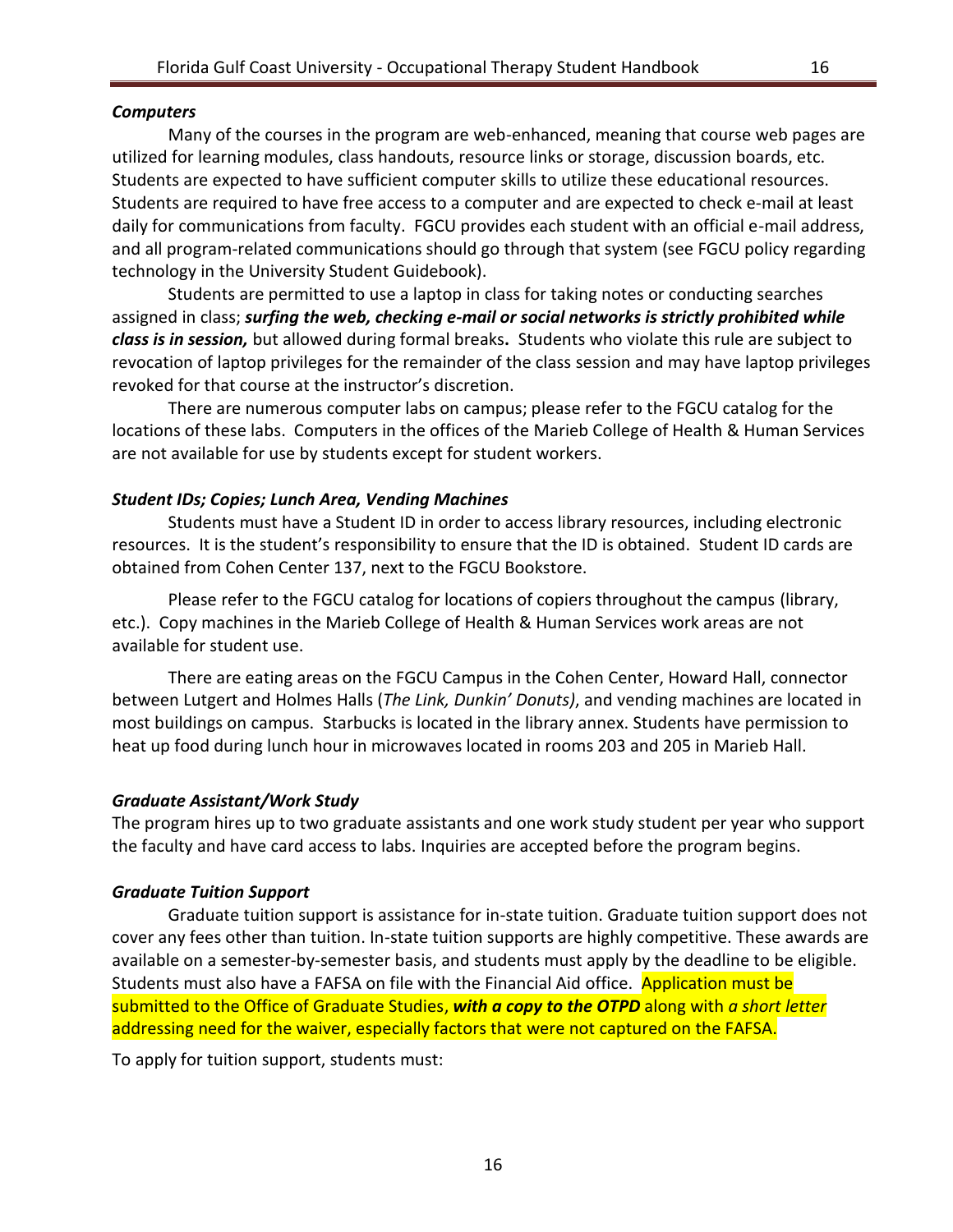- Be admitted to FGCU as a degree-seeking graduate student or have a pending application for admission.
- Refer to individual program requirements **BEFORE** submitting the application. Additional information and/or documents may be needed at the time of submission.
- Submit the application form and supplemental materials, as required by the individual program, by the deadline.
- Incomplete applications (e.g. incomplete application form, missing supplemental materials) will not be processed.

*Deadlines* (\*Deadline may be extended only for out-of-state students who are in the process of reclassifying their Florida Residency.)

Fall Deadline: June 15 Spring Deadline: November 15 Summer Deadline: March 15

Graduate Tuition Support Application Form can be found at this link: [ORGS Form Library.](https://www.fgcu.edu/graduatestudies/financinggradstudies#InStateISGraduateStudentTuitionSupport)

**Students of MCHHS are expected to participate in 10 hours of department service for each credit of tuition support received** during the term; for instance, assisting with department sponsored events, assisting with departmental service activities on campus or in the community, assisting with department or faculty projects, etc. For example, if a student receives three credits of tuition support, they will be required to complete 30 hours of department service.

**SPECIAL NOTE:** The **FGCU Foundation** has a variety of scholarships to award with varying criteria. Be sure to apply during their application window (October 1 – March 15) to be eligible.

## <span id="page-16-0"></span>*Social Networking*

The Occupational Therapy Program strongly recommends that students using any social networking sites do so only after implementing the highest levels of privacy settings available to ensure confidentiality. When using Facebook, be sure you configure the privacy settings so as to allow only your Facebook "friends" to view your profile and photos. Never discuss any confidential information (particularly regarding patients or clients) from classes, fieldwork, or course activities on any social networking site. Under no circumstances are students to record or post on the internet any class member or class activity without the express consent of the instructor and the individuals included. Violation of this rule will be considered a serious conduct violation and may result in disciplinary action. Repeat: Do not post photos or videos of FGCU faculty or staff, fieldwork instructors, or classmates without first obtaining their permission. Please keep in mind: your posts today may be perceived negatively by potential employers and professional colleagues in the future.

## <span id="page-16-1"></span>*Classroom Etiquette & Tapes: Audio, Video*

This is a professional program preparing you for clinical work. As such, students are expected to be in their seat and attending to the speaker throughout the class session. Respect for the speaker, whether the instructor or a class member or guest, dictates that students pay attention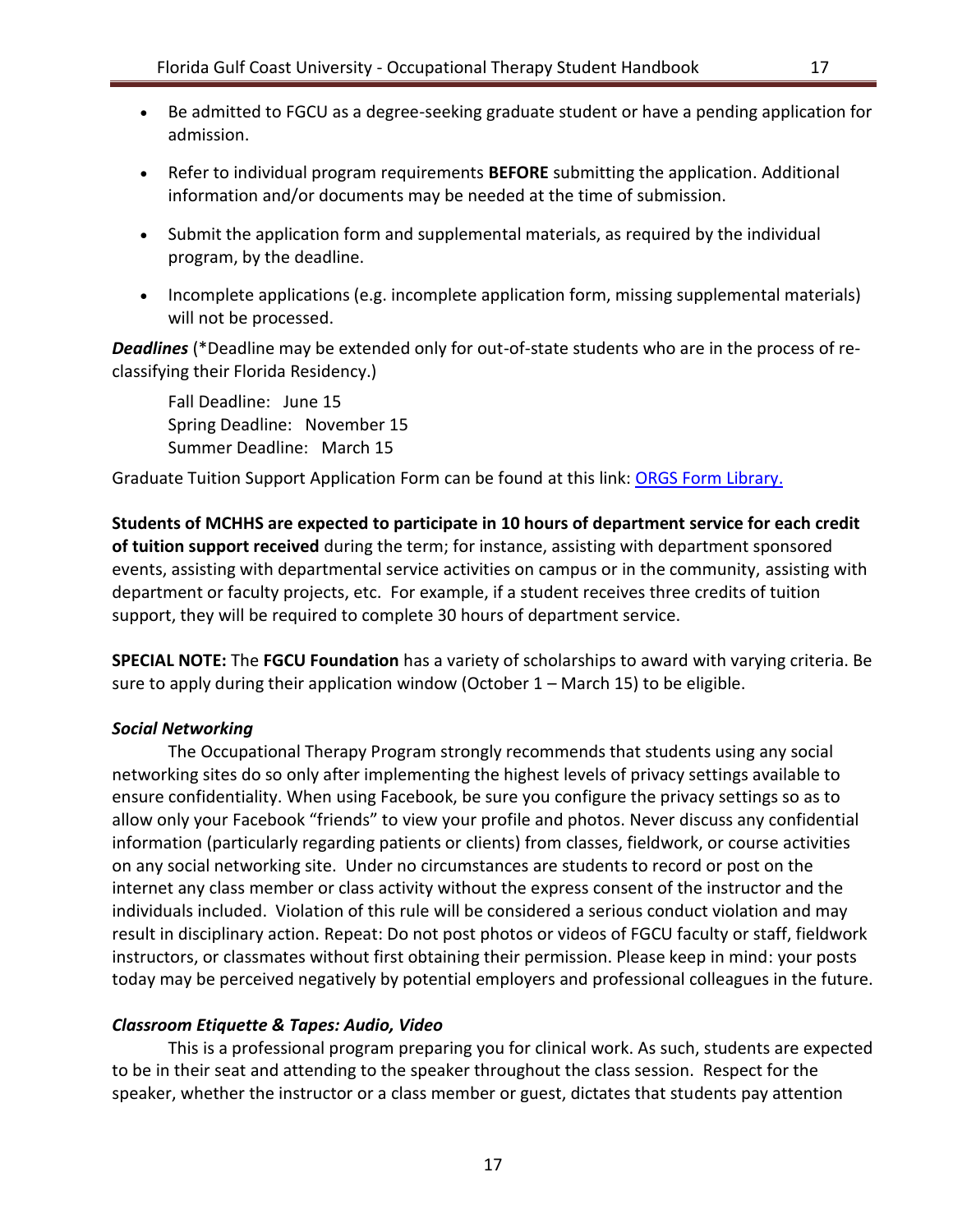and refrain from leaving the room during the presentation. There will be regular breaks for students to attend to personal needs. If a student has a medical problem that involves an urgent need for water or a bathroom, the student should alert the instructor to the possibility that he or she may have to leave the room quickly for the emergency; the student should then sit near the door to be able to exit and re-enter with a minimum of disruption.

In the case of self-paced labs, and at the instructor's discretion, student groups may be allowed to take breaks as and when the group determines a convenient time.

## **We expect students to reply to faculty email requiring a response within twelve hours. This is a professional program and timeliness is a professional behavior.**

The faculty do their best to ensure all classwork is relevant and necessary to your success as a clinician. Please do not schedule activities, appointments, or events that conflict with your goal of becoming an occupational therapist. Should you find you will be missing a class, you must inform the instructor(s) in advance. Make-up work for the topic missed is expected, though if a graded assignment it will be subject to deductions according to the syllabi.

Some courses may employ technology that will allow for audio and/or video recording of live class sessions. Class recordings may be made in a physical classroom using webcams or classroom cameras and microphones, as well as in distance classes delivered via Canvas BigBlueButton, MS Teams, or Zoom. This recording technology should be utilized for the sole purpose of enhancing student learning. It may provide for supplemental student instruction via secure links to recorded session(s,) the live stream of courses, presentations of off-site guest speakers and/or the delivery of course instruction utilizing "flipped classroom" methodologies. Student questions and/or comments may be included as a part of any session being recorded.

Consistent with new Legislation most recently effective as of July 1, 2021, a student may, without prior notice, record (video or audio) a faculty lecture for the limited purpose of 1) personal educational use, 2) for use in a complaint against the institution, or 3) for use as evidence in a civil or criminal proceeding. Recordings for any other purpose (except as a permitted accommodation) are not permitted. Recordings that are accomplished in such a way as to cause disruption to the learning environment can be prohibited. Such a recorded lecture may not be made public to a third party (i.e. publish) without the faculty member's prior, written consent. Moreover, students are expressly prohibited from recording any other student in such a manner that personally identifies the student. Some negligible/inconsequential recording of a student's voice as a by-product of recording will not be deemed a violation of a permitted recording. The University does videotape some class activities, and these may be available to students.

**Study Note:** Evidence has shown that knowledge retention improves with hand-written notes in class, rather than typed notes on an electronic device. Evidence also demonstrates that multitasking is a myth – we can actually only focus on one activity at a time and splitting attention between multiple cognitive tasks degrades all. Additionally, it is a best practice to quiz yourself on material newly learned – much better than highlighting – to ensure moving information from short term to long-term memory. Finally, sleep is an important factor in moving information to long-term memory (and in general health) – ensure that you get full nights' sleep consistently throughout this program and the rest of your life.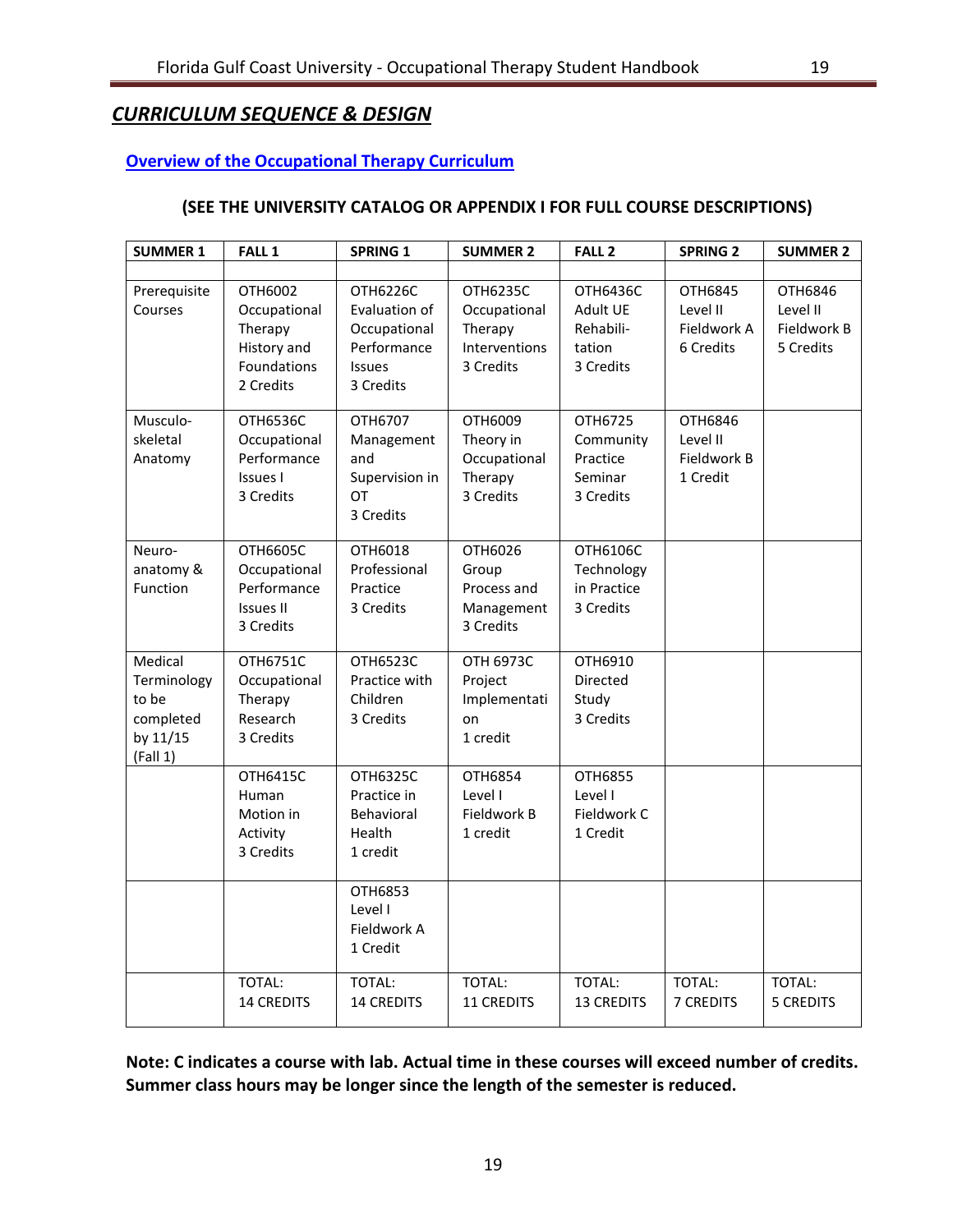## **Curriculum Design**

The entry-level degree program is designed to be consistent with the missions of the University, the Marieb College of Health & Human Services, the Department of Rehabilitation Sciences, and the philosophy embraced by the faculty in the Occupational Therapy Program. All of these entities include themes of quality education, fidelity to students, and the development of their personal and career potential, and to community partnerships in addressing the needs of the Southwest Florida region and of a diverse society-at-large. A complete description of the curriculum design is located in Appendix I.



## *Graphic representation of FGCU MSOT Curriculum Design*

In addition to the curricular framework, an internal structure of themes is woven throughout the curriculum. These themes are introduced early in the educational process, then modeled and reinforced throughout the curriculum, as the curling bamboo shoot "student" wraps around the themes, embracing the model framework. The themes reflect the core values and opinions of the profession and the faculty regarding appropriate professional conduct. The core values of the profession are: altruism, equality, freedom, justice, dignity, truth, and prudence (AOTA, 2010).

The themes within the curriculum are:

- Professional behavior
	- $\circ$  Ethical practice (encompasses many of the core values and other named threads)
	- o Life-long learning
	- o Cross-cultural understanding and sensitive practice
- Occupation-centered practice
	- o Evidence-based practice
	- o Client-centeredness
	- o Clinical reasoning and reflective practice
	- o Therapeutic use of self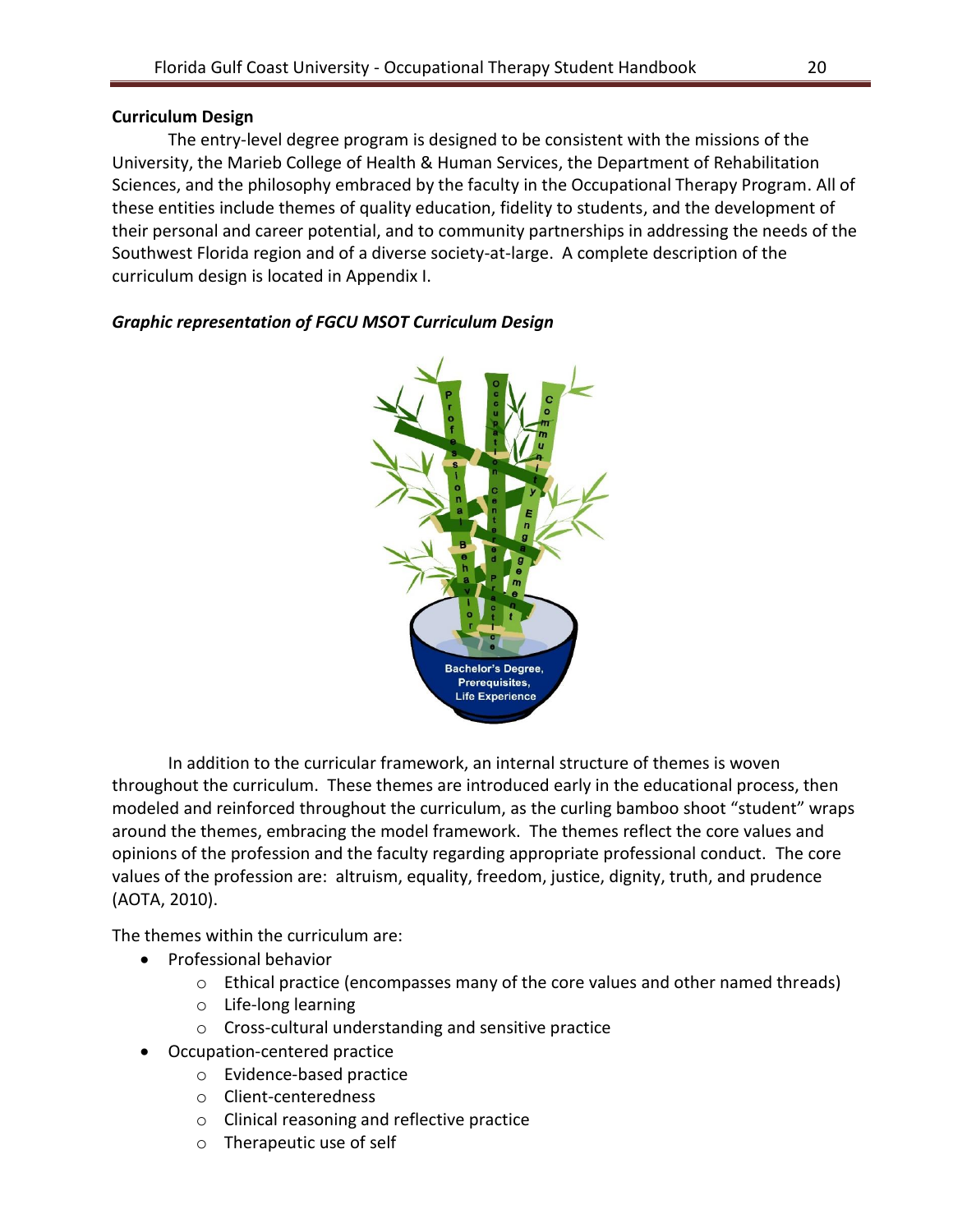- Community engagement
	- o Collaborative practice
	- o Advocacy for clients and client groups
	- o Community outreach and support

These themes are introduced to students in the first semester course, Occupational Therapy History and Foundations, and are revisited at various points throughout the curriculum. Performance on Level II Fieldwork should reflect these integrated themes.

#### <span id="page-20-0"></span>**Fieldwork Experience**

The Accreditation Council for Occupational Therapy Education (ACOTE) states that Level I and Level II Fieldwork are crucial in the development of the occupational therapist. The FGCU Fieldwork experiences are designed to complement class experiences (on-site assignments) in order to expose the student to a variety of traditional and non-traditional practice settings with client populations across the life span. The fieldwork experiences are fully developed in the Occupational Therapy Fieldwork Manual and are briefly described below.

Level I Fieldwork is designed to offer the students opportunities to begin integrating academic learning with clinical practice. The Occupational Therapy Program faculty have developed a three-course sequence of Level I fieldwork experiences which take the form of directed observation and participation in selected aspects of the practice of occupational therapy.

Level II Fieldwork experiences are designed to immerse students in all aspects of the occupational therapy process and the culture of the profession. The Occupational Therapy Program has established a two-course sequence of Level II Fieldwork experiences, each 12 weeks in length. Fieldwork placements will be assigned in a manner that provides each student with opportunities to work in a variety of occupational therapy settings that serve clients across the lifespan.

ACOTE standards recommend that Level II experiences be completed on a full-time basis and consist of 24 weeks. Fieldwork is a very time intensive component of the program, and generally does not include a stipend or other form of payment. Students are advised not to plan on being employed during this time and that they will need their own transportation. Students are consulted and encouraged to submit their preferences for placements. However, the program cannot promise or guarantee that one or both Level II placements will be at their preferred site.

Students must complete all didactic and Level I Fieldwork courses with a grade of B or S (satisfactory) before they may begin Level II Fieldwork. Students must complete all Level II fieldwork within 2 years of completion of the didactic program.

## **Students are advised to read the FGCU Occupational Therapy Fieldwork Manual for specific requirements, policies, procedures, and syllabi of all fieldwork experiences.**

#### *Summary of Curriculum Design*

The goal of the faculty when designing the curriculum is to impart clinical competence and personal confidence in graduates through comprehensive multi-modal instructional efforts. The omission of any element would leave the graduate poorly prepared for professional practice. In order to achieve these goals, we engage in numerous experiential learning exercises and critically evaluate student performance through multiple modes. We develop opportunities to practice what is being learned, along with opportunities for reflection and feedback. These experiences help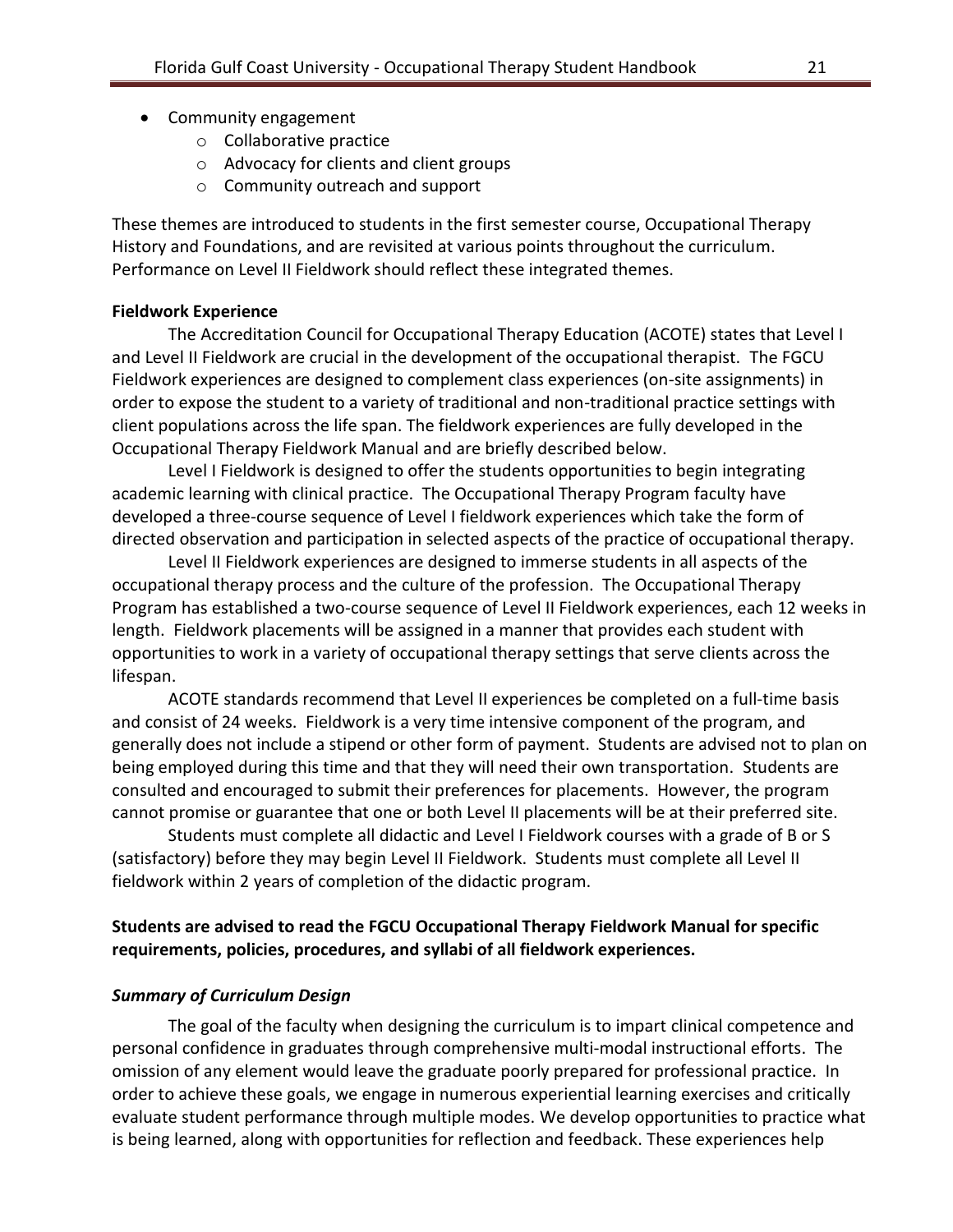students to develop along both axes. Feedback from various interested parties is sought regarding outcomes of the program, and continuous monitoring of program effectiveness provides input which drives revisions to course activities, curricular structure, and other programmatic factors as we continuously strive to maintain and improve quality of the program.

Approved by the Faculty, 5/4/21

## <span id="page-21-0"></span>*CURRICULUM POLICIES & PROCEDURES*

## <span id="page-21-1"></span>**Program Standards & Requirements for Progression**

All Program standards are designed to augment the existing University standards. The Occupational Therapy Program reserves the right to remove any student from the program if *professional behavior and/or academic standards* are not maintained.

Students in the Occupational Therapy Program are admitted for full-time study, and are expected to complete their degree requirements approximately 23 months following admission. Faculty are committed to providing a high-quality educational experience, which should prepare students well for successful performance on the National Certification Examination and for clinical practice. Students are responsible for their own learning, and are expected to participate fully in the educational experiences planned for them.

Students are admitted each fall within a class cohort, and are **expected to register for all classes planned for the cohort each term**. Failure of students to progress with the cohort interferes with the efficient operation of the program as well as the timely graduation of students, and is therefore a central topic within the Program standards.

## <span id="page-21-2"></span>**Transfer of Credit**

The Occupational Therapy Program does not accept transfer credits from other programs. All required coursework must be completed at FGCU with a grade of B or better.

## <span id="page-21-3"></span>**Proficiency Requirements (Clinical Competency)**

The Occupational Therapy Program schedules a number of clinical check-outs, and requires that students pass a comprehensive Clinical Proficiency Checkout before beginning their Level II Fieldwork experiences. The checkout involves basic clinical skills such as transfers and muscle testing, as well as other basic evaluation and intervention techniques—all material is covered in prior course work. It is performed as a Practical Exam, given in the fall semester prior to the scheduled Level II Fieldwork. Students will not be allowed to begin Level II Fieldwork until this requirement is met.

Sessions are scheduled in the fourth semester of study; students are notified in advance so they may plan around the dates. At the time of the check-out, students demonstrate skills learned in the program related to specific assessment and treatment skills. A list of skills to review will be provided to students in advance so that they have time to review and practice. Failure to pass a clinical competency requirement will result in the student being placed on academic probation (see below).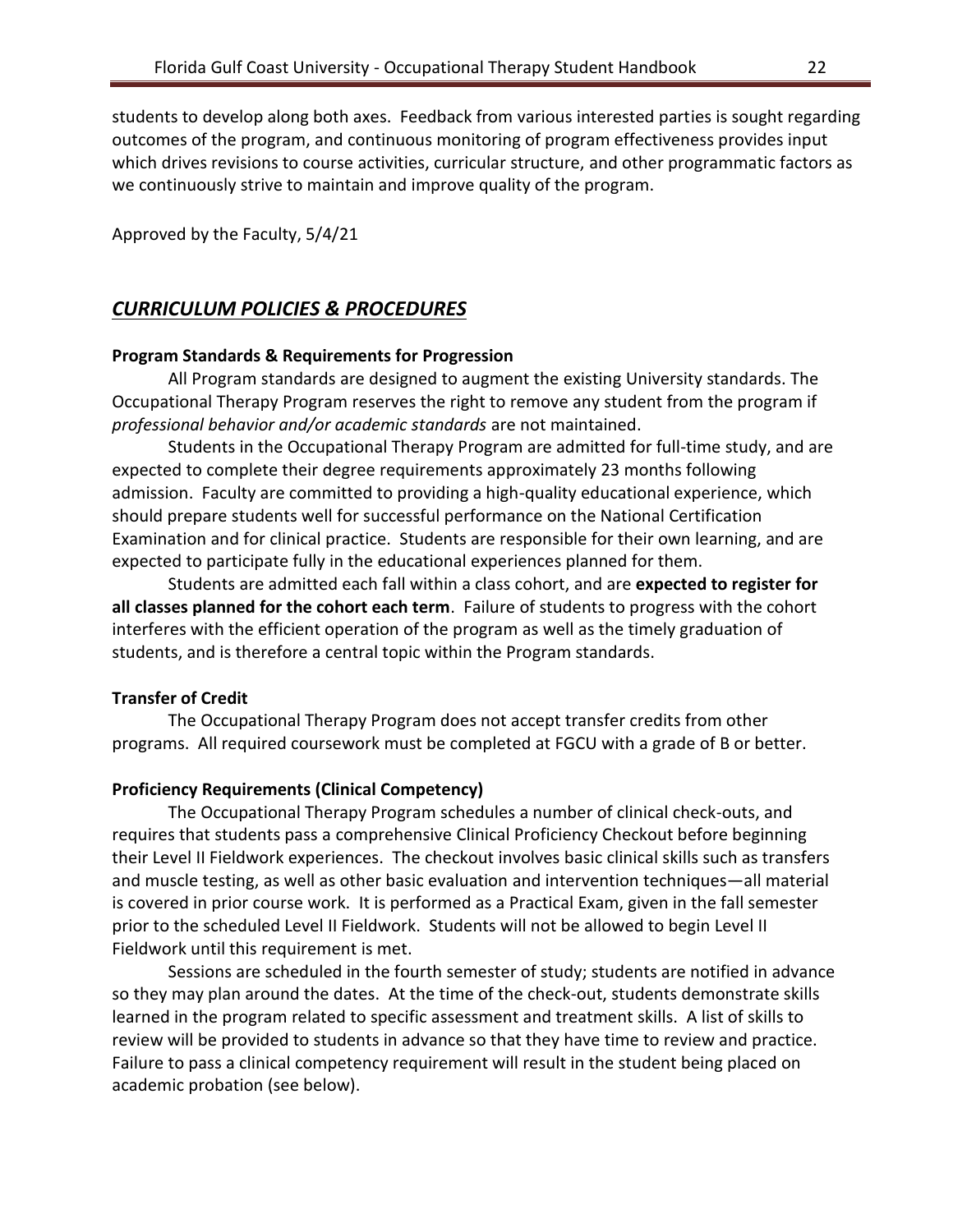## <span id="page-22-0"></span>**Technical Requirements for Success in the Program**

Success in the Program is measured through

1) completion of all coursework with the grade of B or S (satisfactory),

2) completion of Level II fieldwork with clinical performance judged appropriate for entrylevel practice by an experienced supervising therapist at the clinical placement site, and

3) passing the national certification exam thereby earning the right to obtain a license to practice in the State of Florida. In order to be able to achieve success, each student must have the inherent capacities or abilities that may be further developed in order to benefit from the program of study. These include, but are not limited to:

- Cognitive skills
	- $\circ$  Intellectual capacity to measure, calculate, reason, and the ability to develop higher cognitive functions of analysis of information, application of learning in various contexts, interpretation of multiple types and sources of data, and synthesis of information, critical thinking and problem solving
	- $\circ$  The ability to monitor clinic activities and react quickly to intervene when patient safety is threatened, despite environmental distractions
	- $\circ$  The ability to develop skilled observation of movement, position, function, and the fit and/or effectiveness of devices utilized to achieve therapeutic goals
	- o The ability to acquire, retain, recall, prioritize, organize information in a useful and efficient manner, to conceptualize and integrate abstract information
	- o The ability to comprehend three-dimensional relationships and to understand the spatial relationships of structures, equipment, and people in the environment
- Physical capacities
	- $\circ$  The ability to handle clients for the purposes of evaluation and/or treatment of injuries or conditions that limit their function
	- $\circ$  The ability to position oneself optimally to perform evaluations and/or treatment interventions with various client populations
	- $\circ$  The ability to manipulate materials, construct devices such as splints, fit and/or adjust devices to patients for optimum function
	- o The visual acuity for observations of client performance to ensure accurate assessment and safety
	- $\circ$  Sufficient auditory ability to monitor and assess health needs and to hear information given by the client to answer inquiries
- Interpersonal / communication skills
	- $\circ$  The ability to communicate verbally and in writing to multiple audiences including clients or families who often need ordinary language, and other professionals who expect communication of technical information utilizing formal, professional terminology—this includes formal documentation of evaluations or interventions entered into the medical record
	- $\circ$  The ability to listen constructively, and to modify plans or other behaviors when appropriate
	- $\circ$  The ability to respond appropriately to the verbal and non-verbal communication of others, encoding and decoding nonverbal messages
	- $\circ$  The ability to initiate and guide conversation in a way that encourages others to engage in the discourse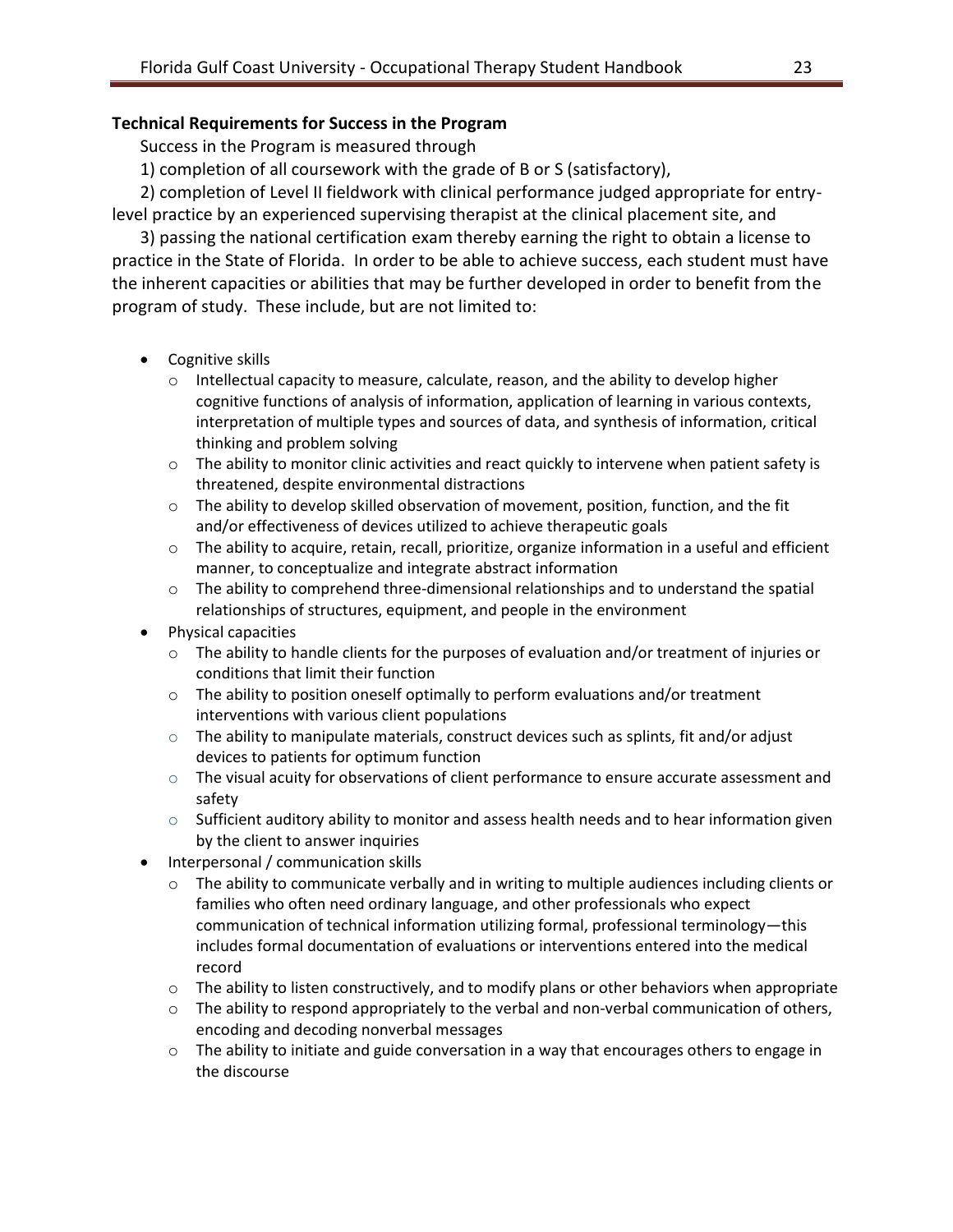- $\circ$  The ability to communicate effectively with individuals, families, and groups from a variety of social, emotional, cultural, and intellectual backgrounds
- $\circ$  The ability to adjust one's own actions and communication as appropriate to the situation
- o The ability to project confidence and instill trust in others
- Ethical behaviors
	- $\circ$  A history unblemished by legal/ethical transgressions as evidenced by arrest records, criminal convictions or documented academic dishonesty (minor youthful indiscretions excluded)
	- $\circ$  A willingness to learn the requirements of ethical practice, and the ability to behave ethically as stipulated by the professional code of ethics
	- $\circ$  An open mind and ability to accept, respect, and effectively interact with persons from varied racial, cultural, or ethnic backgrounds
	- $\circ$  A commitment to performance of classroom and clinic responsibilities unimpaired by alcohol, prescription drugs or other illegal substances
- Behavioral and Social Skills
	- o Demonstrate emotional stability
	- o The ability to exercise sound judgment
	- o The graceful acceptance of professional responsibilities
	- $\circ$  The ability to complete all responsibilities in a timely manner
	- $\circ$  The ability to develop mature and effective interpersonal relationships with others
	- $\circ$  The ability to function under stress, to tolerate physically and emotionally taxing workloads
	- o The ability to be flexible and to adapt to unpredictable and rapid changes in the work environment

Entering students will review these technical requirements and document that they intend to fulfill each, or provide evidence of need for exception, within the first week of the program.

## <span id="page-23-0"></span>*ADA Compliance*

The Occupational Therapy Program does not discriminate against applicants on the basis of disability, and recognizes that applicants who have medical limitations or handicapping conditions may be perfectly capable of performing safely and competently in the role of an occupational therapist with reasonable accommodations. Students who need reasonable accommodations in order to be able to participate in the program should contact the Office of Adaptive Services at 239-590-7956 or TTY 239-243-9453 in order to arrange such accommodations.

## <span id="page-23-1"></span>**Academic Standards**

Students must earn a grade of B or S (satisfactory) in all courses. Failure to achieve a minimum grade of B or S (satisfactory) will result in interruption of progression through the program. Additionally, students must maintain a GPA of 3.0 or higher on a 4.0 scale (each semester) to remain in the occupational therapy program. Failure to achieve this standard will result in dismissal from the program; students so dismissed may re-apply for admission to a subsequent class cohort, but will not be given preference over new applicants to the program. See section on Progression, Probation, Dismissal, and Grievance for detailed information.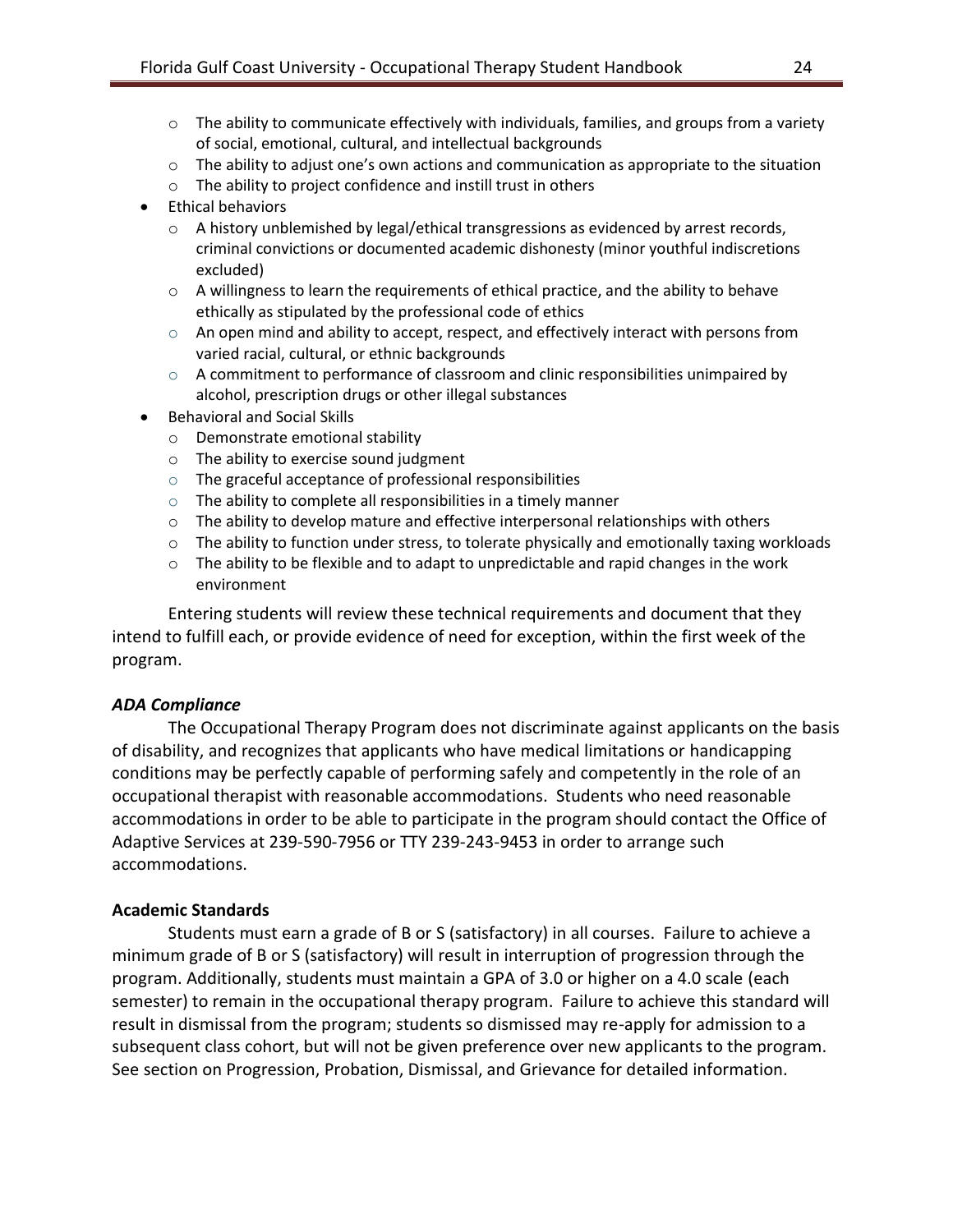#### <span id="page-24-0"></span>*Grading Scale*

The following grading scale is used for all OTH courses:

 $A = 95-100$  $A = 90-94$  $B + = 85-89$  $B = 80-84$  $B = 75-79$  (not passing in this program)  $C = 70-75$  $F = 69$  and below

Faculty are responsible for fully informing students of performance requirements and grading weights for assignments (typically communicated through the syllabus). They are also expected to supply grades and provide feedback on assignments in a timely fashion. **Be proactive if you have questions and seek out the faculty for information.** Clinical educators will provide formal mid-term evaluations of students on Level II Fieldwork. Students are responsible for monitoring their performance in courses and obtaining sufficient grade information to enable them to meet the minimum grade requirements of the program.

#### <span id="page-24-1"></span>*Final Course Grade*

The student has the right to utilize the formal grade appeals process detailed in the University Student Guidebook and in the Grievance section of this document. In instances where a grade below B or 'pass' is earned, the student can decide if he/she would like to discuss the grade with the instructor. If this does not resolve the issue and meets the criteria for review, the student may utilize the formal grade appeals process for academic courses. However, according to university policy, grades based on a Fieldwork Educators' judgment of a student's clinical performance are not subject to appeal (see section on "Grievances").

#### <span id="page-24-2"></span>*Incomplete Course Grade*

Students may request a grade of Incomplete (I) if bona fide personal or family health problems prevent completion of a course, **AND** the student was performing at a passing level prior to the problem. A student must make the request of the course instructor and notify his/her Academic Advisor and the OTPD if a grade of I is being requested for any required course(s). Such notification is to be received by the Academic Advisor and the OTPD in writing prior to a decision regarding the request, and no later than two weeks before the end of the semester.

According to University guidelines, a student has one year to complete a course if a grade of I has been assigned. If the course is not completed within one year, the grade of I will be converted automatically to an F. If a grade of I has been assigned, the student must develop and sign an Incomplete Grade Agreement Form with the course instructor and his/her Academic Advisor for successful completion of the course by a designated date.

A grade of I in program coursework will, in most cases, interrupt progress in the program unless the course requirements are completed prior to the beginning of the following term. This is necessary because early courses provide the foundation for subsequent courses in this curriculum design (see section on "Progression").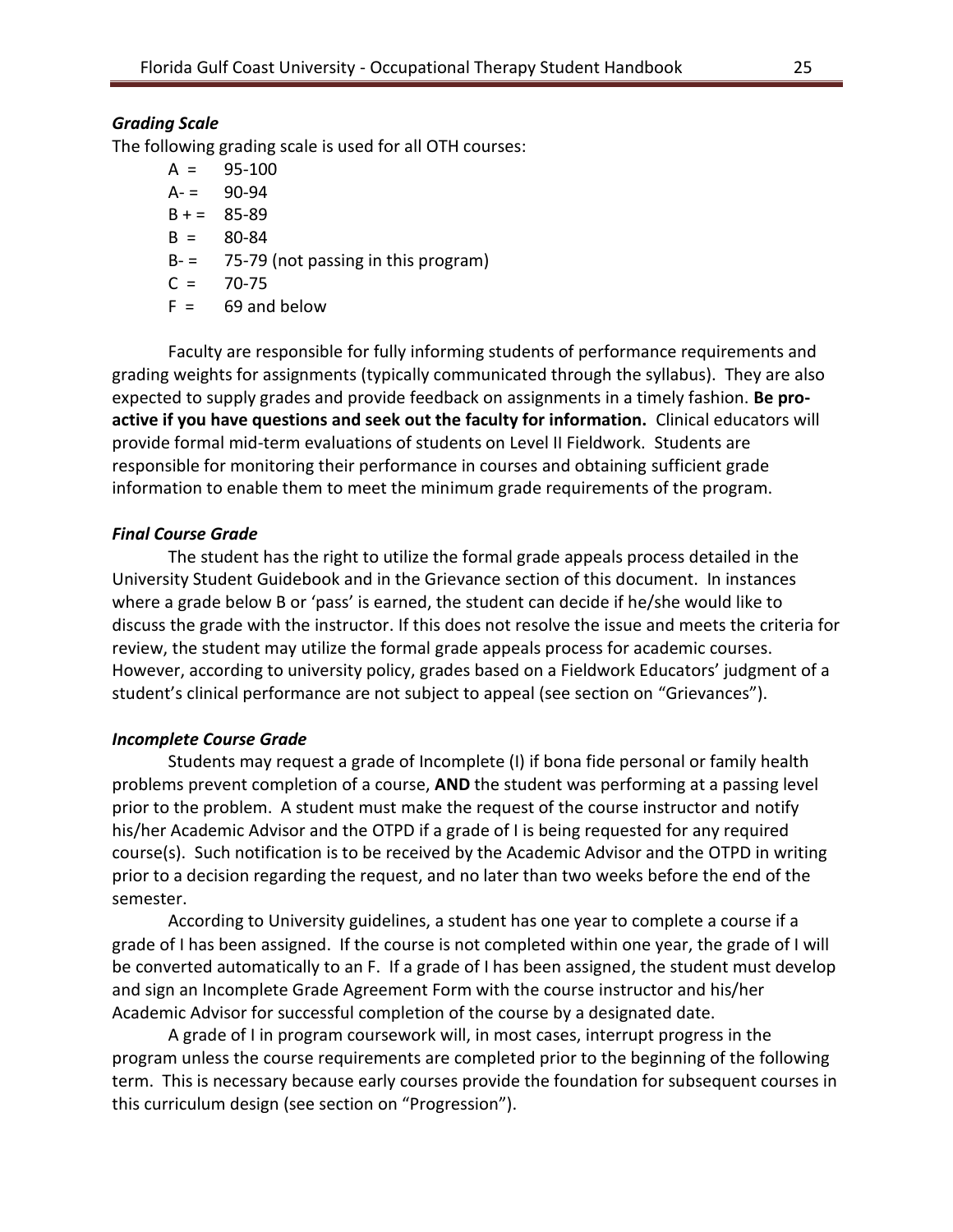#### <span id="page-25-0"></span>*Level II Fieldwork*

Level II Fieldwork is graded on a pass-fail basis. A student who fails to earn a "pass" grade on a Level II Fieldwork experience will have to repeat that experience, as soon as an adequate site is available. A student may not withdraw from a Level II Fieldwork experience (OTH6845 or OTH6846) without the negotiated agreement by the FGCU Occupational Therapy Program's Academic Fieldwork Coordinator and the site's Clinical Fieldwork Educator. Level II Fieldwork cannot extend beyond 24 months from the end of the successful completion of the didactic portion of the curriculum. **Note: More information on fieldwork is available in the FGCU Occupational Therapy Fieldwork Manual located on the program website.**

#### <span id="page-25-1"></span>**Part-Time Status**

The Occupational Therapy Program is designed as a full-time course of study; therefore, students will not be admitted on a part-time basis.

#### <span id="page-25-2"></span>**Leave of Absence**

A student may request a leave of absence from the Occupational Therapy Program where military duty or serious personal circumstances prevent the student from continuing. The request must be made in writing to the student's Academic Advisor. The Academic Advisor shall forward the request and his/her written recommendation to the OTPD.

The OTPD shall review the request and recommendation of the Academic Advisor, and provide the student with a written approval or denial of the request. A leave of absence shall be granted for a maximum of one year. The student must notify the OTPD of his/her desire to return to the program by the first day of registration for the semester he/she intends to return. If the student does not notify the OTPD by the designated date, he/she will not be permitted to re-enter the program.

#### <span id="page-25-3"></span>**Return to the Program**

In cases where the student takes a leave of absence or is suspended from the program until a course is repeated successfully, the student will be expected to audit one or more of the foundational courses prior to resuming the program unless granted a waiver by the OTPD. This policy is designed to maximize the potential of the student to successfully complete the program and the national exam.

#### <span id="page-25-4"></span>**Professional Behavior Standards**

Professional behaviors are those actions by which Occupational Therapy students and practitioners demonstrate the values and beliefs that are commonly held by members of the profession. These behaviors reflect the individual's personal ethics, and stem from his/her sense of personal integrity, acceptance of opposing points of view, respect for self and others, and commitment to the welfare of others. Professional behaviors are demonstrated through the student's and practitioner's dependability, professional presentation, initiative, empathy, cooperation, organization, clinical reasoning, participation in the supervisory process, and verbal and written communication.

Students entering the Occupational Therapy Program possess a personal perception of the meaning of these behaviors. The depth of understanding and commitment to the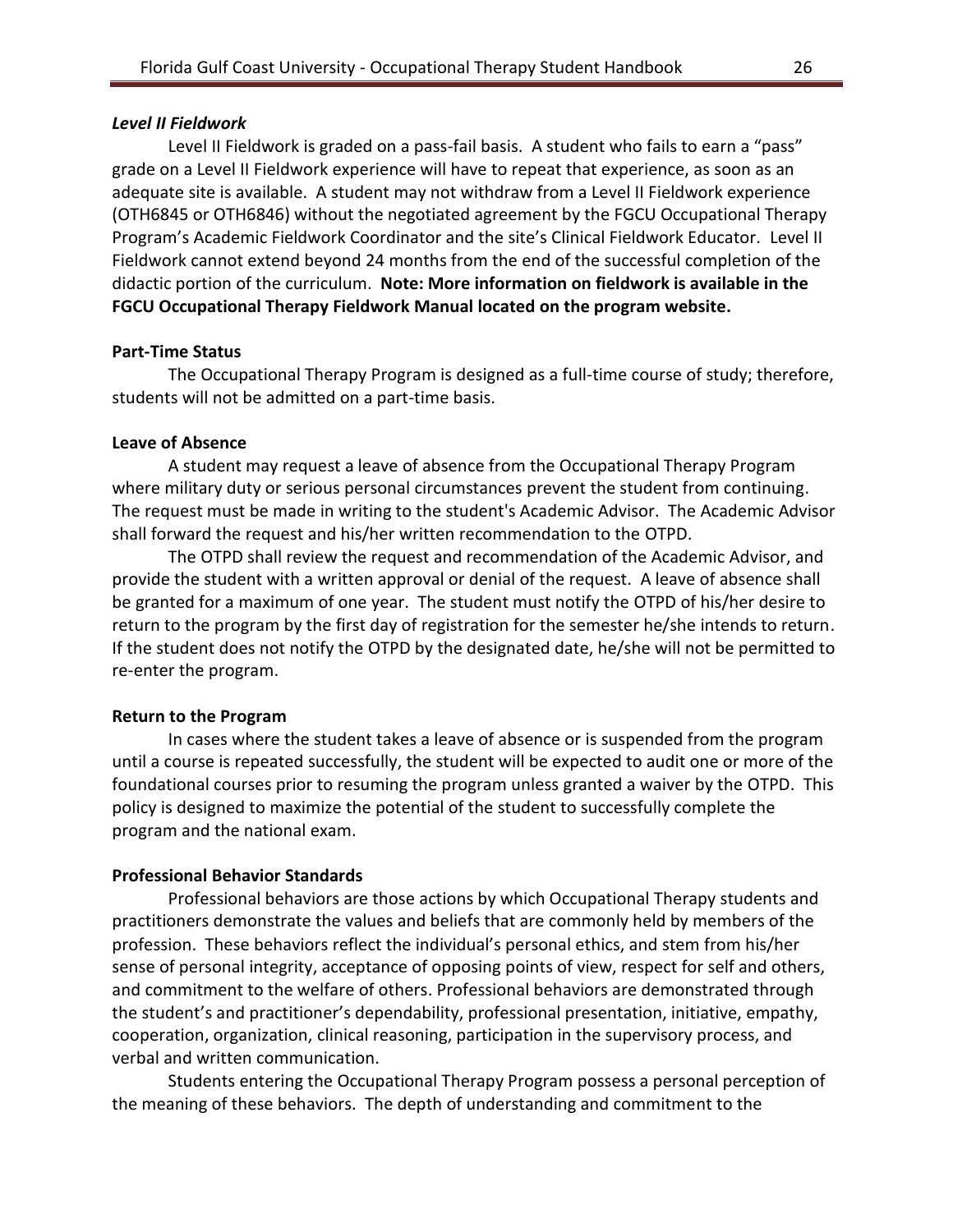importance of these behaviors in occupational therapy practice settings may not be as clear for students as they are for experienced occupational therapists. These behaviors are developed over time as students are mentored and nurtured by faculty within the academic setting. This nurturance is continued by fieldwork educators who model professional behaviors in occupational therapy practice settings, and students are expected to continue to develop and demonstrate these behaviors in their daily fieldwork activities.

The Occupational Therapy Program utilizes an adaptation of the Philadelphia Region Occupational Therapy Fieldwork Consortium Professional Behavior Form (Modified with permission) to assess students' professional behaviors (PBFE/PBSE) (see Appendix V). Students complete a shortened form of the PBFE in each of the four academic semesters of the program and share with their academic advisor. Additionally, the program faculty collaborates on the assessment of each student's professional behaviors at the end of each semester. The faculty provides students with clear and direct feedback regarding their demonstration of professional behaviors in the classroom and in course related activities in various community settings. Students meet with their academic advisor during each semester to discuss the similarities and differences between their self-assessment and the faculty's assessment of their demonstrated professional behaviors. Students who do not receive ratings of at least a 4 in each area will work with their faculty advisor to determine strategies for achieving these expected ratings during the current semester. These strategies, expressed as personal objectives with timelines for achievement, will be documented on the program Corrective Action Plan form (Appendix VI). The form will be entered into the student's file, with a copy provided to the student. Achievement of the Corrective Action Plan objectives will be discussed at follow-up meetings between the student and his/her advisor. Students' professional behaviors are also assessed by the fieldwork educators on each of the Level I and Level II rotations.

Failure to correct or modify behaviors identified in the academic or fieldwork settings and described in a formal [Corrective Action Plan](#page-56-0) (Appendix VI) will result in disciplinary proceedings as described in the Disciplinary Action section of this document. Students must also be aware that in fieldwork courses, the fieldwork educator or service administrator at the placement agency may demand removal of a student from the fieldwork placement when the student's behavior is problematic. They have the right to do this even without a Corrective Action Plan if they believe the student's behavior warrants it. If this should occur, the student will receive a failing grade in the course and will be required to meet corrective action requirements imposed by the Academic Fieldwork Coordinator before being placed in a subsequent field experience and/or referred to the Committee on Academic Progress and Professional Standards for a decision on the appropriate course of action.

#### **References**

American Occupational Therapy Association, Inc. (2020). *Fieldwork performance evaluation for the occupational therapy student* ©. Bethesda, MD: Author.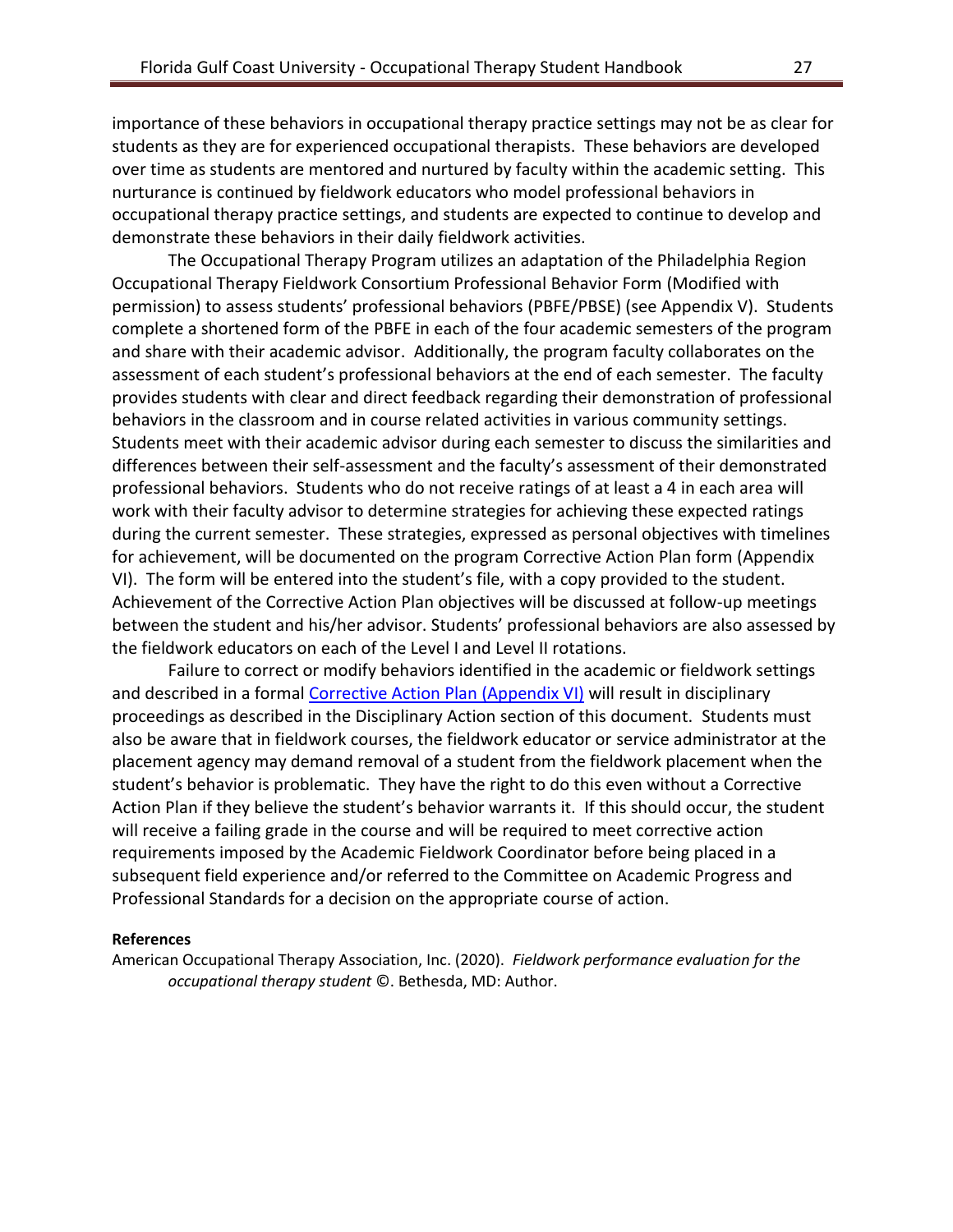#### <span id="page-27-0"></span>**Academic Honesty**

Occupational Therapy Program students are expected to demonstrate the highest standards of honesty, including academic honesty, consistent with the Code of Conduct espoused by the profession. Any student caught cheating (which includes plagiarizing) will be dismissed from the program. Written assignments are routinely screened by anti-plagiarism software available through [www.turnitin.com.](http://www.turnitin.com/) See **Academic Integrity** under University Academic Standards.

#### <span id="page-27-1"></span>**Student Responsibilities in Event of Arrest, Conviction for Violations of Law**

As developing professionals, FGCU Occupational Therapy Students are held to the highest standards of professional conduct. Students are expected to abide by all federal, state, and local laws, the Occupational Therapy Code of Ethics and Ethics Standards, as well as all university, college, and departmental policies, regulations, and standards. In particular, violations of any laws or standards may compromise a student's ability to be placed in fieldwork, to sit for the NBCOT exam, and/or obtain licensure in various states. If arrested, charged with a crime (misdemeanor or felony), convicted of a crime, or charged with a violation of any standard, policy or code of conduct, the student **MUST** notify the Academic Fieldwork Coordinator (AFWC) **immediately** and schedule a meeting to discuss the implications of the violation and course of action. The student will need to provide a copy of all documentation regarding the violation to the AFWC on a timely basis. The student may also be required to complete another background check and may need to submit documentation regarding violation and/or background check to potential fieldwork placements.

- Examples of legal offenses include:
	- o Arrest/conviction for driving under the influence
	- o Arrest/conviction for possession of illegal drugs/substances

#### <span id="page-27-2"></span>**Professional Dress**

Students are expected to dress professionally for all educational experiences in the Occupational Therapy Program. Specific dress requirements for Level I and Level II Fieldwork are outlined in the **Fieldwork Manual**, and these requirements are also in effect for off-campus class experiences (such as field trips).

For **all** attire, please, no bare midriffs, plunging necklines, or outfits with suggestive statements on them. On campus, students are expected, during lecture days, to dress in professional attire though relaxed somewhat from fieldwork attire. This includes the use of a department approved embroidered polo shirt. Pants must loosely cover ankles and socks worn at all time; lower legs or ankles should not be exposed. Non-denim trousers are considered appropriate for wear, though please no "skinny" pants. Non-denim shorts no higher than 4" above the knees may also be worn. Casual shoe attire is also approved.

During lab days, gym shorts or athletic pants are allowed along with t-shirts or other athletic tops. For the safety of our lab experiences, closed toed shoes must be worn on lab days. Please have hair pulled back on lab days in such a manner that it would not fall in front of your face or come in contact with another person when you change positions or engage in patient handling techniques.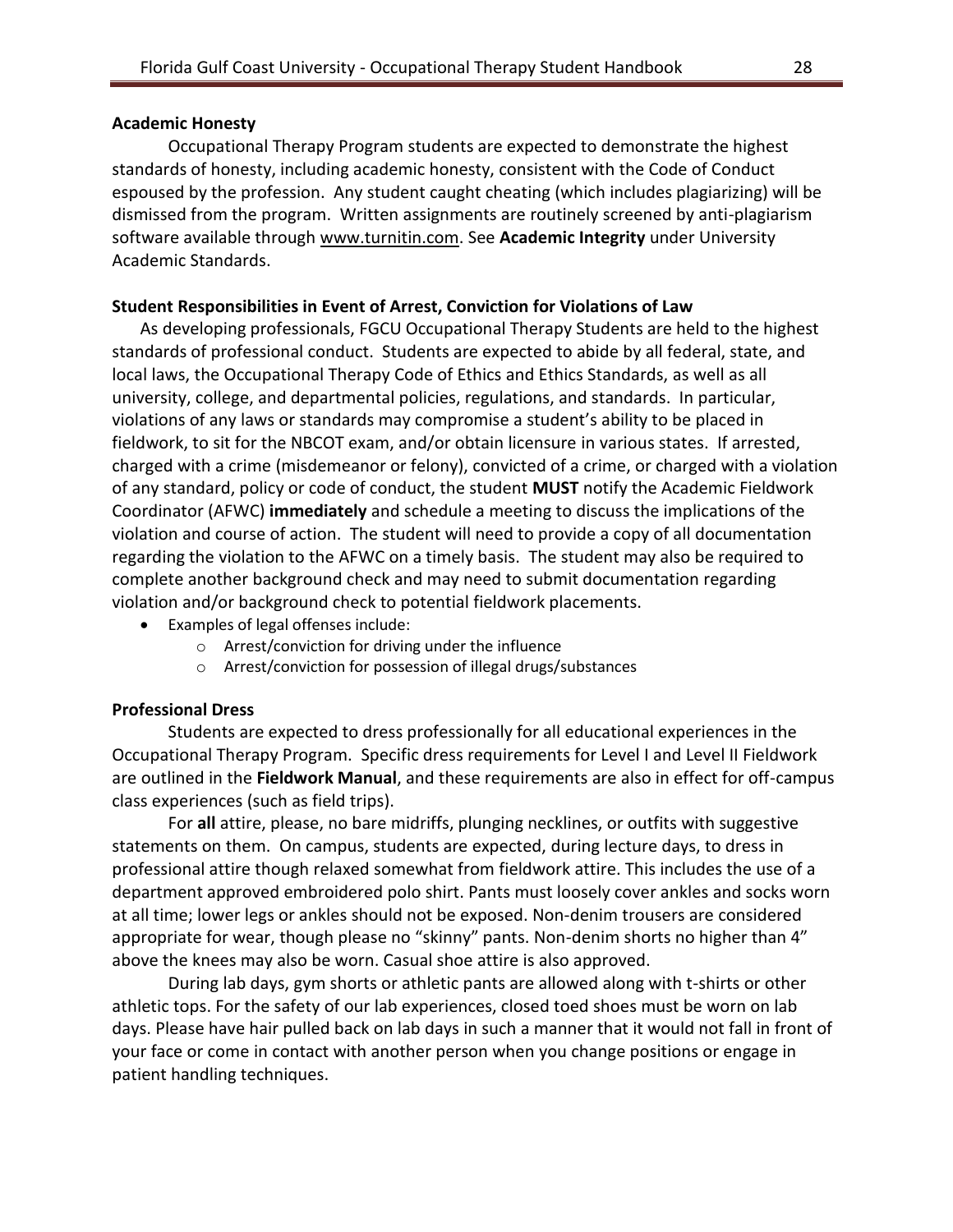#### <span id="page-28-0"></span>**Name Tag**

Students will be provided one program name tag upon entry into the program. **Replacements will be provided at cost through student payment.** Name tags are required for all community site experiences, including class assignments and fieldwork; it is necessary that students wear their name tag in all situations where the student is involved in observation and laboratory education off campus.

#### <span id="page-28-1"></span>**Occupational Therapy Knowledge Exam (OTKE)**

During the fourth semester of the program, students will be required to take the OTKE, a national exam, for the purpose of identifying knowledge gaps. This enables the student to find areas of weakness in their knowledge and target them for more in-depth study during preparation for the national certification exam, which will follow graduation. The program will use the aggregate data from this exam to evaluate the curriculum and identify changes that might be needed. Access to the OTKE occurs in  $myNBCOT -$  be sure you have created an account.

#### <span id="page-28-3"></span><span id="page-28-2"></span>**Progression, Probation, Corrective Action Plan, Dismissal, and Grievance** *Failure to Progress in the Program*

Academic Advisors will review students' progression in the Occupational Therapy Program at the end of each semester, as needed. A student is progressed to the next semester of the Occupational Therapy Program upon earning a grade of B or S (satisfactory) in all courses taken within a semester. If a grade of C is earned, the student will be placed on Departmental Academic Probation (see below). If a grade of D or F is earned, the student will be dismissed from the program.

If a student falls below the required 3.0 semester GPA, the student will be dismissed from the program. In such cases, students will not be automatically eligible to re-enroll in the course the following year, but may re-apply for admission into the next class cohort.

#### <span id="page-28-4"></span>*Departmental Academic Probation*

A student is placed on Departmental Academic Probation when he/she fails to pass a course or competency assessment with a grade of B or S (satisfactory). When a student is placed on probation, he or she must meet with the assigned Academic Advisor to discuss development of a corrective action plan. This plan shall be forwarded to the OTPD for review and approval. The student will not be allowed to register for any subsequent occupational therapy course until he/she has repeated the course in which he/she failed to earn a B (typically not available for repeat until the following year except in the case of fieldwork courses). The student must retake the course at the first opportunity (typically within one year) in order to guarantee his/her place in the program. Failed Competency Requirements must be remediated and passed within six weeks of initial attempt. The student shall be removed from academic probation when he/she has repeated and passed the course or competency. Students who fail to repeat the course within one year or who repeat and fail to meet the minimum B grade requirement will be dropped from the program.

As with Leave of Absences, students who repeat a course in order to resume the program may also be required to audit one or more courses already successfully completed in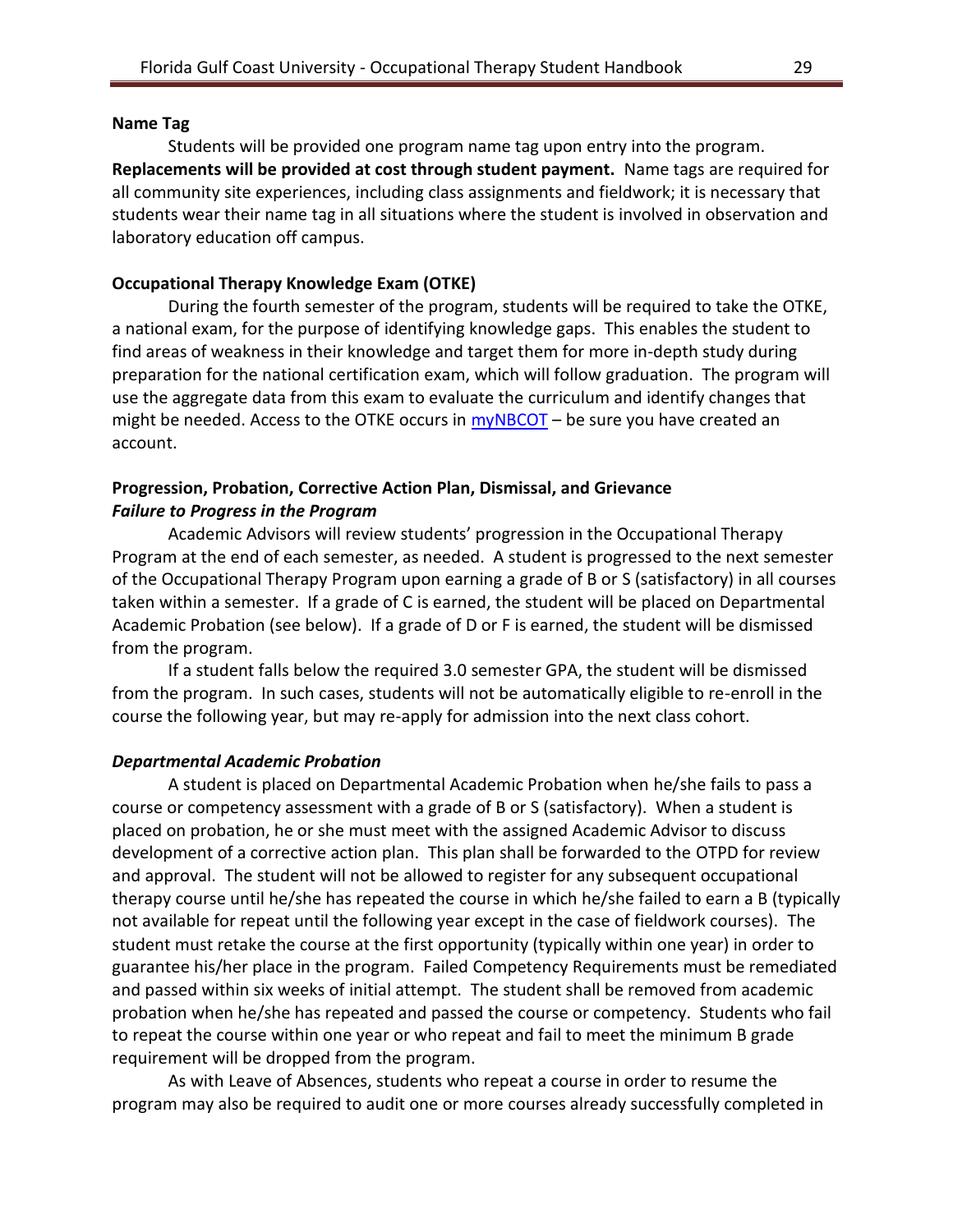order to refresh foundational knowledge and maximize the student's potential to complete the program and pass the national exam.

## <span id="page-29-0"></span>*Corrective Action Plan*

A student requiring a Corrective Action Plan will have ten business days to use the form (see Appendix VI) to document the reason for the need and plan of correction. The student's advisor will review and, in conjunction with the OTPD, approve the plan and timeframe for completion. Failure to comply with the plan in a timely manner will result in dismissal from the program.

# <span id="page-29-1"></span>*Committee on Academic Progress and Professional Standards*

FGCU occupational therapy students who are experiencing problems meeting academic and/or departmental standards (including Technical Requirements for Success in the Program), and/or who may have violated any regulation, policy, and/or code of conduct such that they interfere with the educational process or jeopardize the welfare of a client, fellow classmate, faculty, or staff member within the Marieb College of Health & Human Services, the University, or any fieldwork or community placement site, may be referred to the Committee. The OTPD, after conducting a preliminary review, may convene a Committee to review the student's situation.

- The Committee consisting of at least 2 faculty members (one of whom is the student's advisor), an outside observer, and the OTPD shall review all documentation related to the situation/behavior(s) in question
- Any student referred to the Committee will be invited to meet with that Committee in order to assist the group to determine the facts of the situation
- The Committee shall elect to take any of the following (but not limited to) actions:
	- o formulate a corrective action plan
	- o decide to dismiss the student from the program, or
	- $\circ$  refer the case to the Dean of Students for disciplinary action as outlined in the [University Student Code](https://www.fgcu.edu/generalcounsel/regulations/approved/regulation4.002.pdf)
- The student shall be notified in writing within 10 school days of the Committee's decision

**EXCEPTION: Any student deemed by a fieldwork supervisor to be a danger to patients due to careless or unsafe practices will be sent home from the fieldwork site forthwith, and will receive a grade of 'U' (unsatisfactory) for the course. Other special fieldwork rules apply, and can be found in the Fieldwork Manual.**

# <span id="page-29-2"></span>*Dismissal from the Program*

A student may be dismissed from the Program for any of the following reasons:

- Failure to pass a repeated course with a B or S (satisfactory)
- Failure to earn at least a C on any course (probation is bypassed)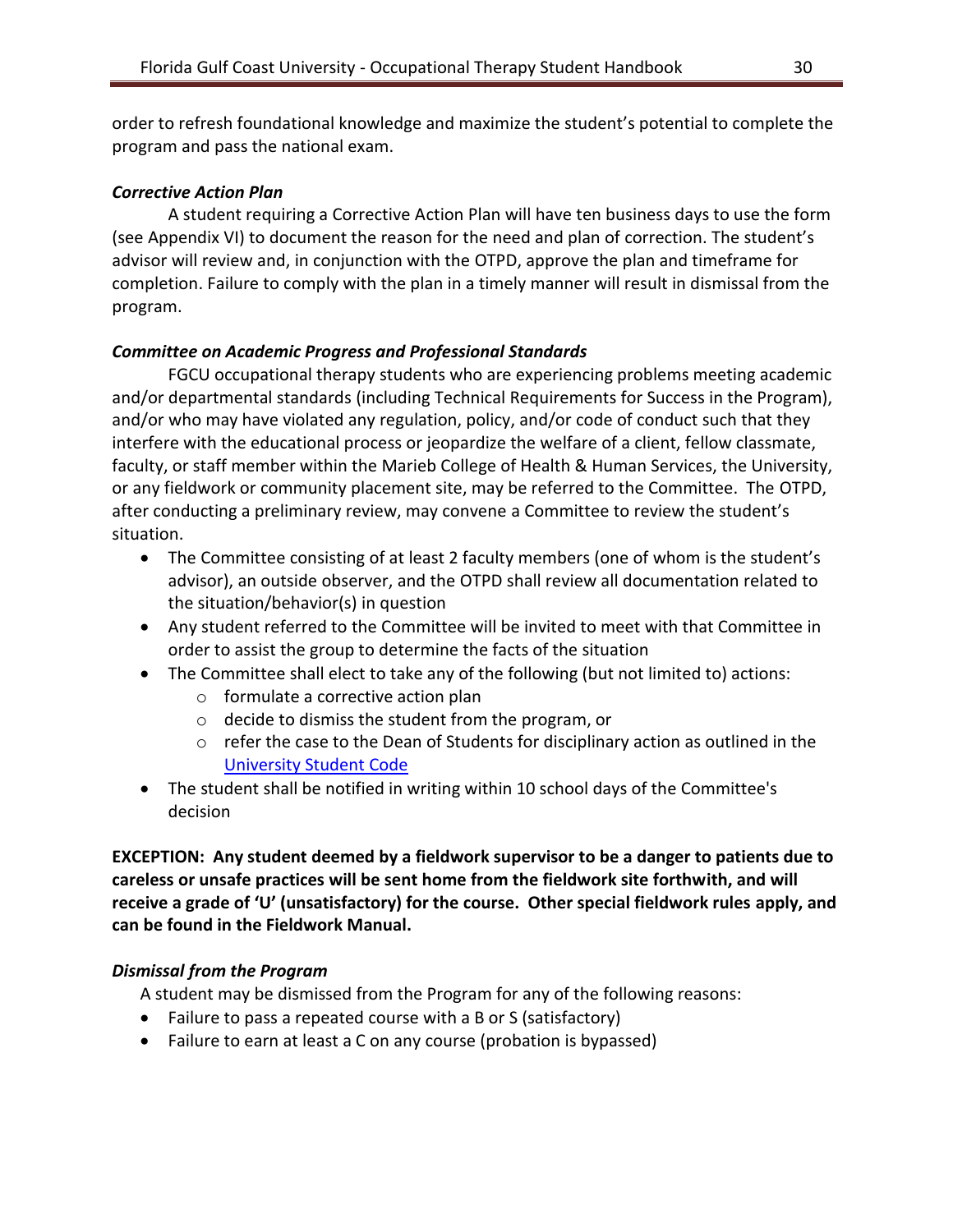- Failure to meet the minimum B grade requirement in more than one course (e.g., fails a course, retakes it and passes, then fails a subsequent course, including Level II Fieldwork)
- Failure to maintain a semester GPA of 3.0 or higher (Students may reapply for admission to a subsequent class cohort after dismissal for GPA reasons, but will not be given preference over other applicants)
- Failure to notify the OTPD prior to returning from a leave of absence (see sections related to Leave-of-Absence)
- Failure to meet professional behavior or other expectations following counseling and corrective action planning
- Failure to comply with provisions of a corrective action plan approved by the OTPD
- Failure to meet technical requirements for skills, abilities, and behaviors needed for success in program and as a professional (see Handbook section re: Technical Requirements for Success in Program) and/or conduct violations that threaten the safety/security of individuals within the academic or community learning environments, including fieldwork sites
- Academic dishonesty or other behavior specifically prohibited in the University's Code of **Conduct**

## <span id="page-30-0"></span>*Departmental Grievances*

Students are entitled to formal grievance and potential reversal of Instructor, Program, or Departmental rulings that are or may be perceived as detrimental to the student. This may include grades received decisions regarding probation or dismissal from the program, or other decisions. [\(https://www.fgcu.edu/catalog/generalinformation?fmid=Records+%26amp%3B+Registration#138](https://www.fgcu.edu/catalog/generalinformation?fmid=Records+%26amp%3B+Registration#138) ) The Occupational Therapy Program encourages the informal resolution of grievances directly as stated in the University Catalog.

Steps for informal grievance resolution within the Occupational Therapy Program include the following:

- The student and faculty member attempt to informally resolve the grievance
- Failing an informal resolution, the next step is arbitration by the OTPD

If the student is dissatisfied with the arbitration decision, the student may proceed within 10 school days of receipt of the OTPD's decision to file a written appeal with the Office of the Dean of the Marieb College of Health & Human Services. The Dean shall ask the Academic and Admission Appeals Committee (MCHHS Student Affairs Committee) to conduct a formal review, in accordance with the Academic Procedures as outlined in th[e University](https://www.fgcu.edu/generalcounsel/regulations/approved/regulation4.002.pdf)  [Student Code.](https://www.fgcu.edu/generalcounsel/regulations/approved/regulation4.002.pdf)

In the event a student fails to complete a Level II Fieldwork course successfully, or the student is dismissed from the Occupational Therapy Program based on unsuccessful completion of Level II Fieldwork, the student should be aware that FGCU Policy 1.010, Section IV Procedures, Student Course & Credits Grievance Policy, states that these are not appealable events. The policy states, "This policy provides a procedure whereby students appeal decisions related to *access to course* and *credit granted* toward a degree." The procedure specifies,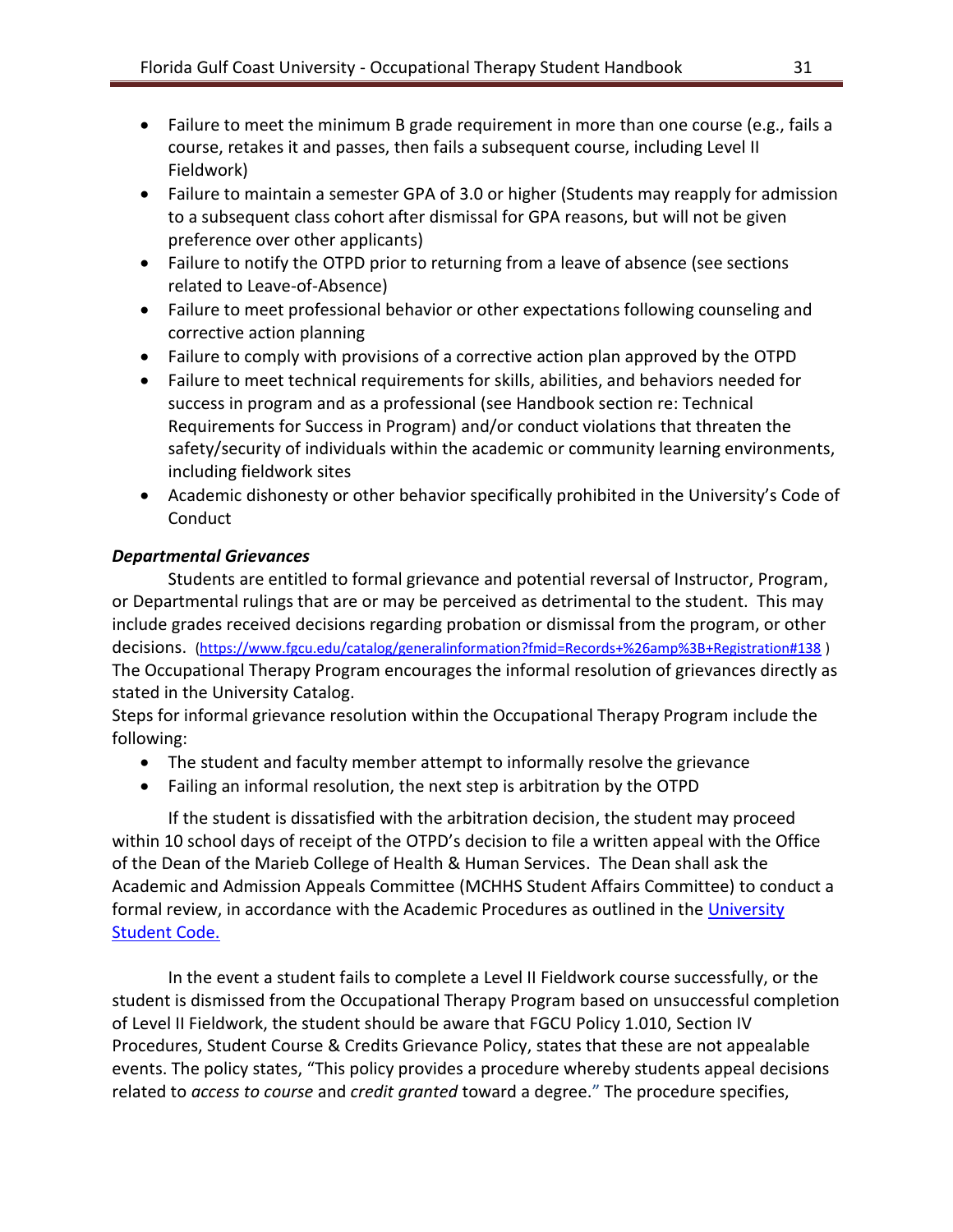however, "The professional judgment of licensed practitioners in the health-related professions as it is exercised regarding a student's fitness to continue in a program is not appealable under this policy."

## <span id="page-31-0"></span>*Formal Complaint Against the Program*

Should the preceding grievance policy be unsatisfactory, complaints against the Florida Gulf Coast University Occupational Therapy Program may be submitted directly to the Accreditation Council for Occupational Therapy Education (ACOTE). To receive formal consideration, all complaints must be submitted in writing to the ACOTE Chairperson:

ACOTE Chairperson C/o the AOTA Accreditation Department 6116 Executive Boulevard, Suite 200, Bethesda, Maryland, 20852-4929 Phone: 301-652-6611 [\(https://acoteonline.org/](https://acoteonline.org/) )

Letters of complaint against educational programs must:

- a. describe the nature of the complaint and the related accreditation Standards or accreditation policies or procedures that the complainant believes are not being met by the program;
- b. document that the complainant has made reasonable efforts to resolve the complaint, or alternatively that such efforts would be unavailing; and
- c. be signed by the complainant.

**NOTE**: The confidentiality of the complaining party is protected by AOTA Accreditation staff, unless release of identity has been authorized, or disclosure is required by legal action.

## <span id="page-31-1"></span>**Equipment and Procedure Safety Policy**

Some of the laboratory and clinical experiences will involve the use of equipment, supplies, and/or procedures that could pose a safety hazard if safety precautions are not followed. In the case of equipment use or patient care procedures, the instructor will demonstrate and instruct students in the safe use of equipment or implementation of a procedure. It is the student's responsibility to attend to the instruction and to follow proper safety precautions.

If a student is unsure about the safe use of equipment or of the safe implementation of a procedure, it is the student's responsibility to seek clarification from the instructor. At fieldwork sites, students must follow instructions of fieldwork educators regarding safety, and modify behavior immediately if the fieldwork educator corrects them on a safety issue. A student can be withdrawn immediately from a fieldwork site for violations of safety precautions, with a resulting grade of F in the course.

In the event of an accident or injury on the premises of FGCU, the student and faculty member will complete the FGCU Incident Report within 24 hours of the incident's occurrence. In case of an accident, personal injury or injury to a client while on fieldwork or at an offcampus site for a class, the student will report the accident or injury to her/his immediate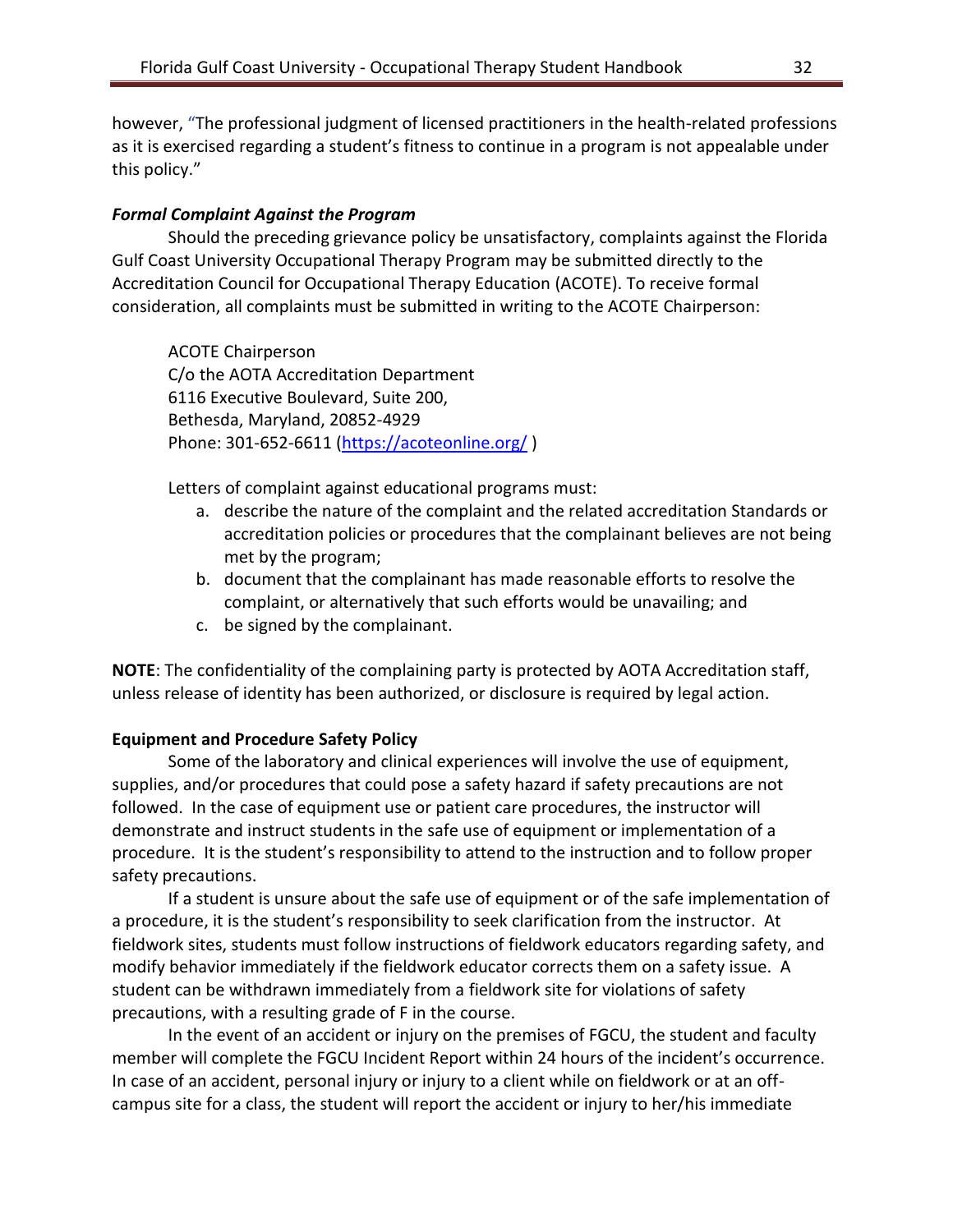supervisor at the site and complete the necessary paperwork for that organization. In addition, the student will notify the Academic Fieldwork Coordinator or course faculty member immediately, and complete the FGCU Incident Report for Non-Employees.

## <span id="page-32-0"></span>*UNIVERSITY ACADEMIC STANDARDS*

#### <span id="page-32-1"></span>**Academic Integrity Statement**

Students at Florida Gulf Coast University have the responsibility to practice academic integrity. Students who engage in activities such as cheating, plagiarism, knowingly furnishing false research data and being in unauthorized areas after hours will subject themselves to violations of the Student Code of Conduct and could result in dismissal from the Occupational Therapy Program. Students are also expected to comply with all requirements and expectations for behavior as laid out in the course syllabus. Faculty reserve the right to use anti-plagiarism software to analyze papers and other written works. For more information on university behavioral and academic standards, the Conduct Process, and the Academic Integrity Process, see the **[FGCU Student Code of Conduct](https://www.fgcu.edu/generalcounsel/regulations/approved/regulation4.002.pdf)**.

#### <span id="page-32-2"></span>**ADA Compliance and Accommodations for Disabilities**

Florida Gulf Coast University, in accordance with the Americans with Disabilities Act and the university's guiding principles, will provide classroom and academic accommodations to students with documented disabilities. If you need to request an accommodation in this class due to a disability, or you suspect that your academic performance is affected by a disability, please contact the Office of Adaptive Services. The Office of Adaptive Services is located in the Wellness Building. The phone number is 239-590-7956 or TTY 239-243-9453. In addition to classroom and campus accommodations, individuals with disabilities are encouraged to create their personal emergency evacuation plan and FGCU is committed to providing information on emergency notification procedures. You can find information on the emergency exits and Areas of Rescue Assistance for each building, as well as other emergency preparedness materials on the Environmental Health and Safety and University Police Department websites. If you will need assistance in the event of an emergency due to a disability, please contact Adaptive Services for available services and information.

#### <span id="page-32-3"></span>**Assignment Deadlines**

An instructor may ask that an assignment be turned into the program's Administrative Specialist. When the assignment is handed to the program Administrative Specialist, the assignment will be initialed and time stamped by the Administrative Specialist. Professors retain the right to assess grade penalties for late assignments.

#### <span id="page-32-4"></span>**Class Attendance/Participation**

Class attendance and participation is important for academic success. Each faculty member establishes attendance requirements, make-up procedures, and guidelines for excused absences at the beginning of a course. Students are expected to attend all class meetings for courses in which they are enrolled. Each student is responsible for complying with the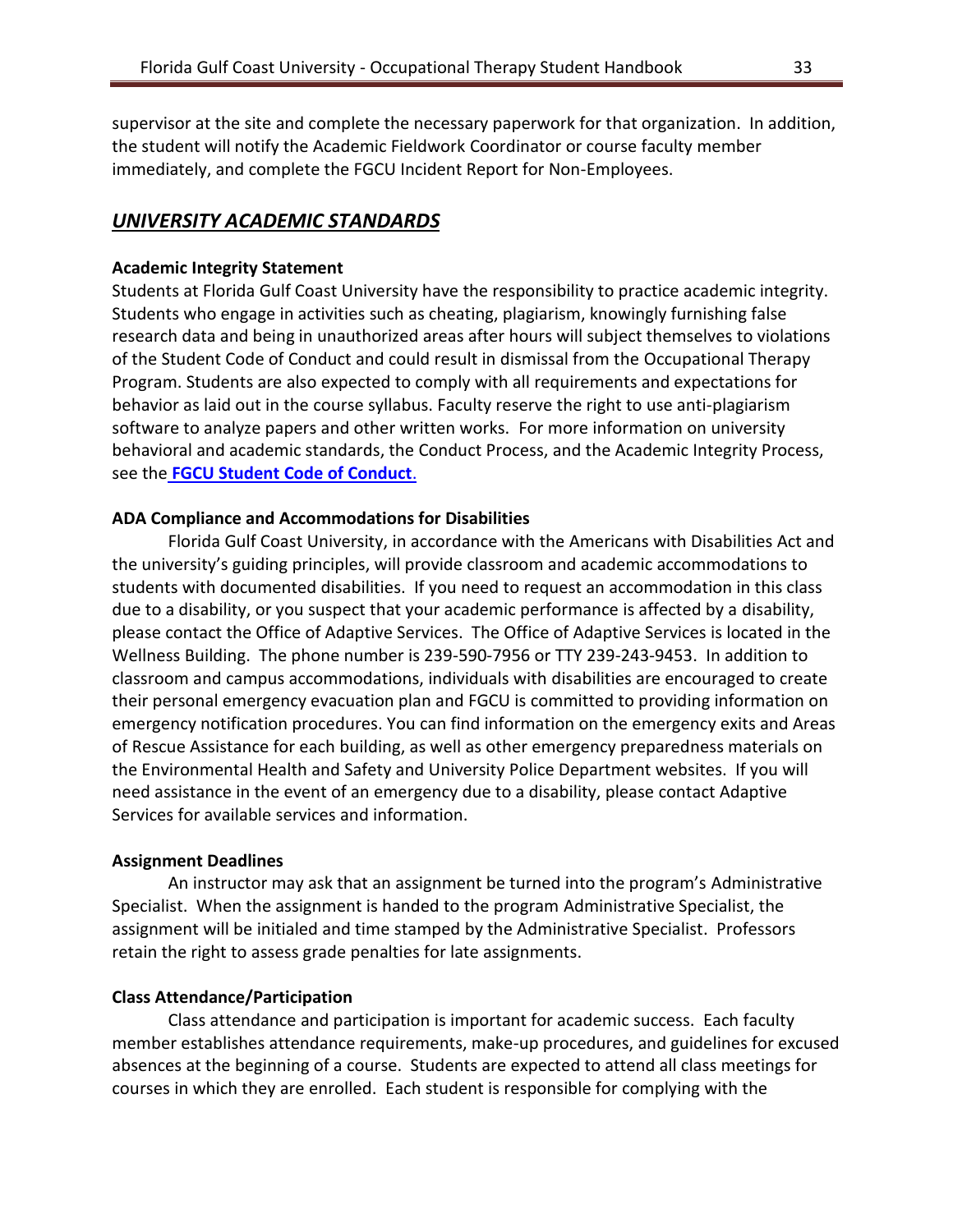announced procedures for making up missed work (if feasible) or may receive no grade if a make-up is not possible.

#### <span id="page-33-0"></span>**Confidentiality**

All information regarding fellow students, FGCU personnel, and/or patient (client) records, communications, and activities are strictly confidential. Any confidential information should only be discussed for educational purposes within an educational/professional private area. NEVER discuss confidential information with family, friends (who do not have a need to know). It is your responsibility to demonstrate professional responsibility and maintain confidentiality.

#### <span id="page-33-1"></span>**Conduct**

Students are expected to demonstrate high standards of performance and integrity during classroom, laboratory and fieldwork activities. Florida Gulf Coast University's Occupational Therapy Program students are always representing Florida Gulf Coast University as a student and a future member of the health profession. Behavior must always be consistent with the highest professional code of ethics appropriate for the setting. Remember, photos or videos that you post on social networking sites may be accessed in the future by potential employers, always exercise good judgment with what you share.

#### <span id="page-33-2"></span>**Course Scheduling**

The Occupational Therapy Program, Marieb College of Health & Human Services, reserves the right to cancel, postpone, or reschedule any course, course section, practice or fieldwork experience. Please refer to semester schedules posted in Marieb classrooms for accurate class schedules.

#### <span id="page-33-3"></span>**Illegal Use of Alcohol and Drugs**

The unlawful or unauthorized possession, use, consumption, sale or distribution of illicit drugs and /or alcohol by employees and students within the Occupational Therapy Program on FGCU property or at community based educational sites is strictly prohibited, and may result in dismissal from the program.

#### <span id="page-33-4"></span>**Letters of Reference**

A student may request a letter of reference from faculty/staff in the Occupational Therapy Program while they are still enrolled as a student. Faculty/staff then decide whether they can provide such a reference. If the faculty/staff member agrees, it is suggested that the student provide topics or general information to be covered in the letter of reference.

#### <span id="page-33-5"></span>**Questions during Exams**

All students have the right to ask for clarification of test items. Student questions and instructor responses will be shared with the entire class verbally or written on the board if the instructor deems the answer important for clarification or correction of the test. The instructor will use his/her discretion to determine which terms will be defined.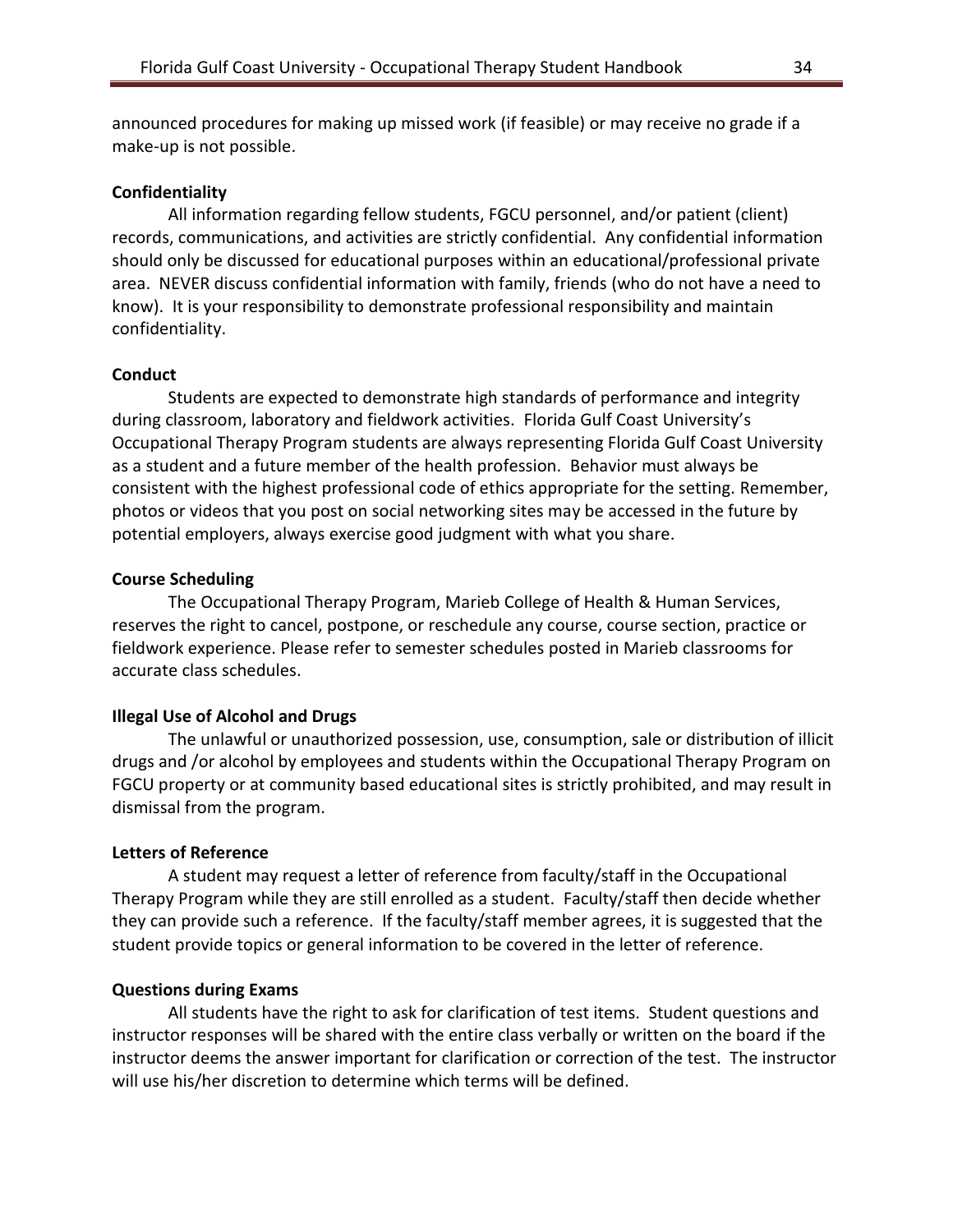## <span id="page-34-0"></span>**Release of Information**

Student information is private by law, except for directory information, unless a student requests such information to be kept confidential. If a student wants specific information to be provided to outside parties including parents, employers, or scholarship-granting organizations, the student needs to provide written consent for the information to be released. A letter must be signed by the student, dated, and must specify what information and to whom the information may be released.

## <span id="page-34-1"></span>**Sexual Harassment**

Sexual harassment includes any unwelcome sexual behavior and is not limited by the gender of either the alleged victim or perpetrator. Sexual harassment may include physical or verbal conduct. Members of the Occupational Therapy Program and the educational community at FGCU are entitled to an environment that enables them to learn and contribute to their full capacity. When sexual harassment occurs, the learning environment is disrupted. Sexual harassment committed within the Occupational Therapy Program or at clinical sites by a student, faculty or staff member against any student, faculty, staff member or visitor will not be tolerated. Allegations of sexual harassment should be reported to the University Ombudsman, 239-590-1022.

## <span id="page-34-2"></span>**University Withdrawal and Readmission**

See University catalog at<https://www.fgcu.edu/catalog/> or click on General Graduate Academic Policies at [https://www.fgcu.edu/admissionsandaid/graduateadmissions/files/ggap\\_8\\_17\\_18\\_ada.pdf](https://www.fgcu.edu/admissionsandaid/graduateadmissions/files/ggap_8_17_18_ada.pdf)

## <span id="page-34-3"></span>*STUDENT RESOURCES*

## <span id="page-34-4"></span>**OT Resource Books Information and Procedures**

## **MAR 206 & 203: Occupational Therapy Program Holdings**

In the interest of making occupational therapy resource materials available to our faculty, students and area OT clinicians, the Occupational Therapy Program has reserved books, CD-ROMs and DVDs in the colleges' health professions library. OT assessments and equipment are reserved in other rooms for checking out. In order for students or area clinicians to access these resources for checking out, they must contact the Office Manager of the Occupational Therapy Program. The rooms are not to be unlocked or door propped. Students may email ahead to ensure access is available when needed.

## **Sign Out Procedure**

- Holdings are listed on CANVAS, on hard copy in the library or with the Administrative Specialist
- Assessments and their kits are to be signed out in the blue binder in 206.
- Books, audio and video resources contain an index card. OT student borrowers sign the card attaching a paper clip to the top and file the card in the file box. Clinicians add email.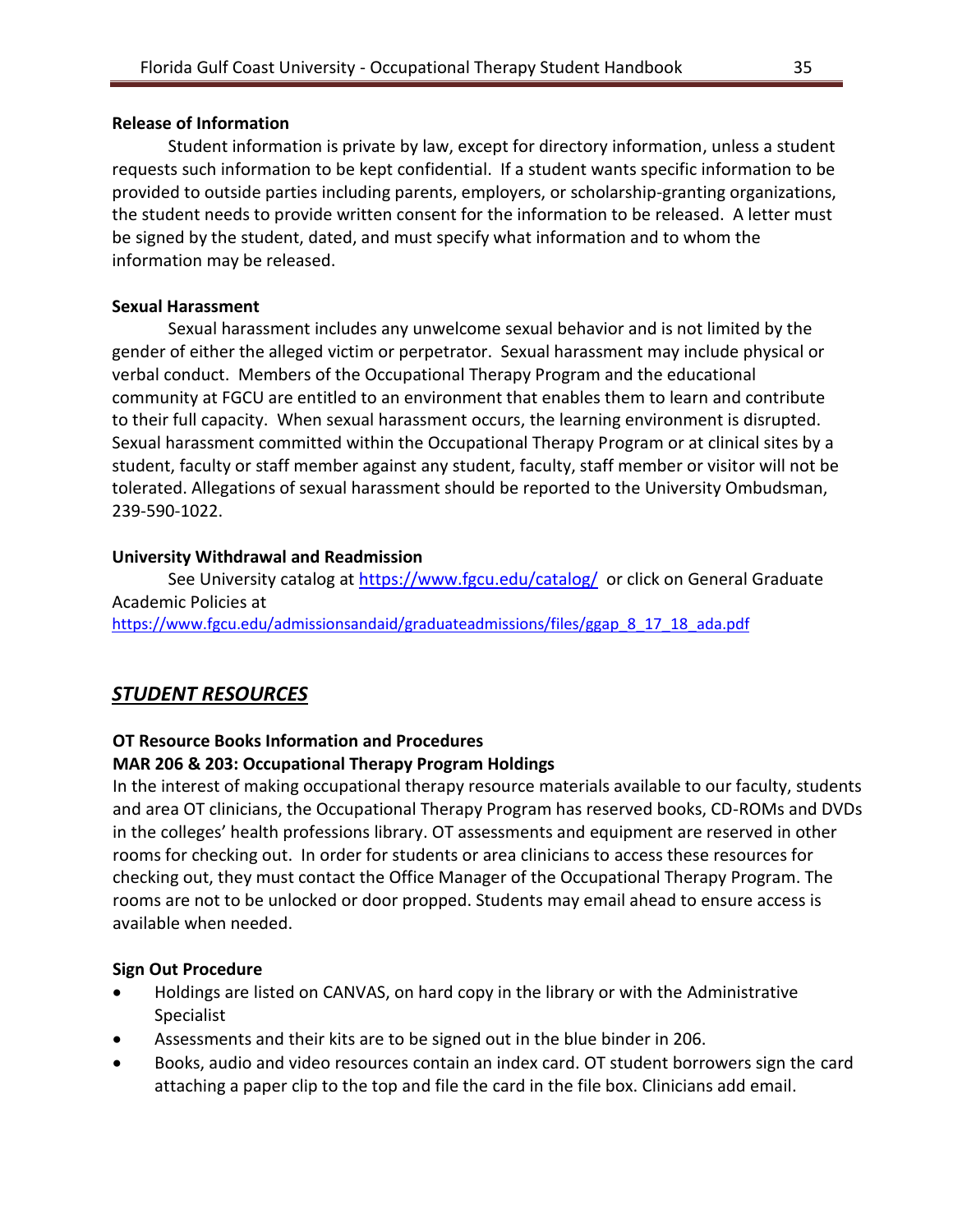• Clinical supervisors of fieldwork and other area clinicians can check out equipment or books for one week. Assessments require prior approval from the Administrative Specialist two weeks before checkout. These materials are for review by the outside clinician for potential usefulness and not to be used for generating billable units.

## **General Books/Items**

- Students may check out up to five books or assessments at a time.
- Assessments may be borrowed for one week unless for research group with prior faculty approval. Other items may be borrowed for up to three weeks unless they are on reserve status. Reserve items are held at the Administrative Specialist's desk. Books or assessments needed for current class instruction by faculty may not be taken.

## **Reserve Books/Items**

- Books/items on reserve are for student use only
- Students may check out one reserved book/item at a time. Students must be enrolled in the class for which the resource is reserved. Reserved books are kept with the Administrative Specialist
- Reserved items may not leave the campus and must be returned before 4:30 PM each day Monday through Friday. Exceptions to this rule will require permission of the faculty member who has reserved the resource.
- All books/items must be returned to the Administrative Specialist. Do not return items to faculty. Faculty are not responsible for misplaced or lost materials you check out. Unless you sign the card or assessment log returning the item, you are still responsible for replacement value.
- Failure to return items on time or violation of other HP Library rules may result in forfeiture of borrowing privileges. Repeated violation of the rules *will* result in said forfeiture.
- Borrowing privileges may only be reinstated by the OTPD.
- All books/items must be returned by the last day of classes each semester unless approval for Level I or Level II preparation study has been obtained.
- If a book or other item is damaged upon return, the borrower shall be responsible for the cost of having the book/item repaired or replaced. The decision to repair or replace shall be made by the OTPD.

## <span id="page-35-0"></span>**Student Government Association (SGA)**

Students are encouraged to be active in student government on the FGCU campus since this is an opportunity to develop interdisciplinary activity and leadership. Vote for changes that are important to you and the future of this University.

## <span id="page-35-1"></span>**Student Occupational Therapy Association (SOTA)**

FGCU MSOT students are encouraged to join SOTA. SOTA creates opportunities for students to have a collaborative relationship with other student health professional organizations and encourages participation in the national organization of the American Occupational Therapy Association and the state association and conference.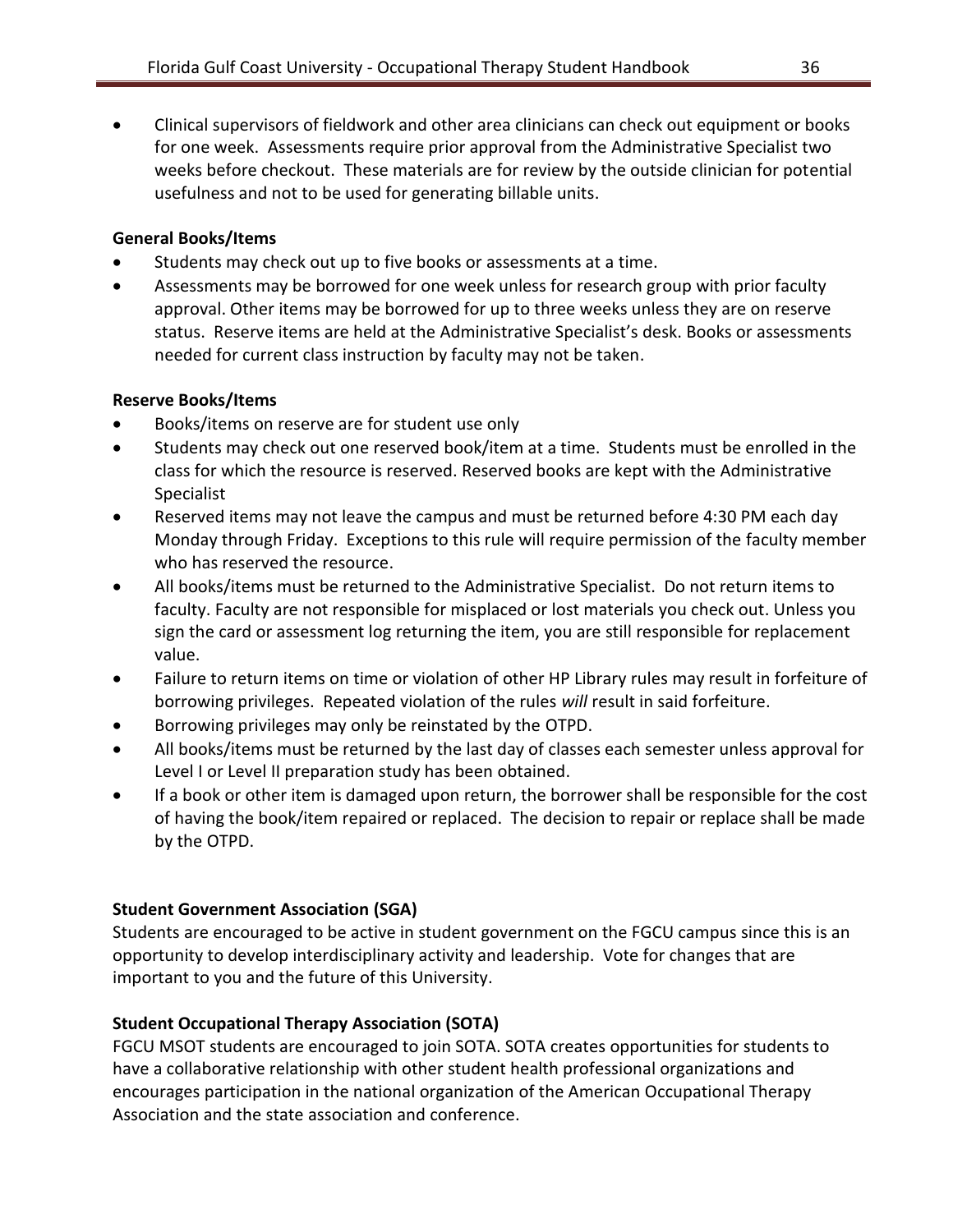## <span id="page-36-0"></span>**Student Representative - Program**

Each class will have a representative who will act as a liaison to the program faculty and attend program meetings in which general student issues are discussed. This representative will be elected by each entering class approximately 1 month following the start of the first term, and will serve for the duration of the program.

## **Responsibilities**:

- The class representative will represent the occupational therapy class, during the Occupational Therapy Program faculty meetings, as needed
- The class representative will communicate concerns/points of view/questions from class members' perspective, rather than from a personal one
- The class representative will report to the class all information/ decisions/ suggestions/ inquiries from faculty, in a timely manner
- The class representative will make sure that items to be brought to the attention of the Occupational Therapy Program faculty are not related to the management of a specific course, as these need to be discussed with the individual professor(s) in charge of the course. Matters pertaining to broader curricular or instructional issues are appropriate to be brought to the faculty in this manner
- Sensitive issues should be brought directly to the Program Director who will determine the appropriateness for open faculty meeting versus more confidential handling of the matter

## **Procedure** (Process):

- The class representative shall notify the OTPD of the Occupational Therapy program of agenda items to be discussed, at least 1 week prior to a faculty meeting
- The agenda items related to student issues shall be placed first on the agenda
- The class representative shall attend the faculty meeting for the duration of the discussion related to the issues brought forth on behalf of students
- If the class representative is unable to attend the faculty meeting, he/she shall notify the Administrative Specialist of the program and let her know if an alternate class representative will be in attendance

## <span id="page-36-1"></span>**Safety on Campus**

Students who may be concerned about walking to their car at night, may call the University Police Department at 239-590-1900 and request an escort. The student will be asked to state which building s/he is in and where her/his car is located.

## <span id="page-36-2"></span>**Health and Academic Resource Phone Numbers**

The academic program in occupational therapy is rigorous and requires student commitment. Although some students may work and have other responsibilities or time commitments, our primary focus in the occupational therapy program is the acquisition of knowledge, skills and abilities for professional practice as an occupational therapist. It is anticipated that students will study approximately 3 hours per week for every academic credit hour.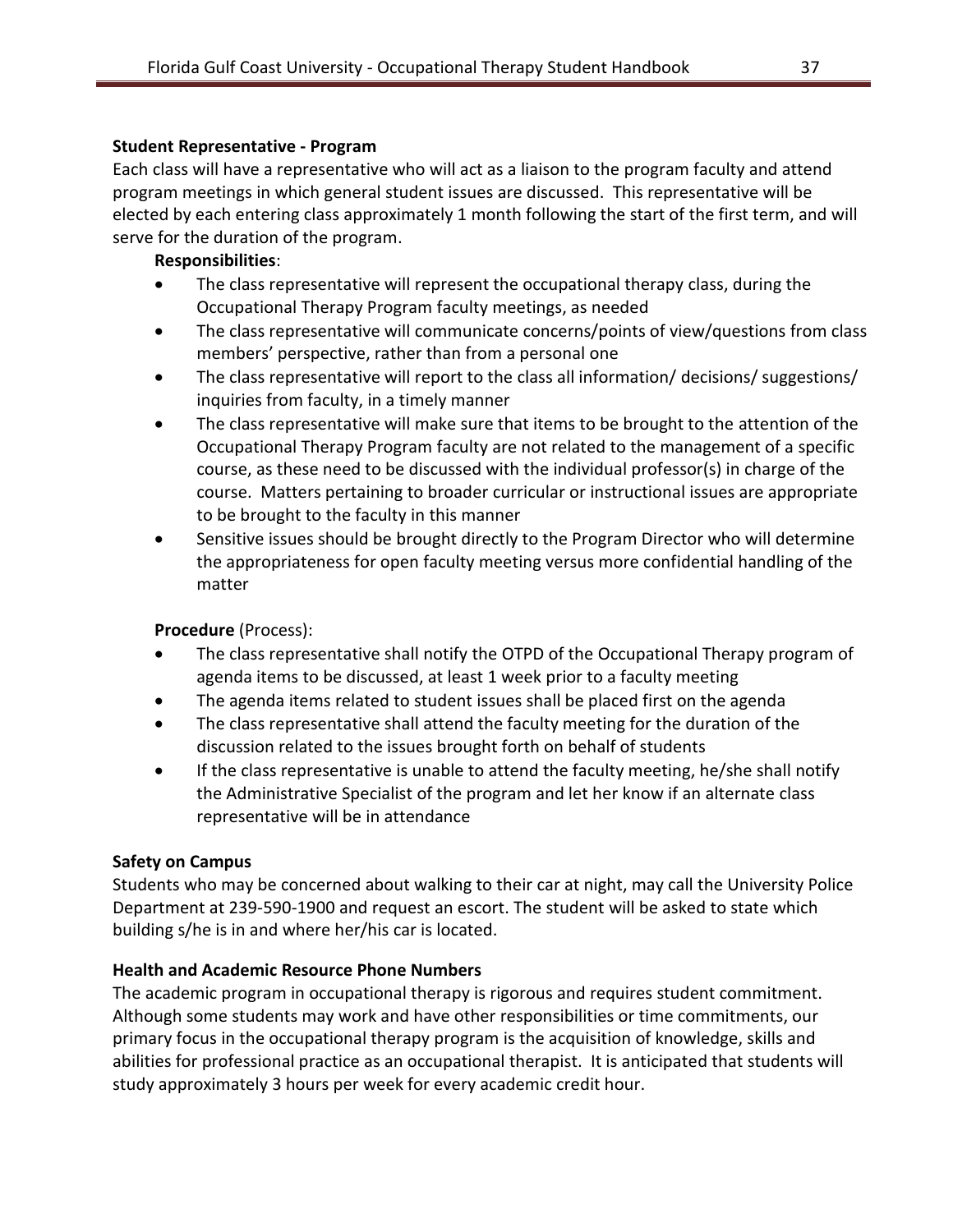Several resources for time and stress management are available to any FGCU student and you are encouraged to use any of the following support services:

[Adaptive Services,](http://www.fgcu.edu/adaptive/) 239-590-7956

[Counseling and Psychological Services](http://www.fgcu.edu/caps/) (CAPS), 239-590-7950

[Campus Recreation,](http://www.fgcu.edu/campusrec/) 239-590-7860

[Prevention & Wellness Services,](http://www.fgcu.edu/wellness/) 239-590-7733

[Student Health Services/Clinic,](http://www.fgcu.edu/studenthealth/) 239-590-7966; immunization appts 239-590-1254

[Writing Center, \(Library West 202\),](http://www.fgcu.edu/WritingCenter/) 239-590-7141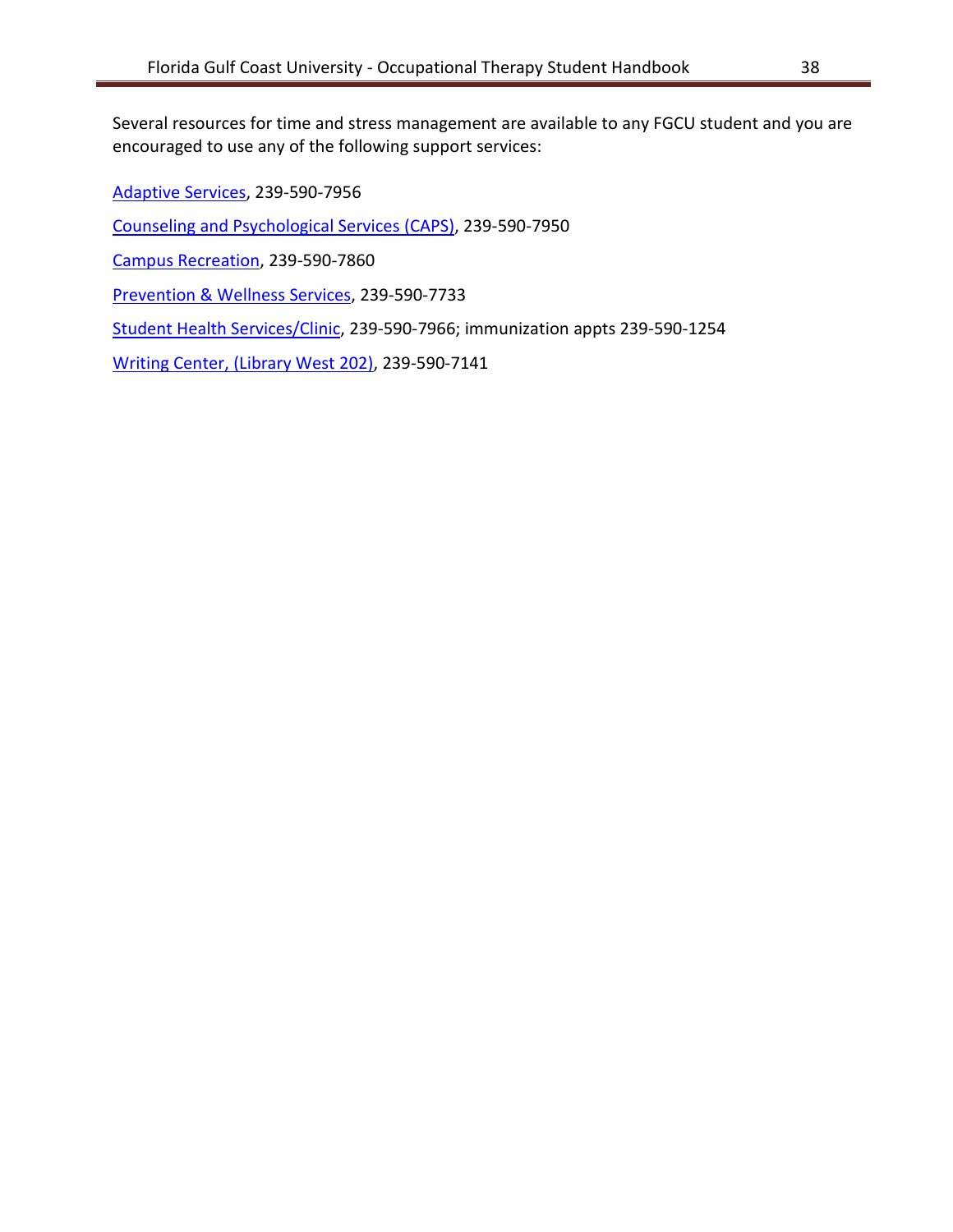## <span id="page-38-0"></span>*APPENDIX I FGCU OCCUPATIONAL THERAPY CURRICULUM DESIGN*

## Curriculum Design

The entry-level degree program design is consistent with the missions of the University, the Marieb College of Health & Human Services, and the Department of Rehabilitation Sciences. All include themes of quality education, fidelity to students and the development of their personal and career potential, and to community partnerships in addressing the needs of the Southwest Florida region and of a diverse society at large. The program is also designed to be consistent with the philosophy embraced by the faculty in the Occupational Therapy Program.

Consistent with the missions of the University and its divisions, and the philosophy of the faculty, the program in occupational therapy focuses on the development of both clinical competence and personal confidence of its students, recognizing that development along both these axes is crucial to professional performance. The development of both competence and confidence requires focused study of requisite knowledge and opportunities to apply the knowledge in context. Case simulations, laboratory practice, and experiences in the community are utilized to leverage the knowledge into competent practice; as students practice and receive steady feedback, they develop confidence in their ability to perform in the practice context. Level I fieldwork experiences provide a supportive environment in which students can apply knowledge as they learn, and Level II fieldwork experiences enable students to increase their confidence and independence in the therapist role.

The content of the curriculum covers the scope of the domain and process of occupational therapy, as described in the *Occupational Therapy Practice Framework 4 th ed*. (2020), henceforth referred to as the Framework or OTPF, as well as that specified in the Standards from an Accreditation Council for Occupational Therapy Education (ACOTE, 2018). It reflects our beliefs about the nature of humankind, the power of occupation, and the practice of occupational therapy in its many and varied expressions.

**Domain:** The domain of occupational therapy is broad; it addresses many aspects of the human experience, as well as the elements of human capacity that enable participation, and the environmental contexts that influence experience. "Occupational therapists are skilled in evaluating all aspects of the domain, the interrelationships among the aspects, and the client within the context. Occupational therapy practitioners recognize the importance and impact of the mind-bodyspirit connection on engagement and participation in daily life" (AOTA, 2020, p.7). This statement implies that occupational therapists must have foundational knowledge in order to understand the elements of human performance. They need to know about many aspects of humans (e.g., biological, psychological, and social capacities); the context of human functioning (e.g., physical, social, and cultural environments); and about the meaning and importance of occupation. A combination of pre-requisite and foundational coursework within the formal program is used to address the domain of the profession.

**Process:** "The OT Process is the client-centered delivery of occupational therapy services. This three-part process includes (1) evaluation and (2) intervention to achieve (3) targeted outcomes and occurs within the purview of the occupational therapy domain. The process is facilitated by the distinct perspective of occupational therapy practitioners engaging in professional reasoning, analyzing occupation and activities, and collaborating with clients. The cornerstones of OT practice underpin the process of service delivery" (AOTA, 2020, p.19-20)

**Outcome:** At the heart of the Framework model is the intended outcome of "achieving health, well-being, and participation in life through engagement in occupation." This addresses the fact that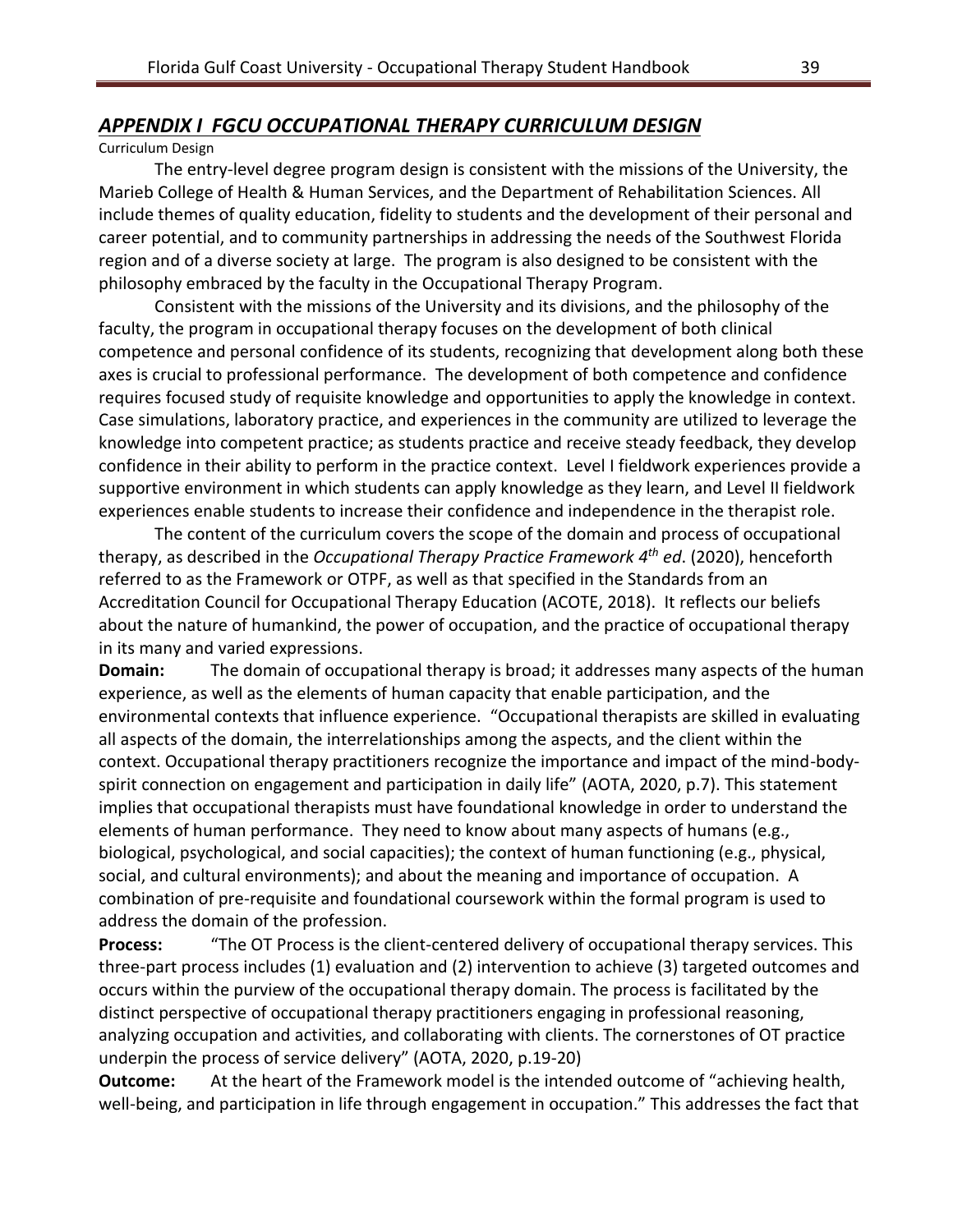occupational therapists work with clients, caregivers, and other professional and non-professional personnel in the practice environment to achieve meaningful goals with clients.



*Figure 1: Occupational Therapy Domain and Process* 

The linkage of Domain and Process in Figure 1 is unique to the field of occupational therapy:

- Client outcomes are at the center of the model
- All steps of the process (evaluation, intervention, outcomes) involve the client's perspective
- Occupation, Context, Client Factors, Performance Skills and Patterns impacts function, and encompasses process at all stages
- The process is dynamic, each part impacting and being impacted by the other parts

The FGCU curriculum uses the Framework for content guidance, but also as a guide to conceptualizing the process of educating individuals to embrace the roles of occupational therapists. Students and faculty members are occupational beings, students engaging in the role of learner, developing the skills they will need to function in the role of therapist, and faculty engaging in the role of facilitator of that learning process, guiding students in their study, demonstrating and shaping skills, and modeling behaviors of the professional. We recognize that we are engaged with each other in a dynamic system where we impact and are impacted by all members of the group and that the context of our interactions influences performance. This understanding of ourselves and our students as occupational beings influences our approach to the teaching-learning process.

The curriculum can be described as having both a concrete structure comprised of courses and topics covered within the courses that address knowledge and skill (domain, process, roles, and context) objectives, and a parallel structure or co-curriculum comprised of themes (or curricular threads) that address behavioral and affective (role-relevant) objectives. The faculty articulated three major student learning outcomes that integrate in context the requisite knowledge, skill, affective, and behavioral competencies important for our graduates. The following student learning outcomes have been established by the Occupational Therapy Program at FGCU to enable the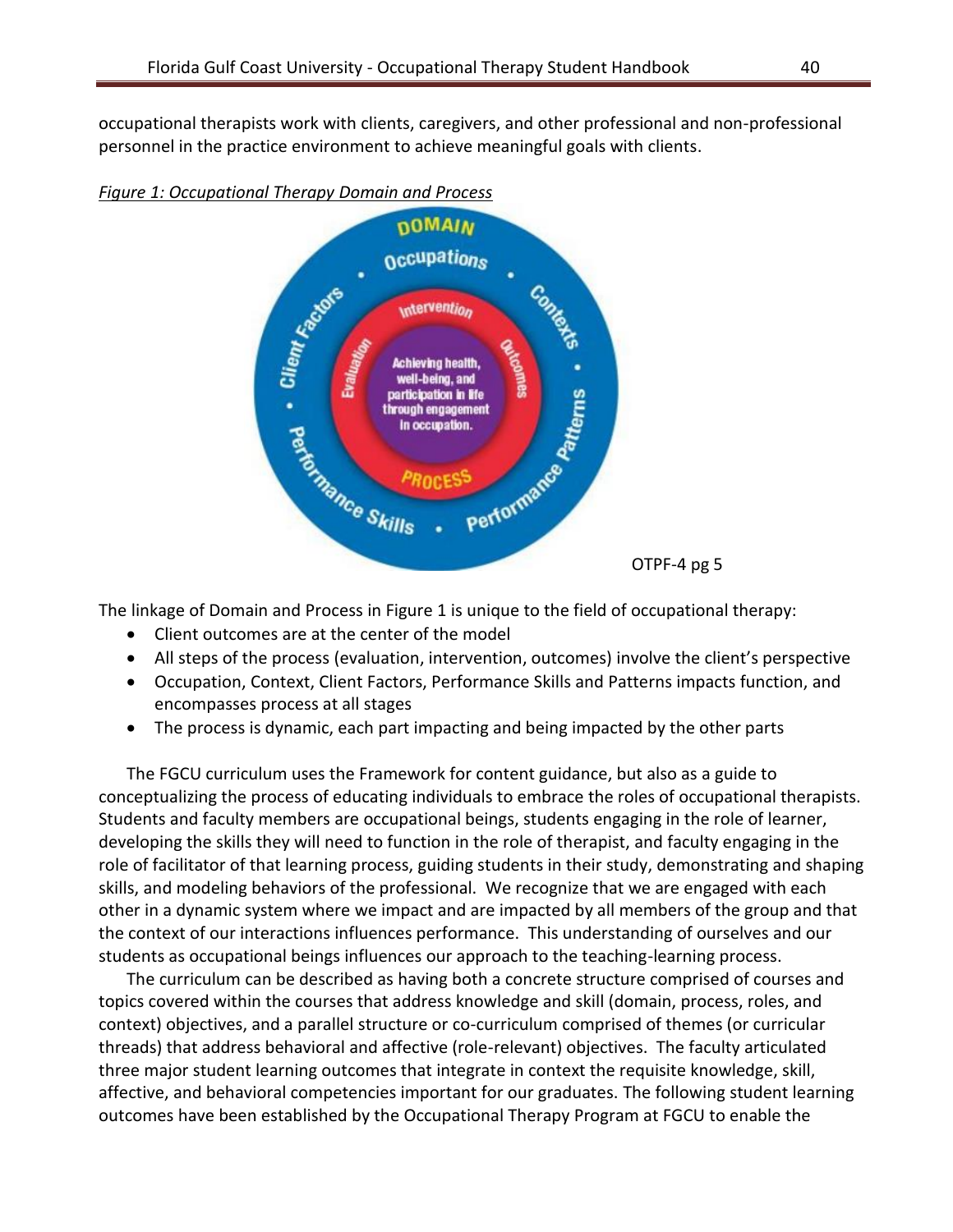individual to progress professionally from the role of the student to that of an experienced, active member of the occupational therapy community and the community at large.

Graduates of the occupational therapy program will:

- 1. Use clinical reasoning skills to determine appropriate assessments for a given client, conduct and interpret those assessments, and establish a treatment plan consistent with best practices in occupational therapy.
- 2. Utilize content knowledge and clinical reasoning gained in the program of study to determine appropriate practice responses to various challenges in clinical context.
- 3. Interact with clients, caregivers, other professionals, representatives of funding sources, and support staff in a respectful manner, using language appropriate for the context.

## **Curriculum Structure**

The domain of occupational therapy is broad in scope, and includes knowledge and beliefs about human beings, about environments, and about the nature of occupation. Much of the foundational knowledge important in the domain of occupational therapy is addressed through the basic requirement for a baccalaureate degree, which includes a broad spectrum of liberal arts coursework coupled with specific major and related coursework. In addition, specific pre-requisite course requirements include:

On the Nature of Humans:

- Human Anatomy and Physiology, I and II (8 credits)
- General Psychology (3 credits)
- Human Development (life-span) (3 credits)
- Abnormal Psychology (3 credits)
- Gross (musculoskeletal) Anatomy (3-4 credits)
- Neuroanatomy/Neurophysiology (3-4 credits)
- Medical Terminology (credit or CEU)

On the Nature of Environments:

- Anthropology or Sociology (with a multicultural theme) (3 credits)
- Physics or Physical Science (including the laws of mechanics) (3 credits)

In addition, other skills are needed for successful engagement in graduate study, so additional courses required for admission to the program include:

- Statistics
- Research (survey or foundations course in health care or behavioral science field)
- English (including writing)

The required coursework in this degree program extends the focus on the domain of occupational therapy through exploration of the nature of occupation (which includes concepts about humans, environments, specific conditions, and about the human/environment interaction), and covers the process of occupational therapy: the roles, skills, and functions of the occupational therapist in a variety of service delivery contexts. Occupation- and client-centered, theory-driven, evidence-based practice is the focus of program instruction.

The program follows a developmental process model consistent with the Framework (AOTA, 2020). Courses are presented in sequence, with early courses providing a foundation for the following courses. As a general rule, foundational work focuses on the domain of occupational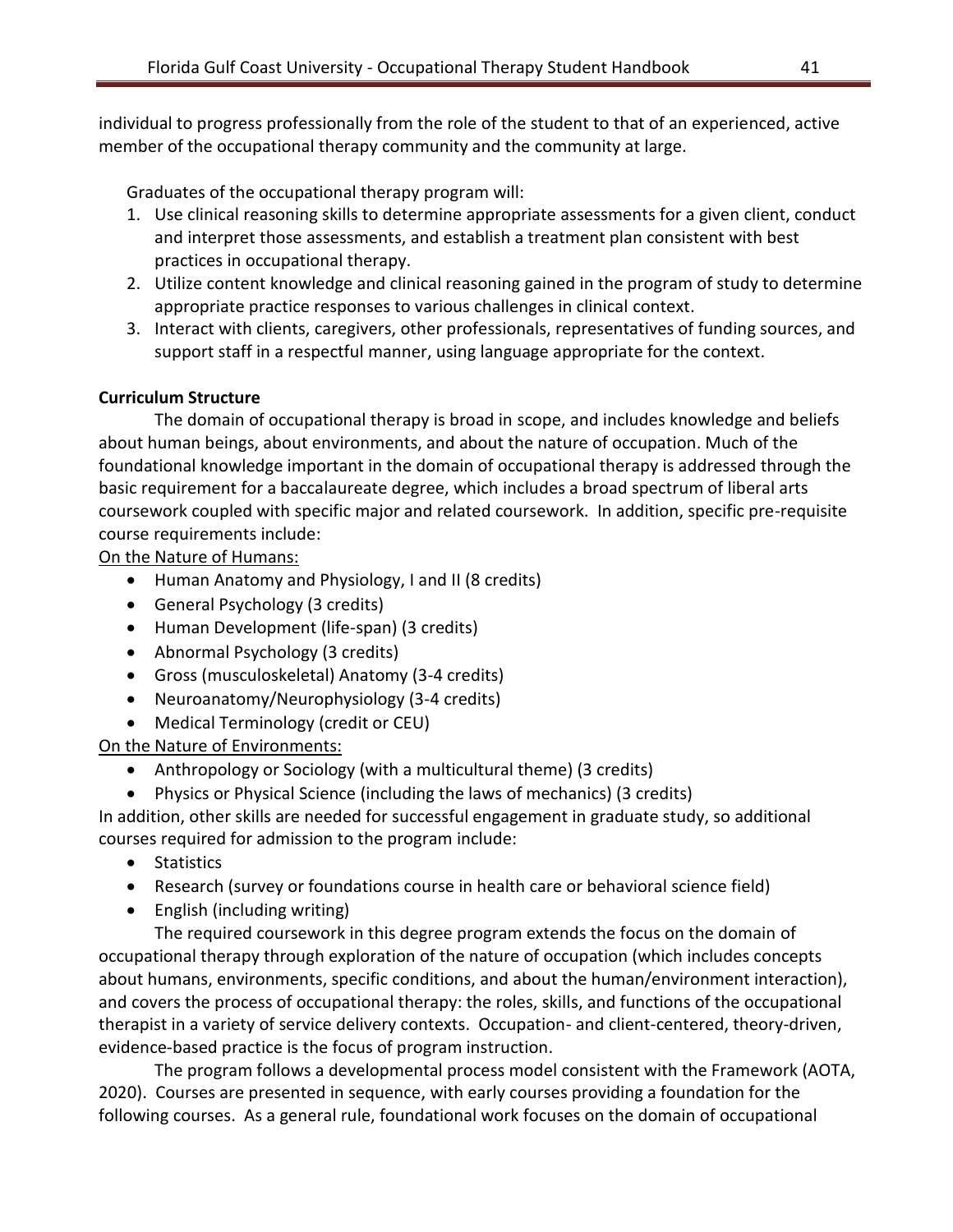therapy; focus progresses to occupational therapy processes, then explores various roles of occupational therapists and considers context of delivery systems and client populations.

Figure 2 displays the curriculum model in text. Figure 3 illustrates the curriculum model as perceived by the faculty graphically – the three major themes (stalks of bamboo) that the student (the curling bamboo shoot) is facilitated to embrace. Students enter the program with a strong foundation in pre-requisite coursework which address elements within the domain of occupational therapy. The **first semester** coursework focuses on specific foundational knowledge, but begins introducing concepts regarding occupational therapy process, roles, and context across the lifespan, as well as research applications in occupational therapy. These foundational courses all support learning in subsequent courses. **Second semester** courses primarily focus on occupational therapy processes, including evaluation, intervention planning and implementation, documentation, and outcomes assessment. Topics within the courses include issues of role and/or context. There is a focus on behavioral health and practice with children and role- and context-relevant topics in Management and Supervision. Level IA fieldwork allows students to observe occupational therapy processes in context, and to practice some of the skills they have developed in class. In the **third semester**, students continue with process topics in Interventions. Their skills with group process are enhanced and they lead groups with a psychosocial focus in Level IB fieldwork. Occupational therapy theories will be explicitly applied to a variety of case studies. The **fourth semester** focuses primarily on role and context topics (Community Practice Seminar and Level IC Fieldwork), however, more advanced intervention areas are addressed in Adult Upper Extremity Rehabilitation and Technology in Practice, which incorporate some domain and significant elements of process within them. In the Community Practice Seminar class students engage in projects in groups that focus on entrepreneurship with community agencies/areas that do not currently have OT services or that desire program expansion in an occupational therapy practice area. The student groups conduct needs assessments and plan programming for the agency/program that would address elements of a mission using occupational therapy. Level II fieldwork (**fifth & sixth semesters**) provides the capstone experience in which students pull together information and skills to apply in the practice context, and to develop fully into the professional role.

Embedded within the curriculum design is the strategy for integrating teaching, scholarship, and community service for the benefit of students, faculty, community partners, and the University. Teaching and scholarship are addressed in the research course sequence. Beginning with Occupational Therapy Research in the first semester of the program, students are sorted into group topics that faculty members have as their scholarship content agendas. With guidance from the faculty mentor, students prepare a plan to study that topic, and meet Institutional Review Board (IRB) requirements for implementation of the study. The planned study takes place during the Summer in Project Implementation. In the Fall, students continue in their research groups through the Directed Study course, completing their data collection, analyzing their findings, preparing a "publishable quality" manuscript on the project, creating and often presenting a poster at the Florida Occupational Therapy Association Annual Conference, and presenting the project before an audience of faculty, students, and clinical professionals.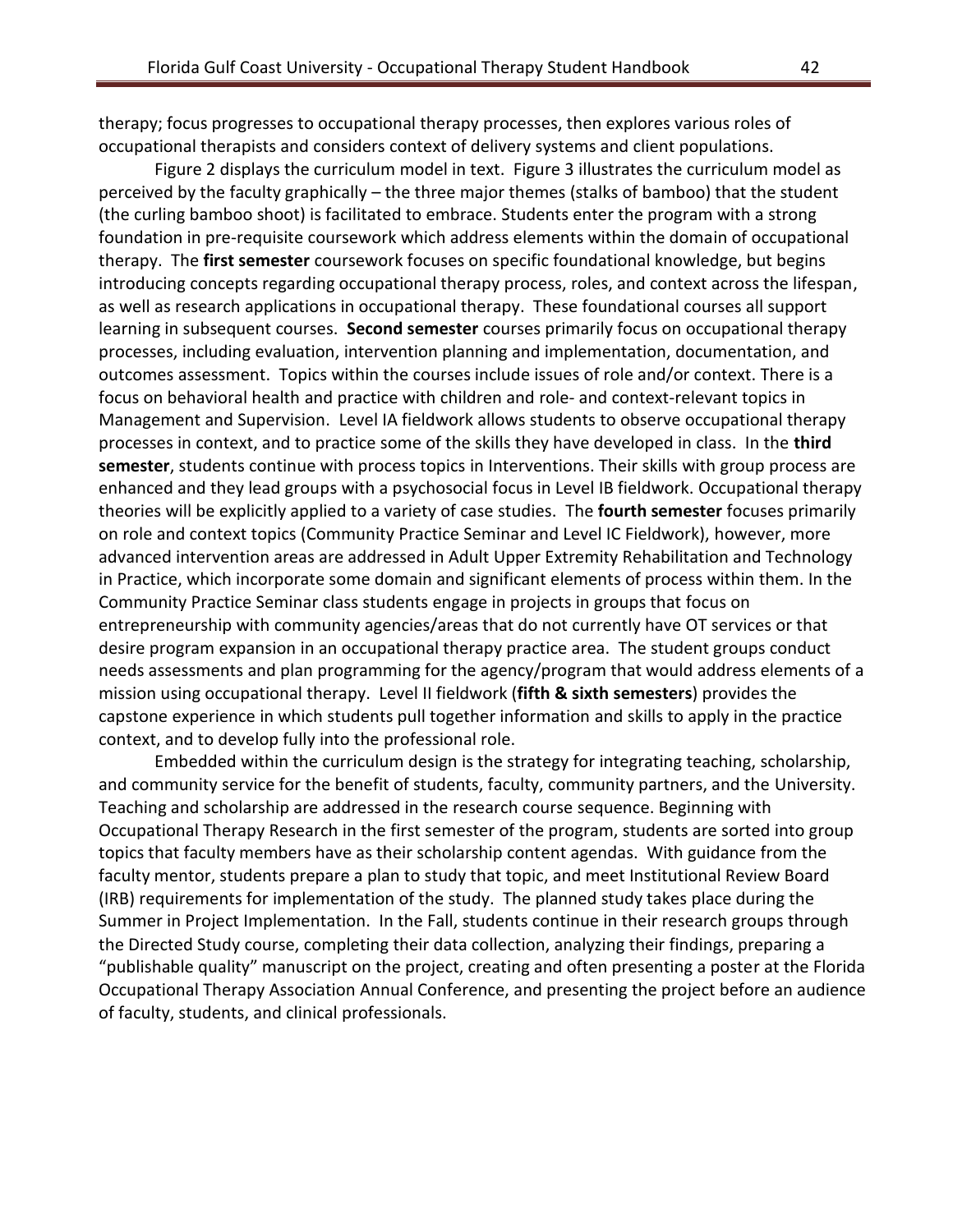# **DOMAIN PROCESS ROLES CONTEXT [Pre-requisite Courses]**  $\overline{\phantom{a}}$ **History & Foundations OT Research Occupational Performance Issues I & II Human Motion in Activity Evaluation Management & Supervision OT Theory Adult UE Rehabilitation Technology in Practice Behavioral Health Group Process & Management Professional Practice Interventions Community Practice Seminar Practice with Children Project Implementation Directed Study Level I A Fieldwork** ц. **Level I B Fieldwork Level I C Fieldwork Level II Fieldwork FALL SEMESTER SPRING SEMESTER SUMMER SEMESTER FALL SEMESTER SPRING & SUMMER SEMESTERS**

## *Figure 2 Curriculum Model Framework, Florida Gulf Coast University, Entry-Level Occupational Therapy Program*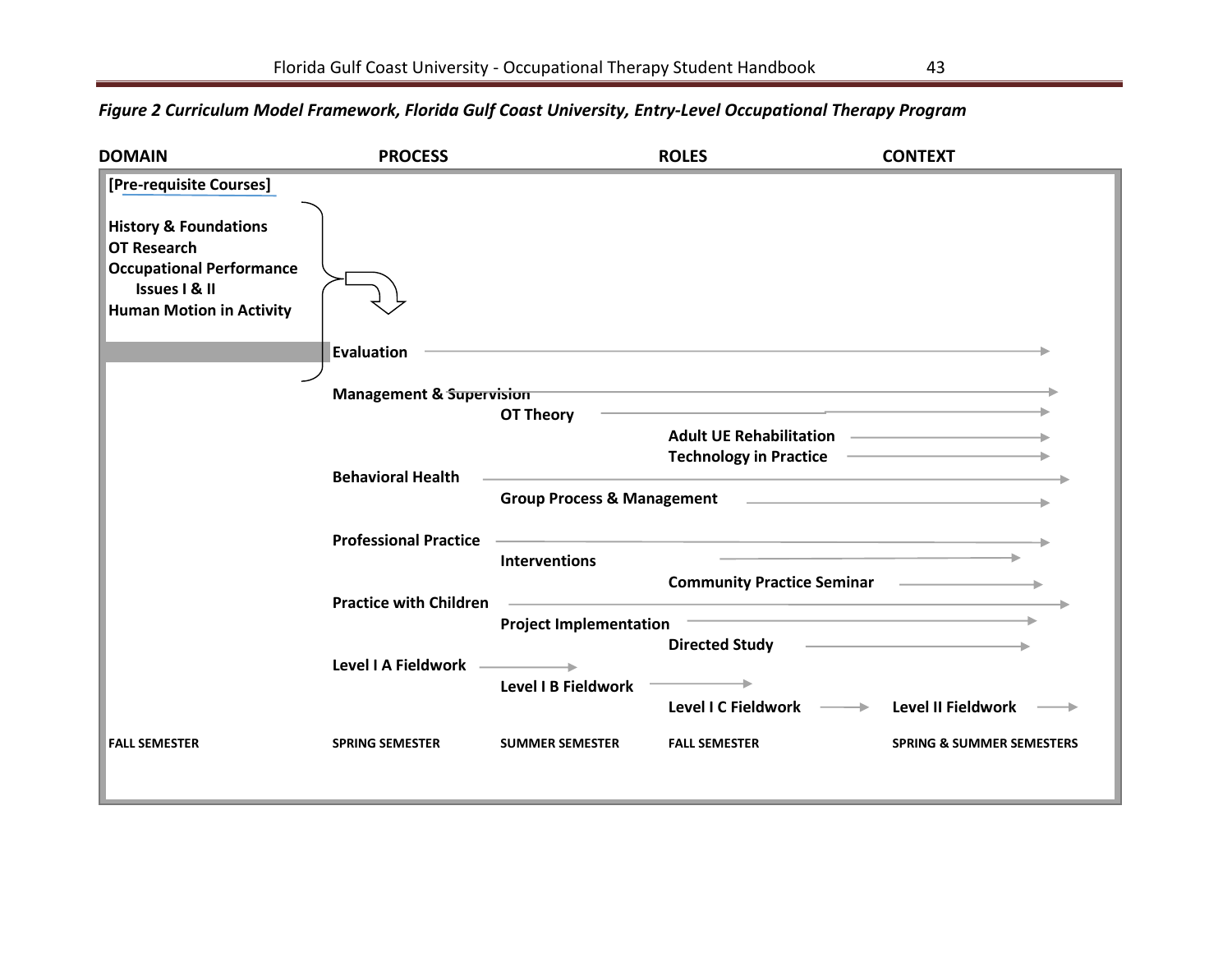

## *Figure 3. Graphic representation of FGCU MSOT Curriculum Design*

In addition to the curricular framework, an internal structure of themes is woven throughout the curriculum. These themes are introduced early in the educational process, then modeled and reinforced throughout the curriculum, as the curling bamboo shoot "student" wraps around the themes, embracing the model framework. The themes reflect the core values and opinions of the profession and the faculty regarding appropriate professional conduct. The core values of the profession are: altruism, equality, freedom, justice, dignity, truth, and prudence (AOTA, 2010).

The themes within the curriculum are:

- Professional behavior
	- $\circ$  Ethical practice (encompasses many of the core values and other named threads)
	- o Life-long learning
	- o Cross-cultural understanding and sensitive practice
- Occupation-centered practice
	- o Evidence-based practice
	- o Client-centeredness
	- o Clinical reasoning and reflective practice
	- o Therapeutic use of self
- Community engagement
	- o Collaborative practice
	- o Advocacy for clients and client groups
	- o Community outreach and support

These themes are introduced to students in the first semester course, Occupational Therapy History and Foundations, and are revisited at various points throughout the curriculum. Performance on Level II Fieldwork should reflect these integrated themes. **Table 1** provides a description of when the themes are presented and re-visited, though many other less formal "teachable moments" occur throughout the curricular span, and are utilized by faculty to reinforce these ideas.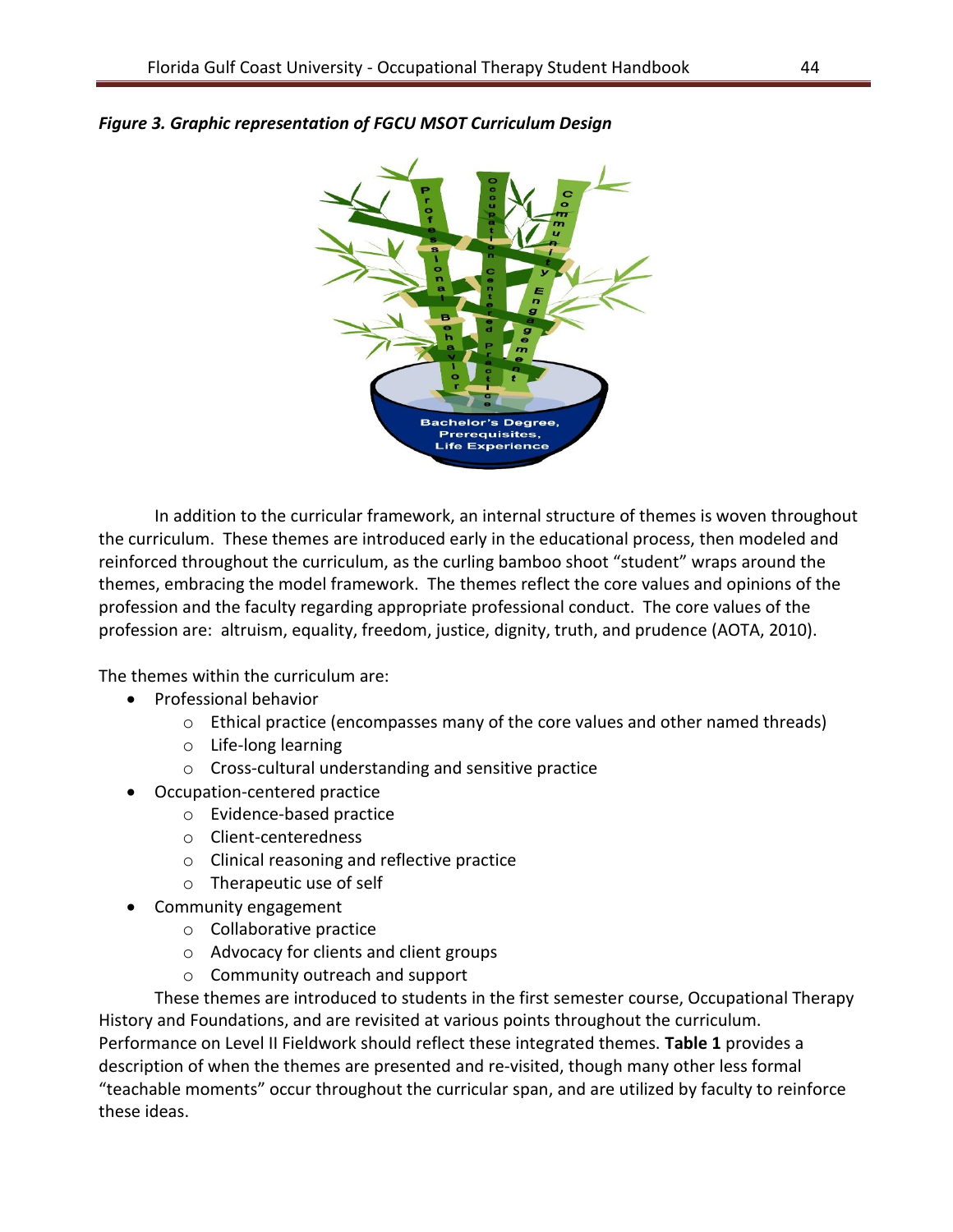# *Table 1 Curricular Theme Reinforcement after Introduction in OTH 6002 (Level II Fieldwork reinforces all or most of these themes)*

| <b>Curricular Theme</b>  | Semester 1              | Semester 2                | Semester 3             | Semester 4             | Other                            |
|--------------------------|-------------------------|---------------------------|------------------------|------------------------|----------------------------------|
| Professional             | 6415C - Conducting a    | 6018 - Ethics in          | 6009 - Professional    | 6725 - Professional    | Professional Behaviors Code      |
| <b>Behaviors:</b>        | physical examination of | documentation of          | Development            | conduct required at    | (PBC) as set out in the          |
|                          | someone unknown         | services; NBCOT & AOTA    | Assessment (PDA);      | community sites        | <b>Student Handbook; Faculty</b> |
| <b>Ethical Practice;</b> | (quality of touch,      | instruments for self-     | Content on ethical     | Cultural make-up of    | model these behaviors in all     |
|                          | interaction)            | evaluation of CE needs    | reasoning              | community agency       | formal and informal              |
| Life-long learning;      |                         | Cultural influences on    |                        | clientele              | interactions with students       |
|                          | 6536C, 6605C - Case     | activities & occupations  | 6026 - Professional    |                        |                                  |
| Cross-cultural           | studies incorporating   | Discussion of member      | behaviors in           | 6106C - Technology     | Ethical dimensions of            |
| awareness and            | cultural themes         | benefits re OT literature | community-based        | cases; response to     | academic honesty in all          |
| sensitive                |                         |                           | experiences            | technology             | coursework; respect for          |
| treatment                | 6751C - Research        | $6226C -$ Ethics          |                        |                        | others reflected in PBC);        |
|                          | ethics; evidence-based  | associated with           | 6973C- ethical conduct | 6855 - Ethical conduct |                                  |
|                          | practice                | assessment                | of research project    | in clinic;             | Faculty model values by          |
|                          |                         |                           |                        | Web board discussion   | conducting research,             |
|                          |                         | 6707 - Legal and ethical  | $6026$ – Culture of    |                        | attending workshops or           |
|                          |                         | issues surrounding        | community site clients |                        | other continuing ed              |
|                          |                         | licensure, billing, etc.  |                        |                        | experiences and bringing         |
|                          |                         | Continuing education      | 6235C - Practice       |                        | back the information and         |
|                          |                         | requirements for          | competency;            |                        | excitement to students and       |
|                          |                         | continuing certification  | Reflect changes in     |                        | other faculty members            |
|                          |                         | & licensure               | practice over time &   |                        |                                  |
|                          |                         |                           | need for keeping       |                        | Use of examples                  |
|                          |                         | 6523C Continuing          | current on trends      |                        | incorporating cultural           |
|                          |                         | education for advanced    |                        |                        | aspects through many             |
|                          |                         | practice;                 |                        |                        | courses                          |
|                          |                         | Reflect changes in        |                        |                        |                                  |
|                          |                         | practice over time &      |                        |                        |                                  |
|                          |                         | need for keeping current  |                        |                        |                                  |
|                          |                         | on practice trends        |                        |                        |                                  |
|                          |                         |                           |                        |                        |                                  |
|                          |                         | 6853 - Ethical conduct in |                        |                        |                                  |
|                          |                         | the clinic setting        |                        |                        |                                  |
|                          |                         | Utilizes PDA for self-    |                        |                        |                                  |
|                          |                         | assessment                |                        |                        |                                  |
|                          |                         | Web board discussion      |                        |                        |                                  |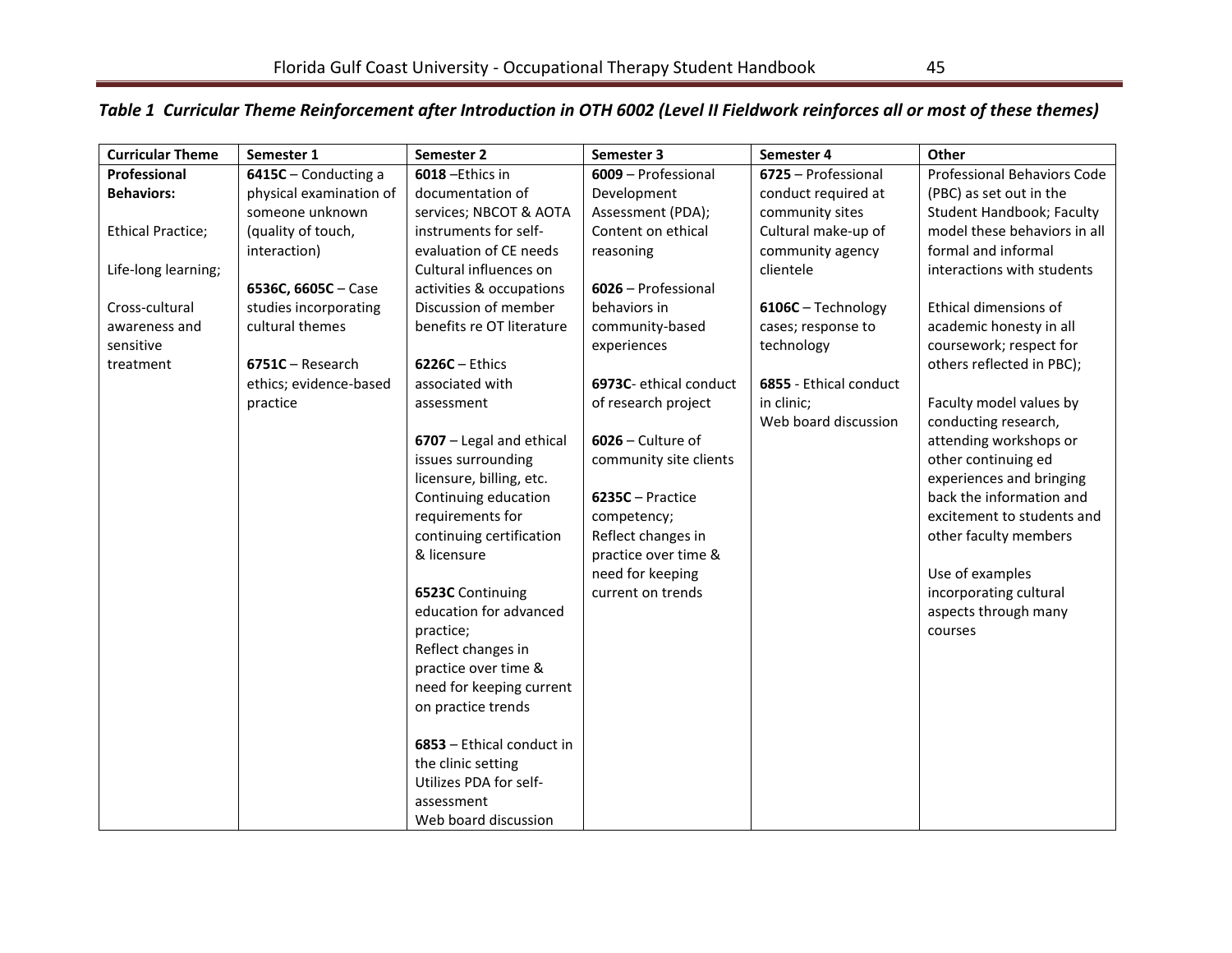| I<br>I<br>×<br>٩ |
|------------------|
|------------------|

| <b>Curricular Theme</b>   | Semester 1             | Semester 2                              | Semester 3               | Semester 4                                      | Other                           |
|---------------------------|------------------------|-----------------------------------------|--------------------------|-------------------------------------------------|---------------------------------|
| Occupation-               | 6415C - Establishes    | $6226C -$                               | 6009 - Covers multiple   | $6910 -$                                        | APA style documentation         |
| centered Practice:        | Biomechanical/ Motor   | Occupation-based                        | theory bases for         | Publishable-quality                             | requirements for all written    |
|                           | Control bases for      | assessments; Evidence;                  | reasoning and client-    | article                                         | assignments; incorporation      |
| Evidence-Based            | reasoning;             | Observation, analysis,                  | center practice;         |                                                 | of evidence in course           |
| Practice                  | Performance variations | interpretation of                       | Literature review; case  | 6436C - Critical                                | content                         |
|                           | based on occupation;   | assessment findings;                    | studies                  | thinking through case                           |                                 |
| Client-                   | Use of their own body  | identification of goals;                |                          | analysis, advanced                              | Occupation is stressed as       |
| centeredness              | for bracing client in  | Establishing rapport for                | 6026 - Occupational-     | therapeutic skills                              | fundamental in every class      |
|                           | evaluation of muscle   | effective data gathering                | centered group           |                                                 |                                 |
| <b>Clinical Reasoning</b> | strength - presence of |                                         | intervention plans;      | 6725 - Occupation-                              | Use of client-centered          |
| & Reflective              | self & effects when    | 6325C - Purposeful                      | Impact of self on group  | centered program                                | language in all formal and      |
| Practice                  | evaluating by touch    | activity, exercise; work<br>assessment; | process                  | development project<br>Population as 'client' - | informal interactions           |
| Therapeutic Use of        | 6536C, 6605C-          | Case study reflection,                  | $6854 - Group$           | needs assessment                                | Coaching students through       |
| Self                      | Occupational aspects   | ongoing evaluation in                   | leadership skills;       | involving all                                   | reasoning when responding       |
|                           | related to             | practice                                | reflection on practice   | stakeholders &                                  | to questions; use of            |
|                           | developmental stages   |                                         |                          | program development                             | reflective journaling and/or    |
|                           |                        | 6018 - Therapeutic use                  | 6235C-Evidence-based     |                                                 | debriefing with all             |
|                           | 6751C - Literature     | of self & written                       | Intervention;            | $6855 -$ Web board                              | experiential learning           |
|                           | Review; Occupationally | communication; Activity                 | Occupationally relevant  | discussions of fieldwork                        | activities;                     |
|                           | relevant outcomes      | & task analysis                         | interventions;           | experiences                                     |                                 |
|                           |                        |                                         | Client-centered          |                                                 | Self-evaluation of strengths    |
|                           | 6002 - Establishes     | 6853-Web board                          | evaluation & treatment   |                                                 | and weaknesses through          |
|                           | context and process of | discussion                              | activities; therapeutic  |                                                 | PBSE activities; this factor is |
|                           | occupational therapy,  | <b>Transfer training</b>                | activity; Interpretation |                                                 | generic to all experiential     |
|                           | introduces therapeutic |                                         | of assessment;           |                                                 | and field learning activities   |
|                           | use of self            |                                         | intervention plans       |                                                 |                                 |
|                           |                        |                                         |                          |                                                 |                                 |
|                           |                        |                                         |                          |                                                 |                                 |
|                           |                        |                                         |                          |                                                 |                                 |
|                           |                        |                                         |                          |                                                 |                                 |
|                           |                        |                                         |                          |                                                 |                                 |
|                           |                        |                                         |                          |                                                 |                                 |
|                           |                        |                                         |                          |                                                 |                                 |
|                           |                        |                                         |                          |                                                 |                                 |
|                           |                        |                                         |                          |                                                 |                                 |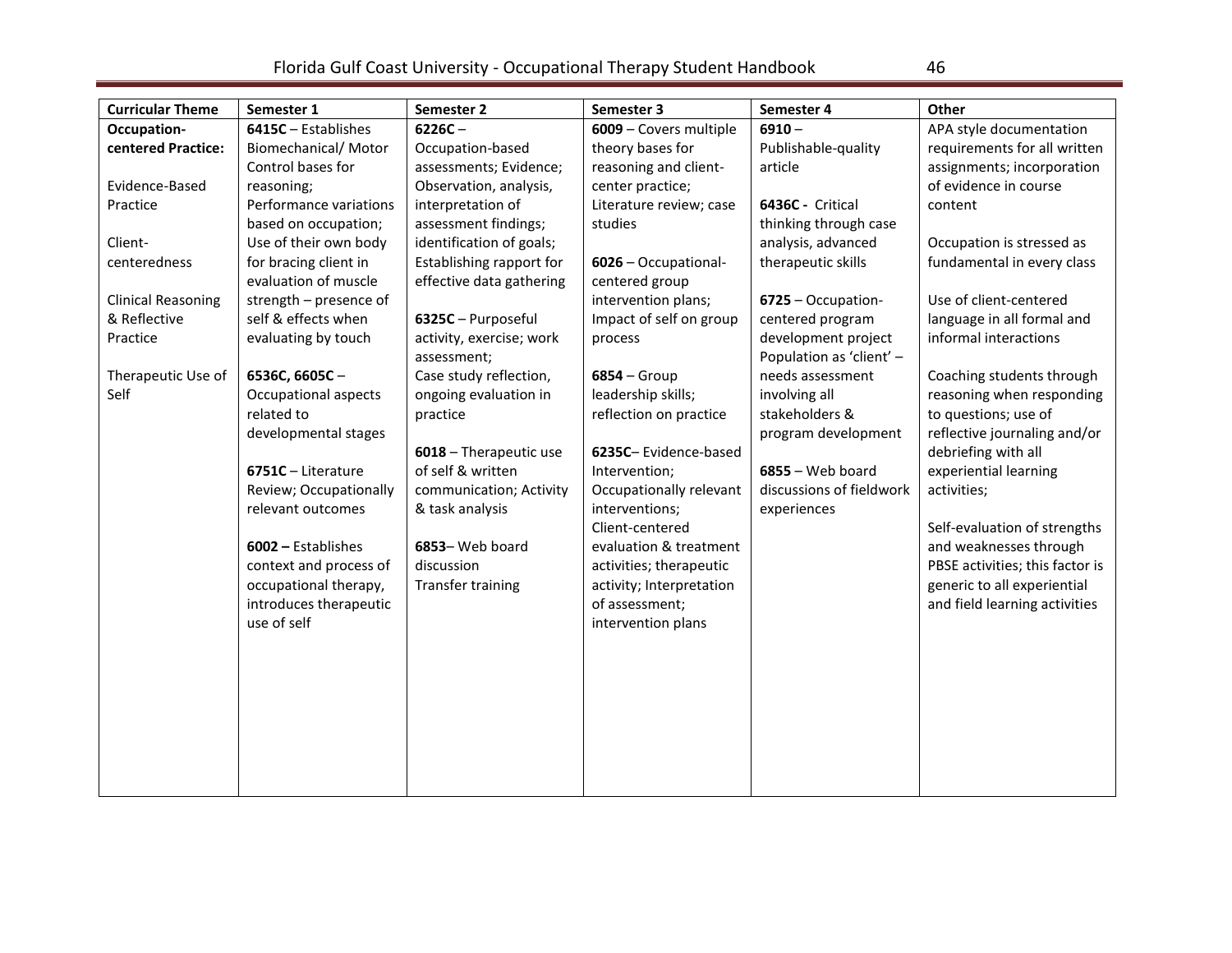# Florida Gulf Coast University - Occupational Therapy Student Handbook 47

| <b>Curricular Theme</b> | Semester 1             | Semester 2                | Semester 3            | Semester 4               | Other                            |
|-------------------------|------------------------|---------------------------|-----------------------|--------------------------|----------------------------------|
| Community               | $6751C - Group$        | $6226C -$ Home            | $6009 -$ Literature   | 6725 - Collaborative     | Multiple group assignments       |
| Engagement:             | research project       | evaluation project        | review is focused;    | groups working with      | stressing collaborative          |
|                         | collaborating with     |                           | applying theory to    | community agency         | behaviors; Professional          |
| Collaborative           | other students and     | 6523C - Advocacy for      | specific client needs | personnel on needs       | <b>Behaviors Code of Conduct</b> |
| Practice;               | agency professionals   | services for children     | Group project         | assessment and           | All faculty have                 |
|                         | Outcomes research      |                           |                       | program development      | service/scholarship              |
| Community               | projects often serving | 6325C - Advocacy in       | 6026 - Collaborative  | Advocacy for             | relationships with               |
| outreach &              | community agencies     | mental health             | groups at community   | populations              | community agencies               |
| support                 |                        |                           | agency sites          | associations' actions to |                                  |
|                         |                        | 6853 - Collaboration      |                       | influence these          | All faculty are engaged in       |
| Advocacy for            |                        | with various              | $6973C -$             |                          | FOTA and AOTA & regularly        |
| clients and client      |                        | professionals in a clinic | Implementation of     | $6106C - Group$          | attend & present at annual       |
| group                   |                        | setting-discussion        | research projects     | technology project with  | conferences & discuss            |
|                         |                        | board reflection          |                       | a client                 | conference events with           |
|                         |                        |                           |                       | School technology        | students; some faculty           |
|                         |                        | 6707 - Licensure laws     |                       | project                  | participate on community         |
|                         |                        | and changes to the        |                       |                          | boards or serve in office or     |
|                         |                        | practice act; other       |                       | 6910 Encouragement       | committees of professional       |
|                         |                        | legislative impacts on    |                       | toward poster            | associations                     |
|                         |                        | practice & professional   |                       | presentation at          | Many classroom and out-of-       |
|                         |                        |                           |                       | professional             | class encounters lend            |
|                         |                        |                           |                       | conference               | themselves to discussion of      |
|                         |                        |                           |                       |                          | advocacy issues                  |
|                         |                        |                           |                       |                          | AOTA conference:                 |
|                         |                        |                           |                       |                          | encouraging student              |
|                         |                        |                           |                       |                          | attendance; reporting            |
|                         |                        |                           |                       |                          | activities                       |
|                         |                        |                           |                       |                          |                                  |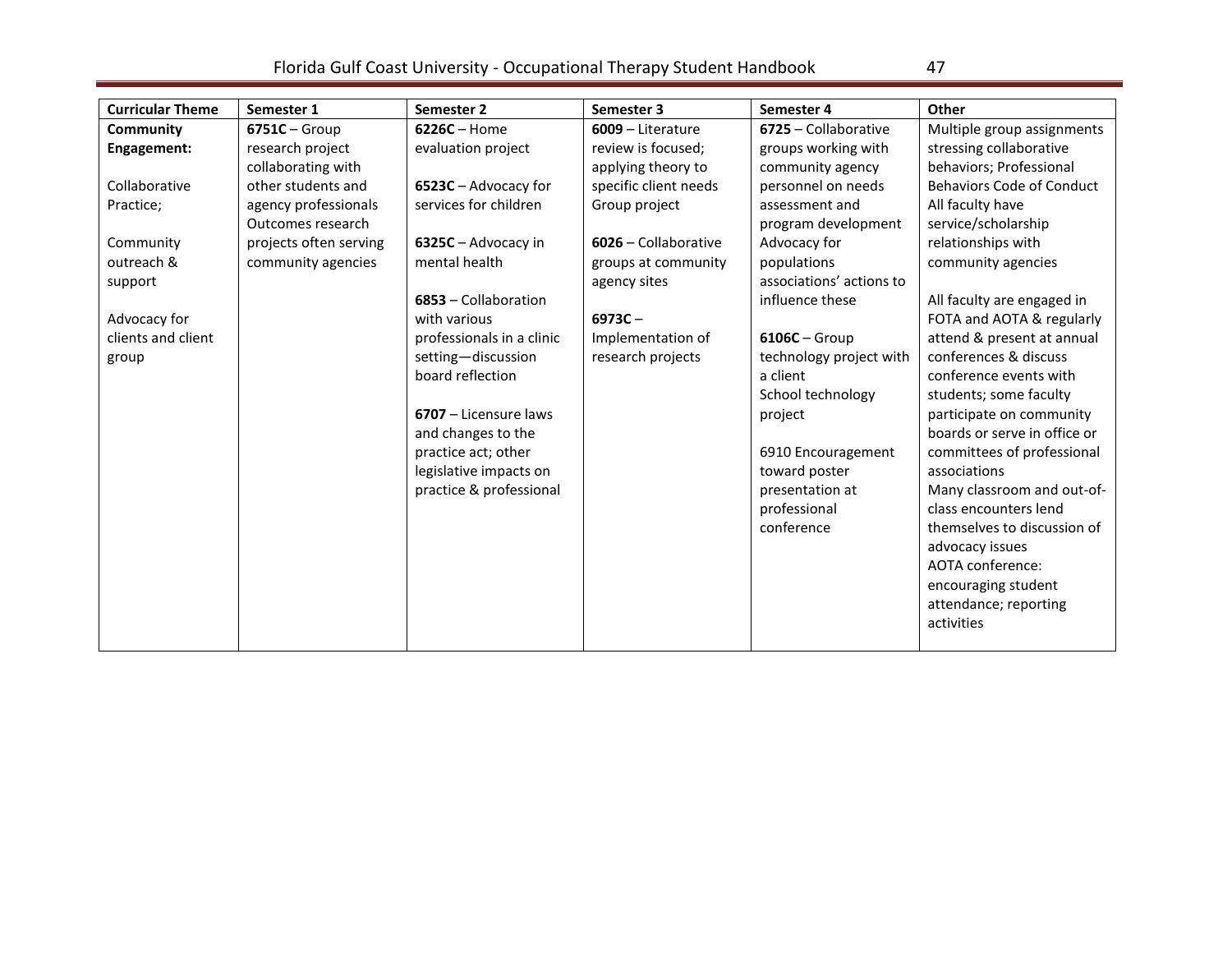## **Fieldwork Experience**

The Accreditation Council for Occupational Therapy Education (ACOTE) states that Level I and Level II Fieldwork are crucial in the development of the occupational therapist. The FGCU Fieldwork experiences are designed to complement class experiences (on-site assignments) in order to expose the student to a variety of traditional and non-traditional practice settings with client populations across the life span. The fieldwork experiences are fully developed in the FGCU Occupational Therapy Fieldwork Manual.

**Students are advised to read the Fieldwork Manual for specific requirements, policies, procedures, and syllabi of all fieldwork experiences.**

## *Summary of Curriculum Design*

The faculty goal when designing the curriculum is to impart clinical competence and personal confidence in graduates through comprehensive multi-modal instructional efforts. The omission of any element would leave the graduate poorly prepared for professional practice. In order to achieve these goals, we engage in numerous experiential learning exercises and critically evaluate student performance through multiple modes. We develop opportunities to practice what is being learned, along with opportunities for reflection and feedback. These experiences help students develop. Feedback from fieldwork educators and employers is sought regarding outcomes of the program, and continuous monitoring of program effectiveness provides input which drives revisions to course activities, curricular structure, and other programmatic factors as we continuously strive to maintain and improve quality of the program.

## **References**

Accreditation Council for Occupational Therapy Education (2018). *Standards for an accredited educational program for the occupational therapist.* Bethesda, MD: American Occupational Therapy Association. <https://acoteonline.org/accreditation-explained/standards/>

American Occupational Therapy Association (2020). Occupational therapy practice framework: Domain and process (4<sup>th</sup>ed). 7412410010.

<https://ajot.aota.org/article.aspx?articleid=2766507>

American Occupational Therapy Association. (2020). Occupational therapy code of ethics and ethics Code of Ethics.<https://ajot.aota.org/article.aspx?articleid=2767077>

Approved by the Faculty, 8/4/20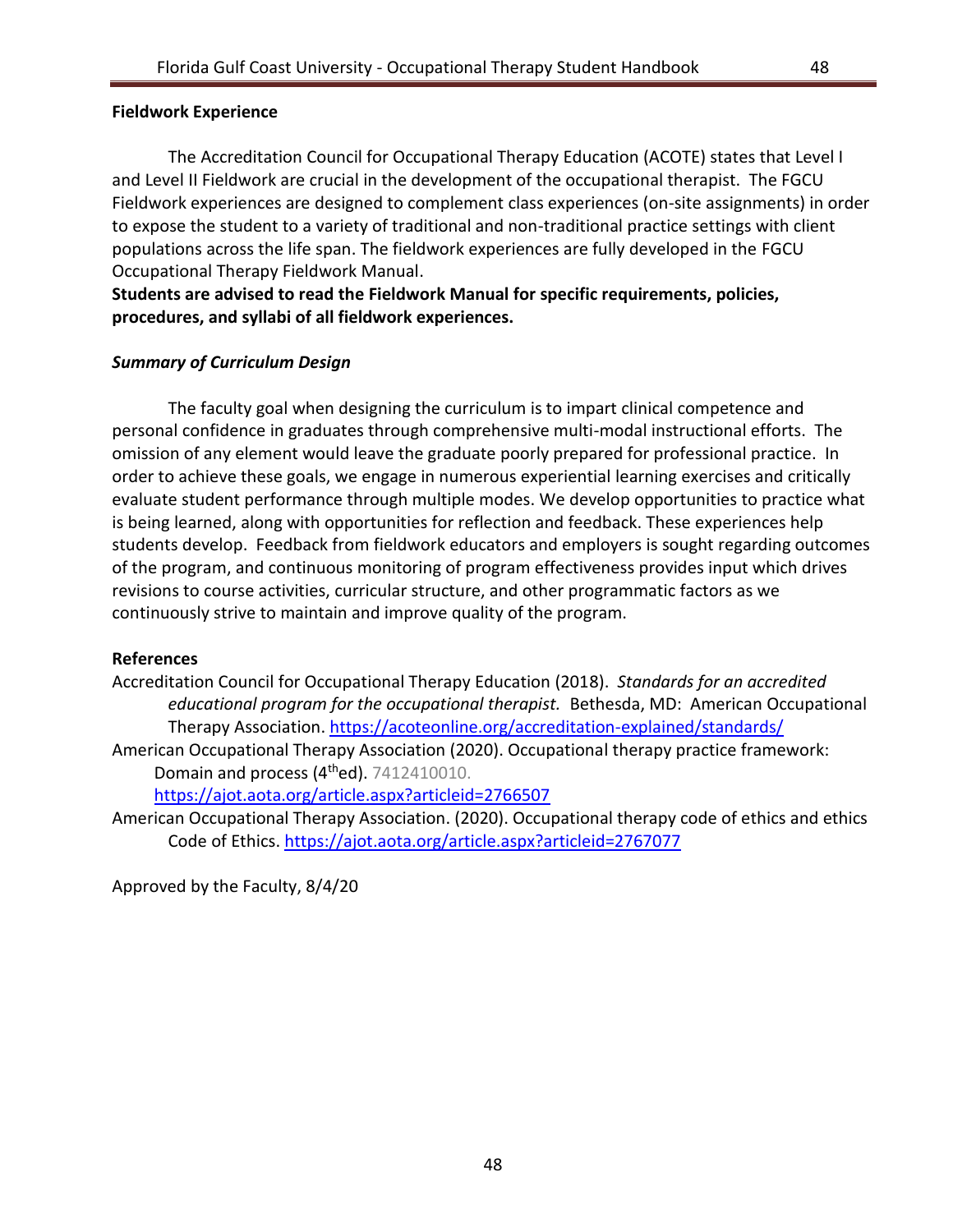## <span id="page-48-0"></span>**Course Descriptions**

#### Fall, Year 1:

• OTH 6002 - Occupational Therapy History and Foundations

History, philosophy, evolution, and core values of occupational therapy. The Occupational Therapy Framework, professional behaviors, ethical issues, and roles of occupational therapists and certified occupational therapy assistants are introduced.

• OTH 6415C - Human Motion in Activity

Analysis of human movement incorporating mechanical, biological, developmental and environmental factors. Basic skills in assessment of motor performance are developed.

#### • OTH 6536C - Occupational Performance Issues I

Examination of infant through adolescent development of motor, process and interaction skills; occupational performance issues and patterns related to atypical development or disease; impact of an individual's developmental and occupational performance needs on the family.

• OTH 6605C - Occupational Performance Issues II

Examination of typical changes in motor, process and interaction skills due to aging and disease processes, relationships to successful occupational performance patterns throughout adulthood, implications for changes in occupational performance and impact of changes on family.

#### • OTH 6751C - Occupational Therapy Research

Applied research in occupational therapy. Critical analysis of published research, development of a research proposal, and planning for the implementation of a research project.

#### Spring, Year 1:

## • OTH 6018 - Professional Practice

Introduction to skills for management of client's physical and occupational needs. Includes analysis of activity, therapeutic use of activity, therapeutic use of self, and basics of documentation.

#### • OTH 6226C - Evaluation of Occupational Performance

Comprehensive study of evaluation processes in occupational therapy using a top-down approach; assessments of occupational performance within developmentally appropriate contexts; assessment of performance skills and patterns.

#### • OTH 6325C - Practice in Behavioral Health

Occupational therapy interventions focusing on functional performance outcomes for clients with psychosocial problems; evidence-based and client-centered methods for use in community, hospital, or rehabilitation-based programs are emphasized.

#### • OTH 6523C - Practice with Children

Continuation of OTH 6226C and OTH 6235C. Evidence-based evaluation and interventions for children and their families; school-based traditional hospital or rehabilitation based, or community-based practice settings. Outcomes assessment and ethical decision-making are emphasized.

#### • OTH 6707 - Management and Supervision in Occupational Therapy

Program planning, budgeting and evaluation; supervision of occupational therapy personnel; engagement in professional associations and promotion of occupational therapy.

#### • OTH 6840 - Level I Fieldwork A

Level IA Fieldwork introduces students to the fieldwork experience. Students begin development of clinical skills and professional behaviors working directly with clients under the supervision of an occupational therapy practitioner. ~ Program Permission.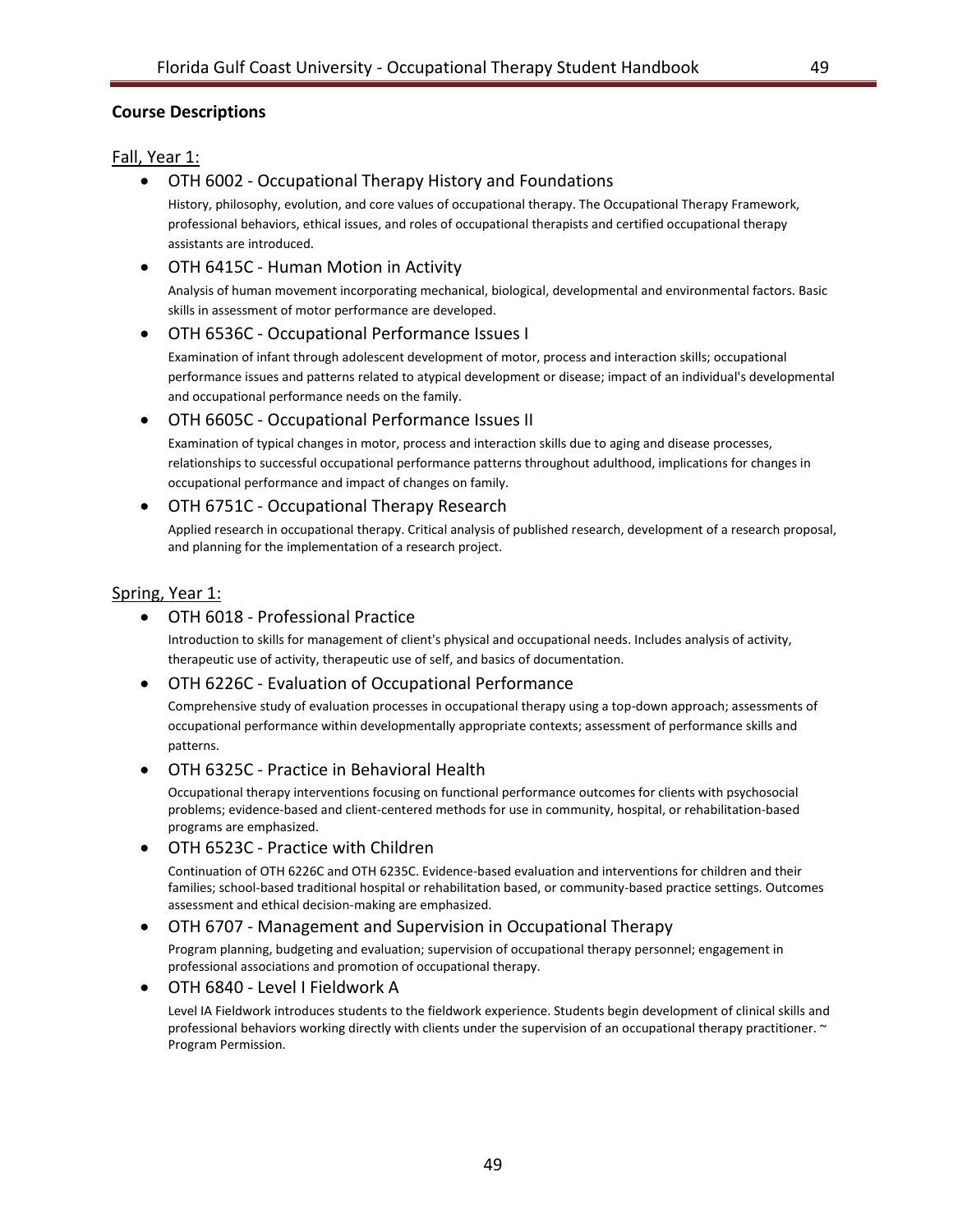#### Summer, Year 1:

#### • OTH 6009 - Theory in Occupational Therapy

Comprehensive study of theory underpinning current occupational therapy practice; clinical reasoning; application of theory in context.

#### • OTH 6026C - Group Process and Management

Theory and practice of group dynamics; development of self-awareness and interpersonal communication skills necessary for successful management of therapeutic groups.

#### • OTH 6235C - Occupational Therapy Interventions

Selection and implementation of therapeutic interventions consistent with occupational therapy theory as applied in specific context. Evaluation of client outcomes, review of occupational performance process, and ethical decisionmaking are emphasized.

#### • OTH6854 - Level I Fieldwork B

Level IB Fieldwork continues the students' immersion into the fieldwork experience. Students further develop selected clinical skills by working directly with clients under the supervision of an occupational therapy practitioner.

#### • OTH 6973C - Project Implementation

Continuation course to implement research protocols in OTH 6751C, Outcomes Research; students will participate at selected community sites under the supervision of a faculty mentor and a designated member of the community agency staff; schedule and site varies with the project assignment.

#### Fall, Year 2:

#### • OTH 6106C - Technology in Practice

Examination of assistive technology and applications to enhance performance and prevent injury; analysis of need for assistive devices or environmental modification; application of technology in context; exploration of computer technology to enhance occupational therapy intervention.

#### • OTH 6436C - Adult Upper Extremity Rehabilitation

Continuation of OTH 6226C and OTH 6235C. Evidence-based evaluation and interventions for individuals with acute and chronic injuries or conditions of the upper extremity. Emphasis on splinting skill development.

#### • OTH 6725 - Community Practice Seminar

Explores the role of occupational therapy in community settings. Students develop proposals for occupation-based or occupational therapy services that support desired outcomes of service agencies the community. Field experience included.

#### • OTH 6855 - Level I Fieldwork C

Level IC Fieldwork continues the students' immersion into the fieldwork experience. Students further develop selected clinical skills by working directly with clients under the supervision of an occupational therapy practitioner or another licensed service provider.

#### • OTH 6910 - Directed Study

Student group carry out research planned in OTH 6772, Outcomes Research, under the supervision of a faculty advisor, and write an article of publishable quality according to manuscript guidelines of an occupational therapy publication appropriate for research.

#### Spring and Summer, Year 2:

• OTH 6845 - Level II Fieldwork A

Twelve-week, full-time fieldwork placement in a clinical or community setting under the direct supervision of a licensed and/or registered occupational therapist. Includes pre-fieldwork seminars, a portfolio, and web board discussions

#### • OTH 6846 - Level II Fieldwork B

Twelve-week, full-time fieldwork placement in a setting different from the first internship (in service delivery context or population) under the direct supervision of a licensed and/or registered occupational therapist. Includes web board discussions.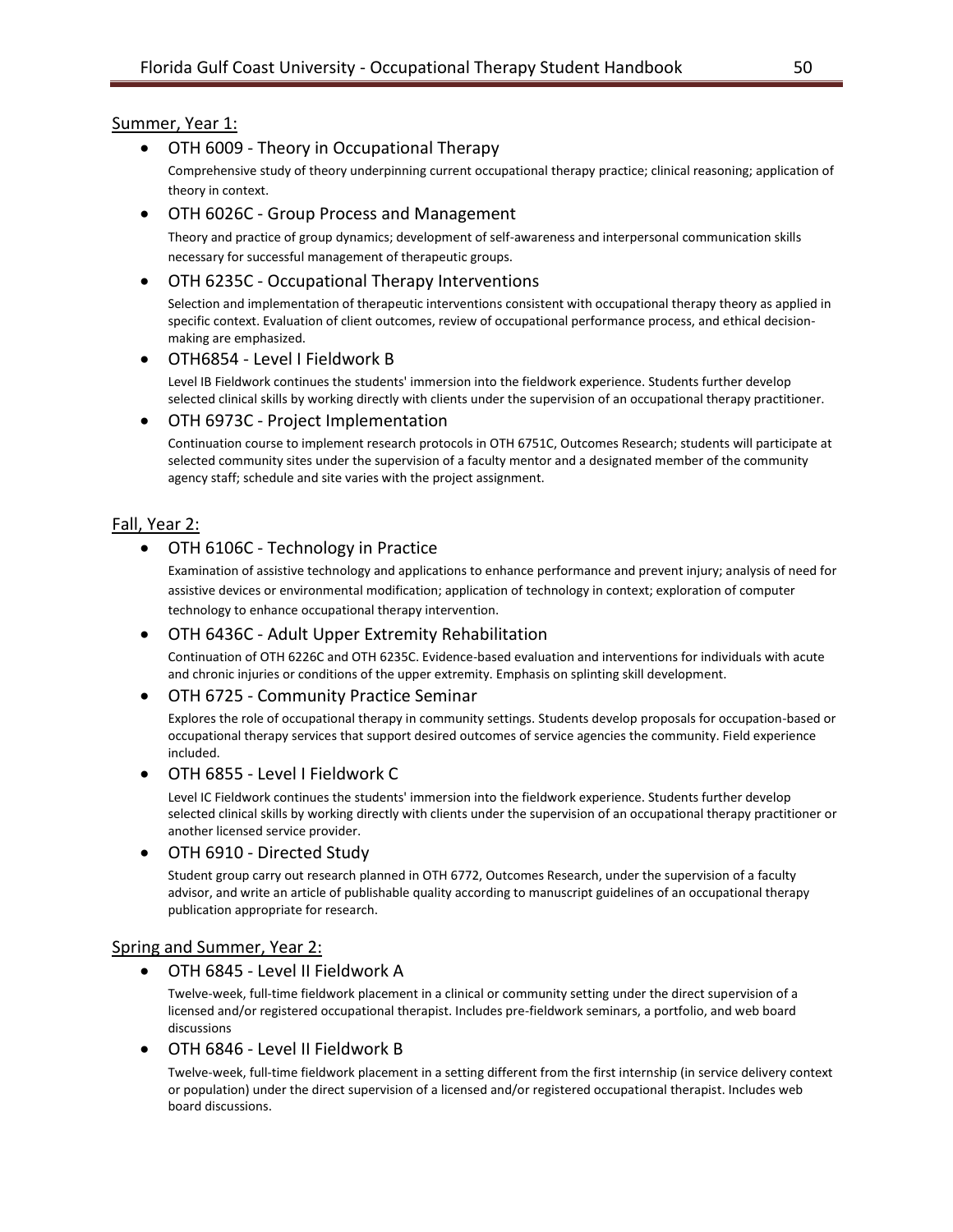# <span id="page-50-0"></span>*APPENDIX II OCCUPATIONAL THERAPY CODE OF ETHICS (2015)*

<https://ajot.aota.org/article.aspx?articleid=2767077>

# <span id="page-50-1"></span>*APPENDIX III STANDARDS OF PRACTICE FOR OCCUPATIONAL THERAPY*

<https://ajot.aota.org/article.aspx?articleid=2477354>

# <span id="page-50-2"></span>*APPENDIX IV FLORIDA STATUTES: OCCUPATIONAL THERAPY PRACTICE*

<span id="page-50-3"></span>[https://www.flsenate.gov/Laws/Statutes/2012/Chapter468/Part\\_III](https://www.flsenate.gov/Laws/Statutes/2012/Chapter468/Part_III)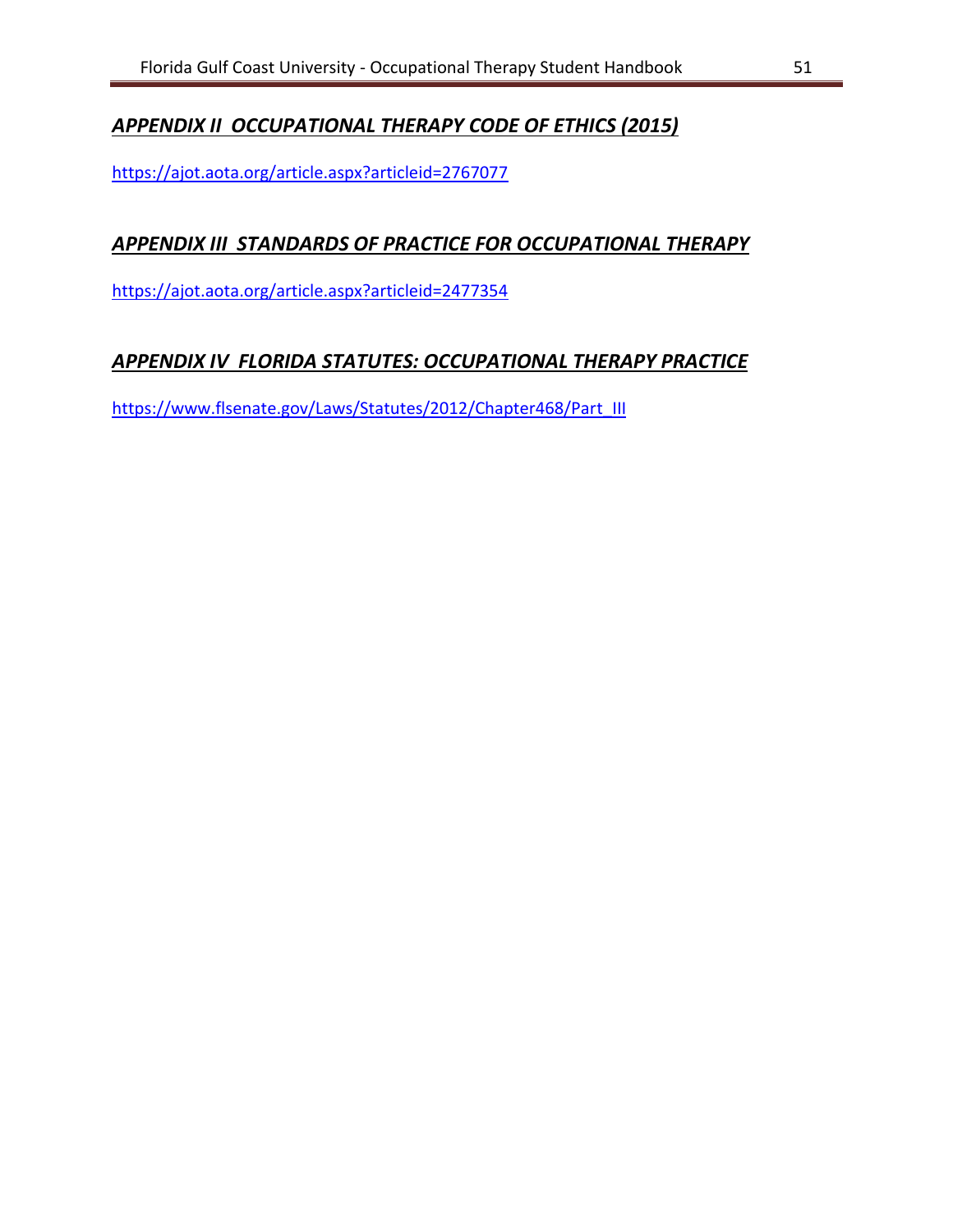# <span id="page-51-0"></span>*APPENDIX V PROFESSIONAL BEHAVIOR SELF-EVALUATION*

(Note – this form should be used by students to assess their progression in development of professional behaviors each semester and shared with academic advisor; it is also used by Fieldwork Educators to assess student performance.)

**Student's Name: Advisor:**

#### **CIRCLE THE NUMBER THAT RELATES TO YOUR PERFORMANCE FOR EACH OF THE 12 PROFESSIONAL BEHAVIORS.**

| <b>Professional Behaviors</b>                                                                                                                                                                                   | <b>Exceeds</b><br><b>Standards</b> | <b>Meets</b><br><b>Standards</b> | <b>Needs</b><br>Improvement | <b>Unsatisfactory</b> | N/A   |
|-----------------------------------------------------------------------------------------------------------------------------------------------------------------------------------------------------------------|------------------------------------|----------------------------------|-----------------------------|-----------------------|-------|
| <b>Points</b>                                                                                                                                                                                                   | 5.0                                | 4.0                              | 3.0                         | 2.0                   | (4.0) |
| 1. Time Management Skills:<br>Consider ability to be prompt, arrive on time, and<br>complete assignments on time.<br>Comments:                                                                                  | 5                                  | 4                                | 3                           | 2                     | N/A   |
| 2. Organization:<br>Consider ability to set priorities, be dependable, be<br>organized, follow through with responsibilities<br>Comments:                                                                       | 5                                  | 4                                | 3                           | 2                     | N/A   |
| 3. Engagement in the coursework:<br>Consider student's apparent level of interest, level of<br>active participation while in class; investment in<br>individuals and learning outcomes.<br>Comments:            | 5                                  | 4                                | 3                           | 2                     | N/A   |
| 4. Self-Directed Learning:<br>Consider ability to take responsibility for own learning;<br>demonstrate motivation.<br>Comments:                                                                                 | 5                                  | 4                                | 3                           | 2                     | N/A   |
| 5. Reasoning/Problem solving:<br>Consider ability to use self-reflection, willingness to ask<br>questions; ability to analyze, synthesize and interpret<br>information; understand the OT process.<br>Comments: | 5                                  | $\overline{4}$                   | 3                           | 2                     | N/A   |
| 6. Written Communication:<br>Consider grammar, spelling, legibility, successful<br>completion of written assignments, documentation<br>skills.<br>Comments:                                                     | 5                                  | 4                                | 3                           | $\overline{2}$        | N/A   |
| 7. Initiative:<br>Consider initiative, ability to seek and acquire<br>information from a variety of sources; demonstrates<br>flexibility as needed.<br>Comments:                                                | 5                                  | 4                                | 3                           | $\overline{2}$        | N/A   |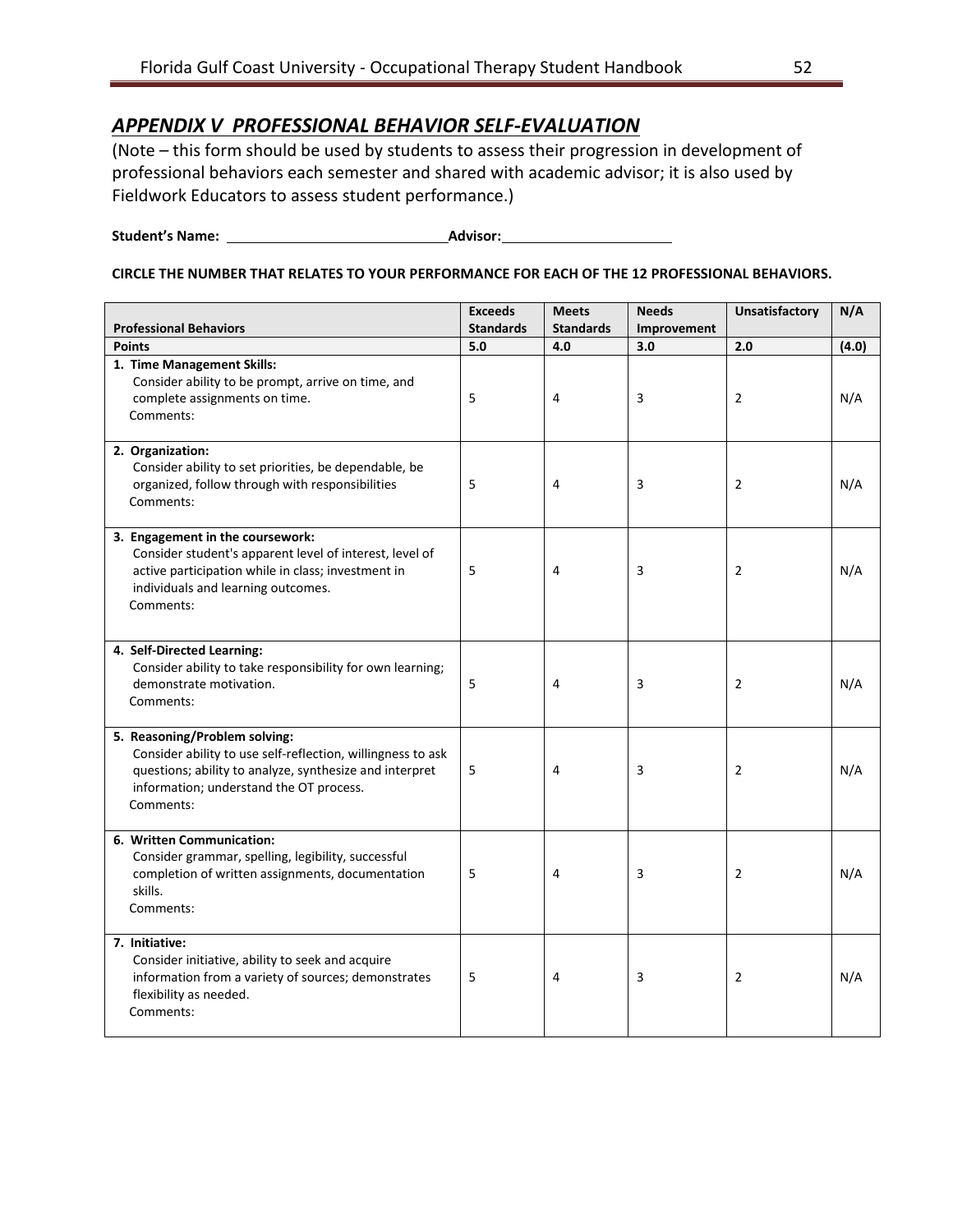|                                                                                                                                                                                                                                                                                                                                                                                 | <b>Exceeds</b>   | <b>Meets</b>     | <b>Needs</b> | <b>Unsatisfactory</b> | N/A   |
|---------------------------------------------------------------------------------------------------------------------------------------------------------------------------------------------------------------------------------------------------------------------------------------------------------------------------------------------------------------------------------|------------------|------------------|--------------|-----------------------|-------|
| <b>Professional Behaviors</b>                                                                                                                                                                                                                                                                                                                                                   | <b>Standards</b> | <b>Standards</b> | Improvement  |                       |       |
| <b>Points</b>                                                                                                                                                                                                                                                                                                                                                                   | 5.0              | 4.0              | 3.0          | 2.0                   | (4.0) |
| 8. Observation skills:<br>Consider ability to observe relevant behaviors related<br>to occupational performance and client factors, and to<br>verbalize perceptions and observations.<br>Comments:                                                                                                                                                                              | 5                | 4                | 3            | 2                     | N/A   |
| 9. Participation in Group Process:<br>Consider ability to give, receive and respond to<br>feedback; seek guidance when necessary; follow proper<br>channels.<br>Comments:                                                                                                                                                                                                       | 5                | 4                | 3            | 2                     | N/A   |
| 10. Verbal communication and Interpersonal skills with<br>clients/staff/caregivers:<br>Consider ability to interact appropriately with<br>individuals such as eye contact, empathy, limit setting,<br>respectfulness, use of authority, etc; degree/quality of<br>verbal interactions; use of body language and non-<br>verbal communication; exhibits confidence.<br>Comments: | 5                | 4                | 3            | $\overline{2}$        | N/A   |
| 11. Professional and Personal Boundaries:<br>Consider ability to recognize and handle personal /<br>professional frustrations; balance personal/professional<br>obligations; handle responsibilities; work with others<br>cooperatively, considerately, and effectively;<br>responsiveness to social cues.<br>Comments:                                                         | 5                | 4                | 3            | 2                     | N/A   |
| 12. Use of professional terminology:<br>Consider ability to respect confidentiality; appropriately<br>apply professional terminology (i.e. Occupational<br>Therapy Practice Framework, acronyms, abbreviations,<br>etc) in written and oral communication.<br>Comments:                                                                                                         | 5                | 4                | 3            | 2                     | N/A   |

Student's Signature: \_\_\_\_\_\_\_\_\_\_\_\_\_\_\_\_\_\_\_\_\_\_\_\_\_\_\_\_\_\_\_\_\_\_\_\_\_\_\_\_ I have heard the student appraisal.

Comments: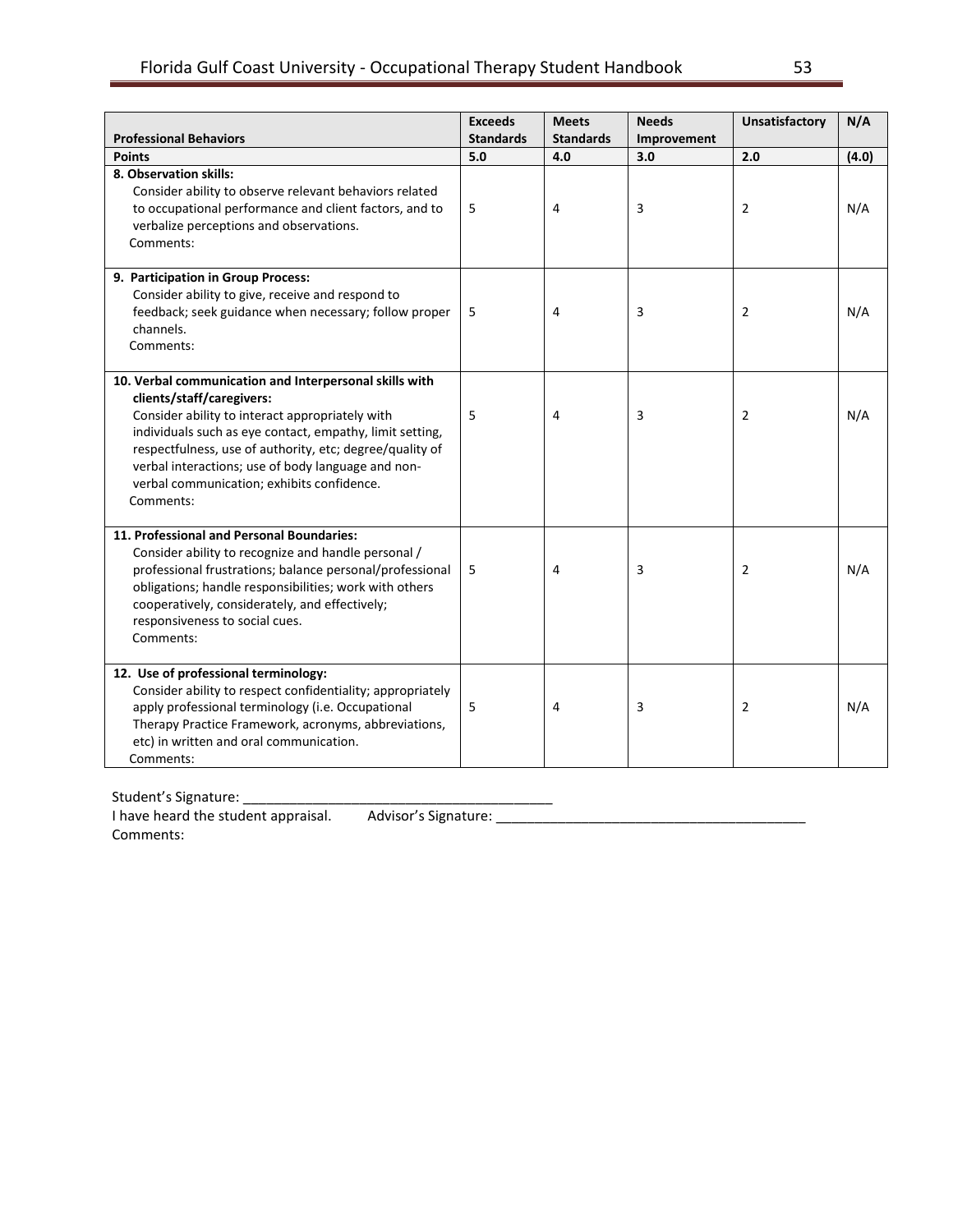#### **STUDENT PROFESSIONAL BEHAVIOR SELF-EVALUATION GRADING GUIDELINES**

(Modified with the permission from the Philadelphia Region Occupational Therapy Fieldwork Consortium) **Indicate your level of performance using the scale below.** 

**5 – Exceeds Standards:** Performance is highly skilled and self-initiated. Carries out tasks and activities consistently. Performance is the best expected from any student.

**4 – Meets Standards:** 80% of the time carries out tasks and activities that meet expectations. This rating is used more frequently than others.

**3 – Needs Improvement:** 70% of the time carries out required tasks and activities.

**2 – Unsatisfactory:** Opportunities for improvement exist however student has not demonstrated adequate response to feedback.

**N/**A – Not Applicable: Did not require this Professional Behavior and unable to rate.

| 1. Time Management Skills      |               |                                                                                         |
|--------------------------------|---------------|-----------------------------------------------------------------------------------------|
| <b>Rating</b>                  | <b>Points</b> | <b>Criteria</b>                                                                         |
| <b>Exceeds Standards</b>       | 5.0           | Performance is highly skilled and self-initiated. Consistently demonstrates the ability |
|                                |               | to be prompt, arrive on time, and complete assignments on time.                         |
| <b>Meets Standards</b>         | 4.0           | 80% of the time needs no supervision or encouragement to be prompt, arrive on           |
|                                |               | time, and complete assignments on time.                                                 |
| <b>Needs</b>                   | 3.0           | 70% of the time needs no supervision or encouragement to be prompt, arrive on           |
| Improvement                    |               | time, and complete assignments on time.                                                 |
| <b>Unsatisfactory</b>          | 2.0           | Requires continual encouragement to be prompt, arrive on time, and complete             |
|                                |               | assignments on time.                                                                    |
| N/A                            | (4.0)         | Professional Behavior was not observed, unable to rate.                                 |
| 2. Organization                |               |                                                                                         |
| Rating                         | <b>Points</b> | <b>Criteria</b>                                                                         |
| <b>Exceeds Standards</b>       | 5.0           | Performance is highly skilled and self-initiated. Consistently sets priorities, is      |
|                                |               | dependable, organized, and follows through with responsibilities                        |
| <b>Meets Standards</b>         | 4.0           | 80% of the time sets priorities, is dependable, organized, and follows through with     |
|                                |               | responsibilities                                                                        |
| <b>Needs</b>                   | 3.0           | 70 % on the time sets priorities, is dependable, organized, and follows through with    |
| Improvement                    |               | responsibilities                                                                        |
| <b>Unsatisfactory</b>          | 2.0           | Does not set priorities, is not dependable, unorganized, and does not follow through    |
|                                |               | with responsibilities                                                                   |
| N/A                            | (4.0)         | Professional Behavior was not observed, unable to rate.                                 |
| 3. Engagement in the classroom |               |                                                                                         |
| Rating                         | <b>Points</b> | <b>Criteria</b>                                                                         |
| <b>Exceeds Standards</b>       | 5.0           | Performance is highly skilled and self-initiated. Consistently demonstrates apparent    |
|                                |               | level of interest and active participation; and is always invested in the clients and   |
|                                |               | treatment outcomes.                                                                     |
| <b>Meets Standards</b>         | 4.0           | 80% of the time demonstrates a level of interest, a level of active participation, and  |
|                                |               | an invested interested in the clients and treatment outcomes.                           |
| <b>Needs</b>                   | 3.0           | 70% of the time demonstrates a level of interest, a level of active participation, and  |
| Improvement                    |               | an invested interested in the clients and treatment outcomes.                           |
| <b>Unsatisfactory</b>          | 2.0           | Does not demonstrates any level of interest, level of active participation, and is not  |
|                                |               | invested in clients and treatment outcomes.                                             |
| N/A                            | (4.0)         | Professional Behavior was not observed, unable to rate.                                 |
| 4. Self-Directed Learning      |               |                                                                                         |
| Rating                         | <b>Points</b> | <b>Criteria</b>                                                                         |
| <b>Exceeds Standards</b>       | 5.0           | Performance is highly skilled and self-initiated. Consistently demonstrates the ability |
|                                |               | to take responsibility for own learning and demonstrate motivation.                     |
| <b>Meets Standards</b>         | 4.0           | 80% of the time demonstrates the ability to take responsibility for own learning and    |
|                                |               | demonstrate motivation.                                                                 |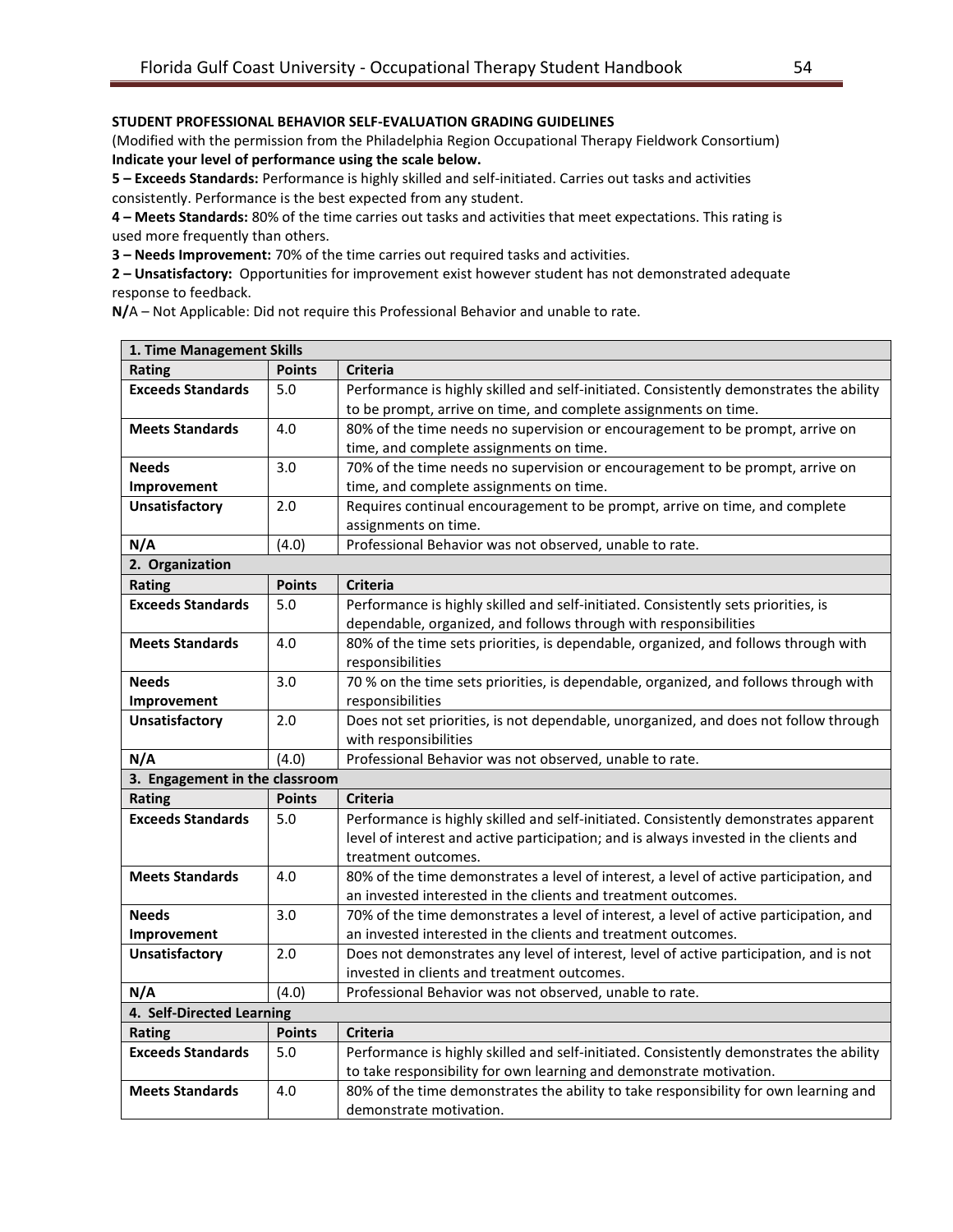| <b>Needs</b>                 | 3.0           | 70% of the time demonstrates the ability to take responsibility for own learning and                                |  |  |
|------------------------------|---------------|---------------------------------------------------------------------------------------------------------------------|--|--|
| Improvement                  |               | demonstrate motivation.                                                                                             |  |  |
| <b>Unsatisfactory</b>        | 2.0           | Does not demonstrates the ability to take responsibility for own learning and does                                  |  |  |
|                              |               | no demonstrate motivation.                                                                                          |  |  |
| N/A                          | (4.0)         | Professional Behavior was not observed, unable to rate.                                                             |  |  |
| 5. Reasoning/Problem solving |               |                                                                                                                     |  |  |
| Rating                       | <b>Points</b> | <b>Criteria</b>                                                                                                     |  |  |
| <b>Exceeds Standards</b>     | 5.0           | Performance is highly skilled and self-initiated. Consistently demonstrates the ability                             |  |  |
|                              |               | to use self-reflection, willingness to ask questions; ability to analyze, synthesize and                            |  |  |
|                              |               | interpret information; understand the OT process.                                                                   |  |  |
| <b>Meets Standards</b>       | 4.0           | Frequently demonstrates the ability to use self-reflection, willingness to ask                                      |  |  |
|                              |               | questions; ability to analyze, synthesize and interpret information; understand the                                 |  |  |
|                              |               | OT process.                                                                                                         |  |  |
| <b>Needs</b>                 | 3.0           | Occasionally demonstrates the ability to use self-reflection, willingness to ask                                    |  |  |
| Improvement                  |               | questions; ability to analyze, synthesize and interpret information; understands the                                |  |  |
|                              |               | OT process.                                                                                                         |  |  |
| <b>Unsatisfactory</b>        | 2.0           | Does not demonstrate the ability to use self-reflection, willingness to ask questions;                              |  |  |
|                              |               | ability to analyze, synthesize and interpret information; does not understand the OT                                |  |  |
|                              |               | process.                                                                                                            |  |  |
| N/A                          | (4.0)         | Professional Behavior was not observed, unable to rate.                                                             |  |  |
| 6. Written Communication     |               |                                                                                                                     |  |  |
| <b>Rating</b>                | <b>Points</b> | <b>Criteria</b>                                                                                                     |  |  |
| <b>Exceeds Standards</b>     | 5.0           | Performance is highly skilled and self-initiated. Consistently demonstrates the ability                             |  |  |
|                              |               | to use proper grammar, spelling, legibility, successful completion of written<br>assignments, documentation skills. |  |  |
| <b>Meets Standards</b>       | 4.0           | 80% of the time, demonstrates the ability to use proper grammar, spelling, legibility,                              |  |  |
|                              |               | successful completion of written assignments, documentation skills.                                                 |  |  |
| <b>Needs</b>                 | 3.0           | 70% of the time, demonstrates the ability to use proper grammar, spelling, legibility,                              |  |  |
| Improvement                  |               | successful completion of written assignments, documentation skills.                                                 |  |  |
| <b>Unsatisfactory</b>        | 2.0           | Does not demonstrates the ability to use proper grammar, spelling, legibility, or                                   |  |  |
|                              |               | successful completion of written assignments, documentation skills.                                                 |  |  |
| N/A                          | (4.0)         | Professional Behavior was not observed, unable to rate.                                                             |  |  |
| 7. Initiative                |               |                                                                                                                     |  |  |
| <b>Rating</b>                | <b>Points</b> | <b>Criteria</b>                                                                                                     |  |  |
| <b>Exceeds Standards</b>     | 5.0           | Performance is highly skilled and self-initiated. Consistently exhibits initiative, ability                         |  |  |
|                              |               | to seek and acquire information from a variety of sources; demonstrates flexibility                                 |  |  |
|                              |               | as needed.                                                                                                          |  |  |
| <b>Meets Standards</b>       | 4.0           | 80% of the time, exhibits initiative, ability to seek and acquire information from a                                |  |  |
|                              |               | variety of sources; demonstrates flexibility as needed.                                                             |  |  |
| <b>Needs</b>                 | 3.0           | 70% of the time, exhibits initiative, ability to seek and acquire information from                                  |  |  |
| Improvement                  |               | sources; demonstrates flexibility.                                                                                  |  |  |
| Unsatisfactory               | 2.0           | Does not exhibit initiative or the ability to seek and acquire information from a                                   |  |  |
|                              |               | variety of sources; or does not demonstrate flexibility as needed.                                                  |  |  |
| N/A                          | (4.0)         | Professional Behavior was not observed, unable to rate.                                                             |  |  |
| 8. Observation skills        |               |                                                                                                                     |  |  |
| Rating                       | <b>Points</b> | Criteria                                                                                                            |  |  |
| <b>Exceeds Standards</b>     | 5.0           | Performance is highly skilled and self-initiated. Consistently demonstrates the ability                             |  |  |
|                              |               | to observe relevant behaviors related to occupational performance and client                                        |  |  |
|                              |               | factors, and to verbalize perceptions and observations.                                                             |  |  |
|                              |               |                                                                                                                     |  |  |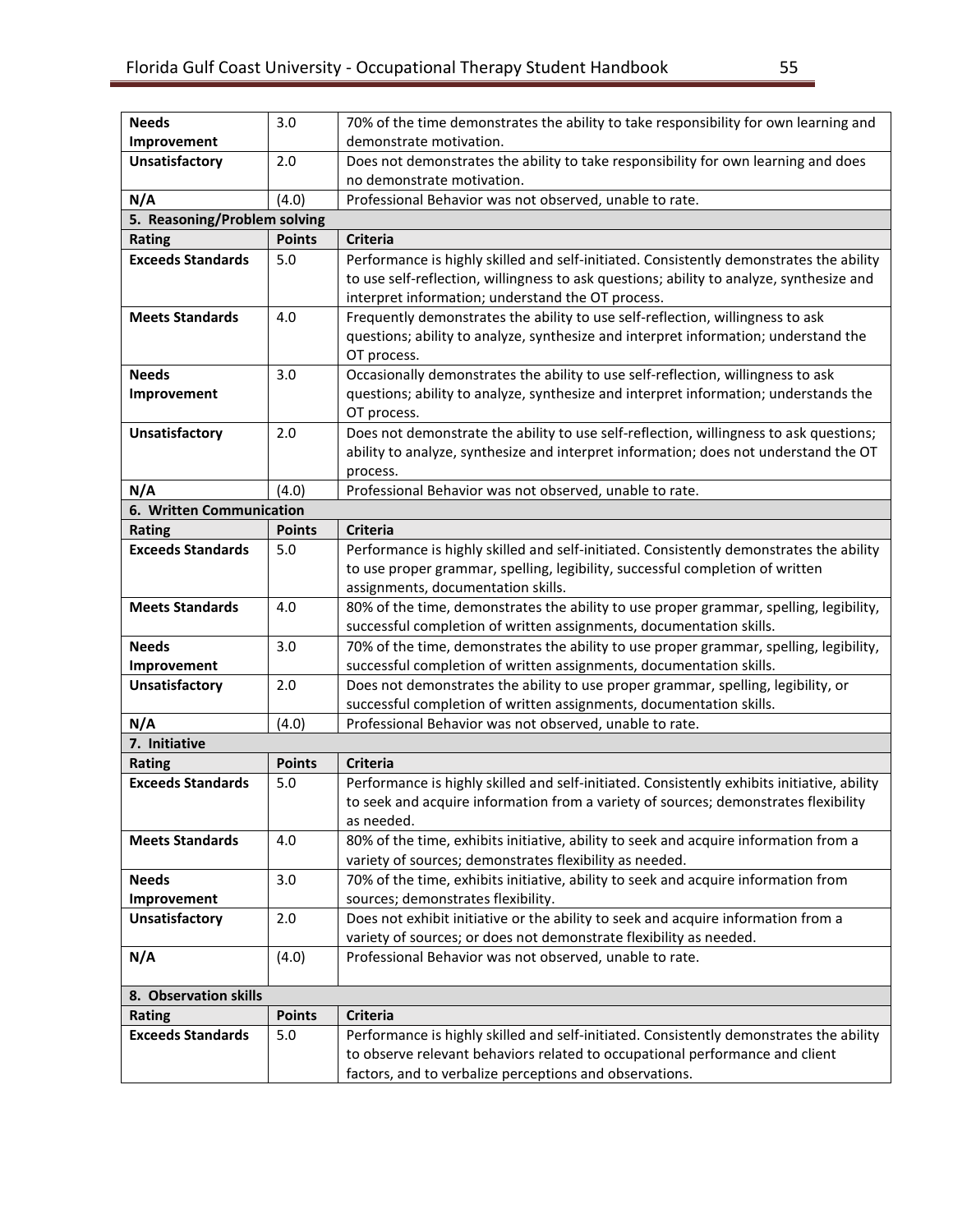| <b>Meets Standards</b>                            | 4.0           | 80 % of the time demonstrates the ability to observe relevant behaviors related to                                                                                             |  |  |
|---------------------------------------------------|---------------|--------------------------------------------------------------------------------------------------------------------------------------------------------------------------------|--|--|
|                                                   |               | occupational performance and client factors, and to verbalize perceptions and                                                                                                  |  |  |
|                                                   |               | observations.                                                                                                                                                                  |  |  |
| <b>Needs</b>                                      | 3.0           | 70% of the time demonstrates the ability to observe relevant behaviors related to                                                                                              |  |  |
| Improvement                                       |               | occupational performance and client factors, and to verbalize perceptions and                                                                                                  |  |  |
|                                                   |               | observations.                                                                                                                                                                  |  |  |
| <b>Unsatisfactory</b>                             | 2.0           | Does not demonstrate the ability to observe relevant behaviors related to                                                                                                      |  |  |
|                                                   |               | occupational performance and client factors, and cannot verbalize perceptions and                                                                                              |  |  |
|                                                   |               | observations.                                                                                                                                                                  |  |  |
| N/A                                               | (4.0)         | Professional Behavior was not observed and unable to rate.                                                                                                                     |  |  |
| 9. Participation in Group Process                 |               |                                                                                                                                                                                |  |  |
| Rating                                            | <b>Points</b> | <b>Criteria</b>                                                                                                                                                                |  |  |
| <b>Exceeds Standards</b>                          | 5.0           | Performance is highly skilled and self-initiated. Consistently demonstrates the ability                                                                                        |  |  |
|                                                   |               | to give, receive, and respond to feedback; seeks guidance when necessary; follows                                                                                              |  |  |
|                                                   |               | proper channels.                                                                                                                                                               |  |  |
| <b>Meets Standards</b>                            | 4.0           | 80% of the time demonstrates the ability to give, receive, and respond to feedback;                                                                                            |  |  |
|                                                   |               | seeks guidance when necessary; follows proper channels.                                                                                                                        |  |  |
| <b>Needs</b>                                      | 3.0           | 70% of the time demonstrates the ability to give, receive, and respond to feedback;                                                                                            |  |  |
| Improvement                                       |               | seek guidance when necessary; and follows proper channels                                                                                                                      |  |  |
| <b>Unsatisfactory</b>                             | 2.0           | Does not demonstrate the ability to give, receive, or respond to feedback; does not                                                                                            |  |  |
|                                                   |               | seek guidance when needed; and does not follow proper channels                                                                                                                 |  |  |
| N/A                                               | (4.0)         | Professional Behavior was not observed and unable to rate.                                                                                                                     |  |  |
| 10. Verbal communication and Interpersonal skills |               |                                                                                                                                                                                |  |  |
|                                                   |               |                                                                                                                                                                                |  |  |
|                                                   | <b>Points</b> | <b>Criteria</b>                                                                                                                                                                |  |  |
| Rating<br><b>Exceeds Standards</b>                | 5.0           |                                                                                                                                                                                |  |  |
|                                                   |               | Performance is highly skilled and self-initiated. Constantly demonstrates the ability                                                                                          |  |  |
|                                                   |               | to interact appropriately with individuals, such as eye contact, empathy, limit                                                                                                |  |  |
|                                                   |               | setting, respectfulness, use of authority; quality of verbal interactions; use of body                                                                                         |  |  |
| <b>Meets Standards</b>                            | 4.0           | language and non-verbal communication; and exhibits confidence.                                                                                                                |  |  |
|                                                   |               | 80% of the time demonstrates the ability to interact appropriately with individuals,<br>such as eye contact, empathy, limit setting, respectfulness, use of authority; quality |  |  |
|                                                   |               | of verbal interactions; use of body language and non-verbal communication; and                                                                                                 |  |  |
|                                                   |               | exhibit confidence.                                                                                                                                                            |  |  |
|                                                   |               |                                                                                                                                                                                |  |  |
| <b>Needs</b>                                      | 3.0           | 70% of the time demonstrates the ability to interact appropriately with individuals,                                                                                           |  |  |
| Improvement                                       |               | such as eye contact, empathy, limit setting, respectfulness, use of authority; quality                                                                                         |  |  |
|                                                   |               | of verbal interactions; use of body language and non-verbal communication; and                                                                                                 |  |  |
|                                                   |               | exhibit confidence.                                                                                                                                                            |  |  |
|                                                   |               |                                                                                                                                                                                |  |  |
| <b>Unsatisfactory</b>                             | 2.0           | Does not demonstrate the ability to interact appropriately with individuals, does not                                                                                          |  |  |
|                                                   |               | have good eye contact, empathy, use good limit setting abilities, have respectfulness                                                                                          |  |  |
|                                                   |               | or use of authority appropriately; does not have quality verbal interactions; does not                                                                                         |  |  |
|                                                   |               | have appropriate body language or non-verbal communication skills; and does not                                                                                                |  |  |
| N/A                                               | (4.0)         | exhibit confidence.<br>Professional Behavior was not observed and unable to rate.                                                                                              |  |  |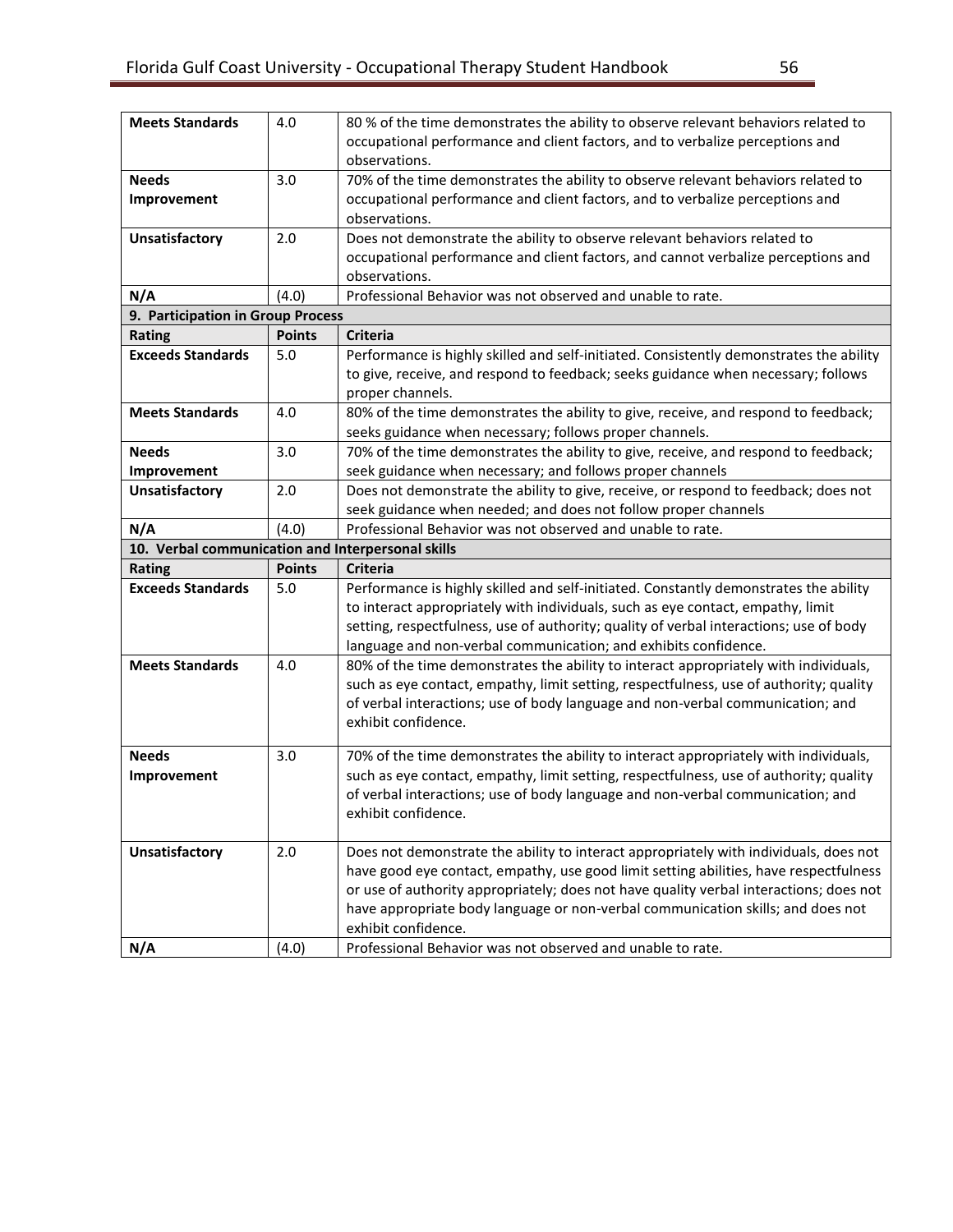<span id="page-56-0"></span>

| 11. Professional and Personal Boundaries |               |                                                                                                                                                                                                                                                                                                                               |  |  |
|------------------------------------------|---------------|-------------------------------------------------------------------------------------------------------------------------------------------------------------------------------------------------------------------------------------------------------------------------------------------------------------------------------|--|--|
| Rating                                   | <b>Points</b> | <b>Criteria</b>                                                                                                                                                                                                                                                                                                               |  |  |
| <b>Exceeds Standards</b>                 | 5.0           | Performance is highly skilled and self-initiated. Constantly demonstrates ability to<br>recognize and handle personal / professional frustrations; balance personal /<br>professional obligations; handle responsibilities; work with others cooperatively,<br>considerately, and effectively; responsiveness to social cues. |  |  |
| <b>Meets Standards</b>                   | 4.0           | 80% of the time demonstrates the ability to recognize and handle personal /<br>professional frustrations; balance personal / professional obligations; handle<br>responsibilities; work w/others cooperatively, considerately, and effectively;<br>responsiveness to social cues.                                             |  |  |
| <b>Needs</b><br>Improvement              | 3.0           | 70% of the time demonstrates the ability to recognize and handle personal /<br>professional frustrations; balance personal/professional obligations; handle<br>responsibilities; work with others cooperatively, considerately, and effectively;<br>responsiveness to social cues.                                            |  |  |
| <b>Unsatisfactory</b>                    | 2.0           | Does not demonstrates the ability to recognize or handle personal / professional<br>frustrations; balance personal / professional obligations; handle responsibilities;<br>work with others cooperatively, considerately, or effectively; and is unresponsive to<br>social cues.                                              |  |  |
| N/A                                      | (4.0)         | Professional Behavior was not observed and unable to rate.                                                                                                                                                                                                                                                                    |  |  |
| 12. Use of professional terminology      |               |                                                                                                                                                                                                                                                                                                                               |  |  |
| Rating                                   | <b>Points</b> | <b>Criteria</b>                                                                                                                                                                                                                                                                                                               |  |  |
| <b>Exceeds Standards</b>                 | 5.0           | Performance is highly skilled and self-initiated. Consistently respects confidentiality;<br>appropriately applies professional terminology (i.e. the Occupational Therapy<br>Practice Framework, acronyms, abbreviations) in written and oral communication.                                                                  |  |  |
| <b>Meets Standards</b>                   | 4.0           | 80% of the time respects confidentiality; appropriately applies professional<br>terminology (i.e. the Occupational Therapy Practice Framework, acronyms,<br>abbreviations) in written and oral communication.                                                                                                                 |  |  |
| <b>Needs</b><br>Improvement              | 3.0           | 80% of the time respects confidentiality; appropriately applies professional<br>terminology (i.e. the Occupational Therapy Practice Framework, acronyms,<br>abbreviations) in written and oral communication.                                                                                                                 |  |  |
| <b>Unsatisfactory</b>                    | 2.0           | Does not respect confidentiality; does not appropriately apply professional<br>terminology (i.e. the Occupational Therapy Practice Framework, acronyms,<br>abbreviations) in written or in oral communication.                                                                                                                |  |  |
| N/A                                      | (4.0)         | Professional Behavior was not observed and unable to rate.                                                                                                                                                                                                                                                                    |  |  |